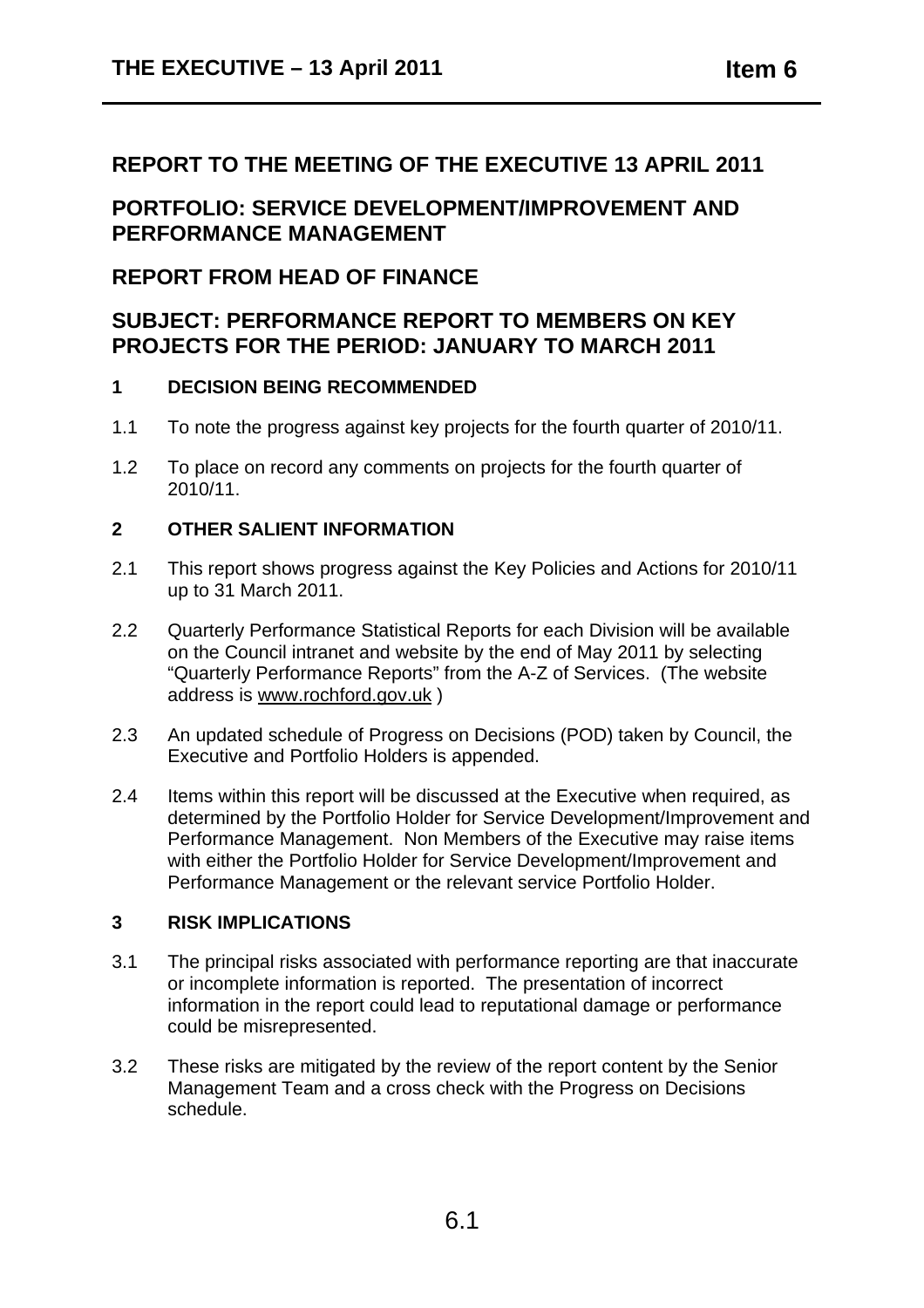I confirm that the above recommendation does not depart from Council policy and that appropriate consideration has been given to any budgetary and legal implications.

SMT Lead Officer Signature: **Example 2018** 

### **Head of Finance**

#### **Background Papers:**

None.

For further information please contact Terry Harper, Senior Performance Management Officer, on:-

Phone:- 01702 546366 Extn 3212 Email:- terry.harper@rochford.gov.uk

If you would like this report in large print, Braille or another language please contact 01702 318111.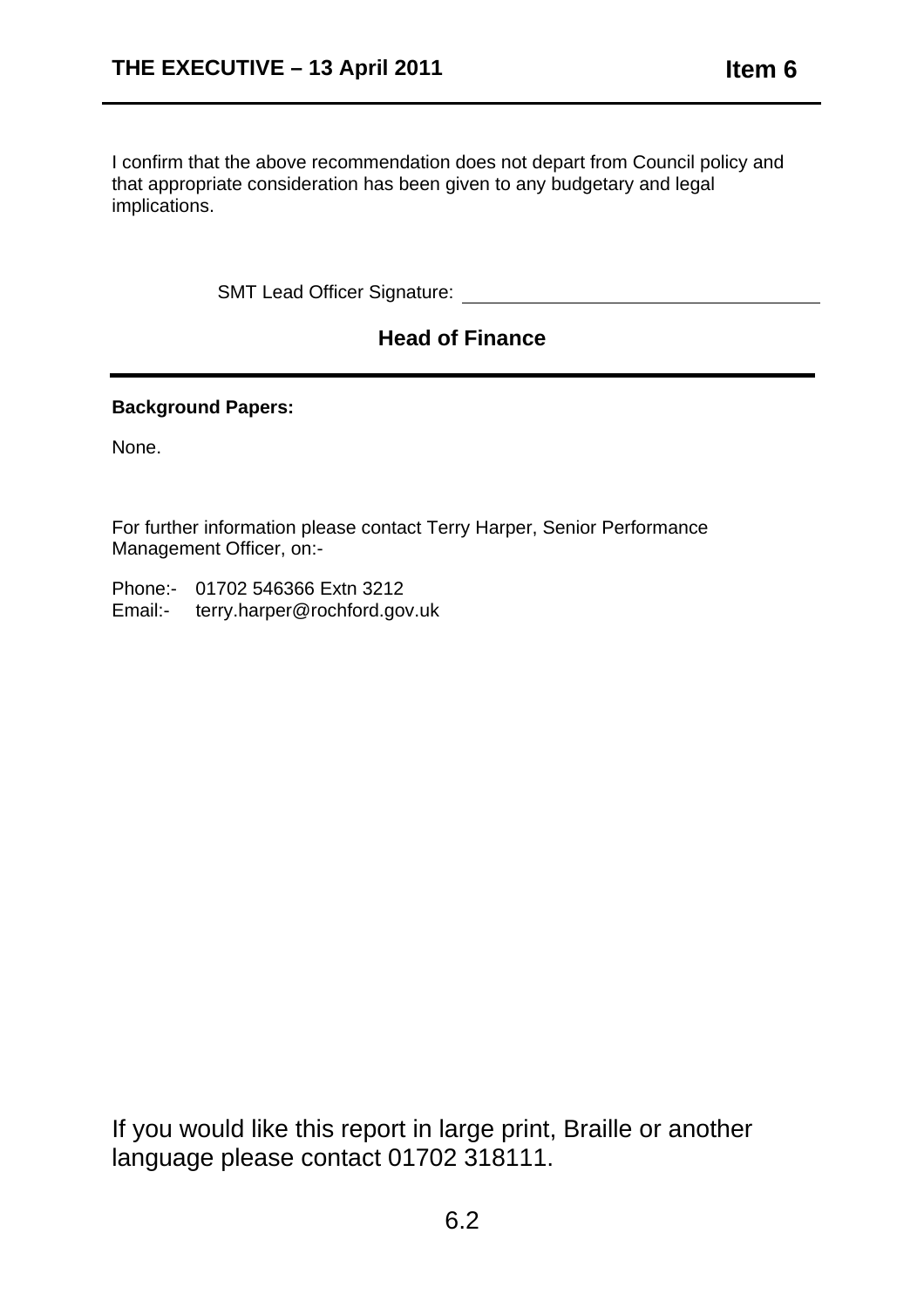### **Our Key Priorities**

The Council provides a wide range of services, functions and facilities. Our key targets for the year are listed under our four objectives, but in terms of absolute priorities, the eleven listed below are seen as paramount for the year ahead:-

- Continue to deliver efficiency savings
- Achieve the Excellence level of the Equality Standard for local government (formerly Level 5) by the end of March 2011.
- Achieve the Member Development Charter by the end of 2010
- Improving our council tax and benefits service, working with Castle Point Borough Council where appropriate.
- Continue to improve service access and delivery for our community
- Continuing to develop and consolidate our partnership arrangements via the Local Strategic Partnership (LSP) and other partnerships such as the Community Safety Partnership (CSP) to develop and improve service provision to our communities, particularly around the ageing population
- Progressing the Joint Area Action Plan in partnership with Southend Borough Council, covering London Southend Airport and its environs.
- Progressing the Local Development Framework (LDF) Core Strategy through its enquiry stage
- Implementing the Action Plan that supports the Council's Climate Change and Sustainability Strategy – Climate  $CO<sub>2</sub>DE$
- Progressing the three town centre studies for Hockley, Rochford and Rayleigh to detailed action plans for each centre.
- Implementing the Action Plan associated with the Council's new Economic Development Strategy, particularly those measures highlighted to combat recession and encourage regeneration.

**All projects that are related to any of the above priorities are highlighted in Bold throughout the report.**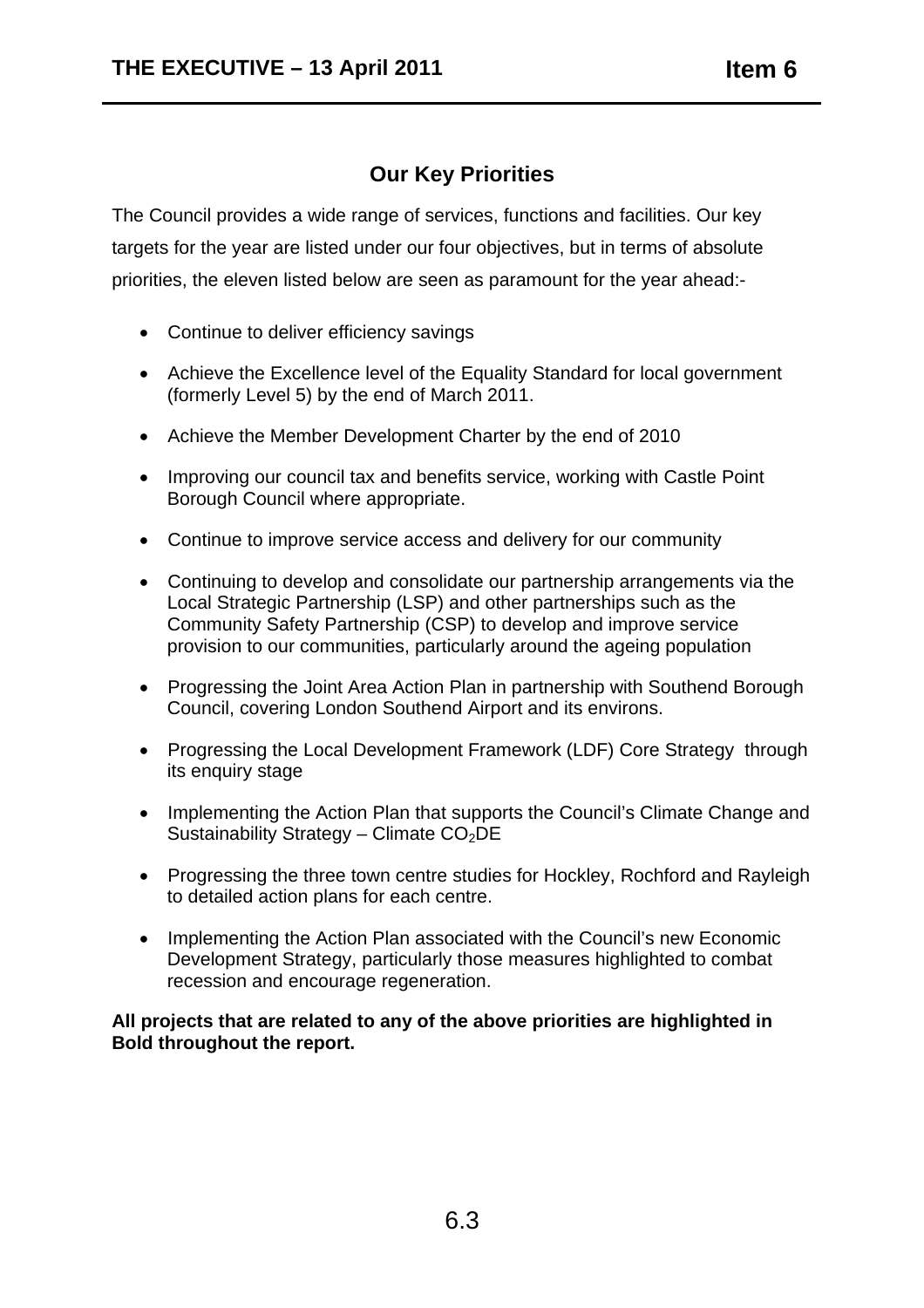



# **Performance Report to Members on key projects for the period: January to March 2011**

6.4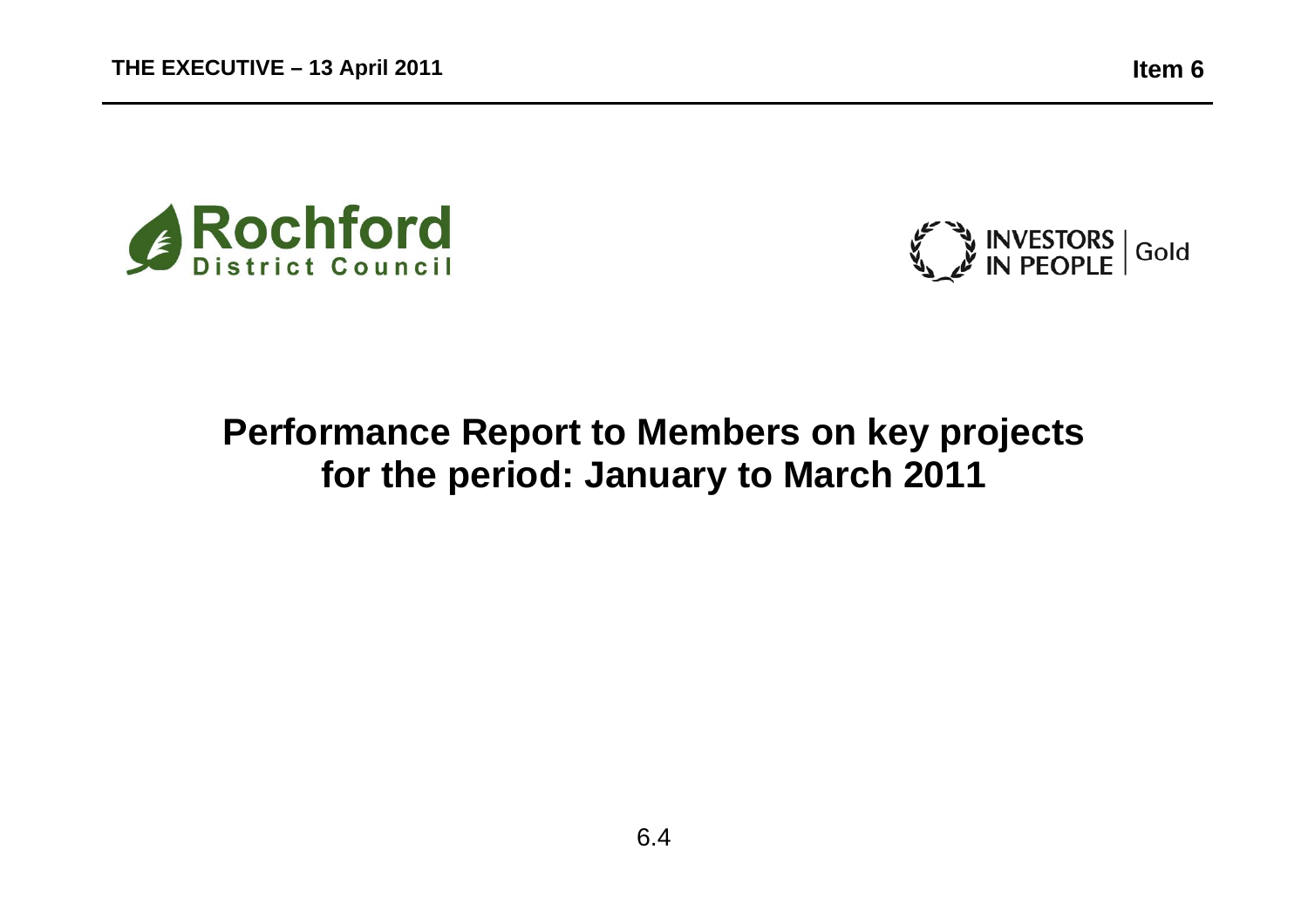**Explanation of terms and conventions used in the report:** 

• **Linkage to the Council's Corporate Objectives –** each of the reported activities is listed under one of the Council's Corporate Objectives:

> **Corporate Objective 1** – Making a Difference to Our People **Corporate Objective 2** – Making a Difference to Our Community **Corporate Objective 3 –** Making a Difference to Our Environment **Corporate Objective 4** – Making a Difference to Our Local Economy

• **RAG Status Column – Red/Amber/Green Status –** each activity will be assigned a status of Red, Amber, or Green in accordance with the following rating system:

| Red:   | Target unlikely to be met                                                      |
|--------|--------------------------------------------------------------------------------|
| Amber: | Slippage or holding factors are evident but recovery to meet target is planned |
| Green: | On target to meet the completion date or performance level required            |

- **Completed Projects** Project's completed in the latest reported quarter will be shown greyed out but will retain their appropriate Red, Amber or Green rating. Projects completed in previous quarters are greyed out but no longer show their Red, Amber or Green rating.
	- **NYA** not yet available

**N/A –** not applicable

**TBA –** to be advised/agreed (according to context)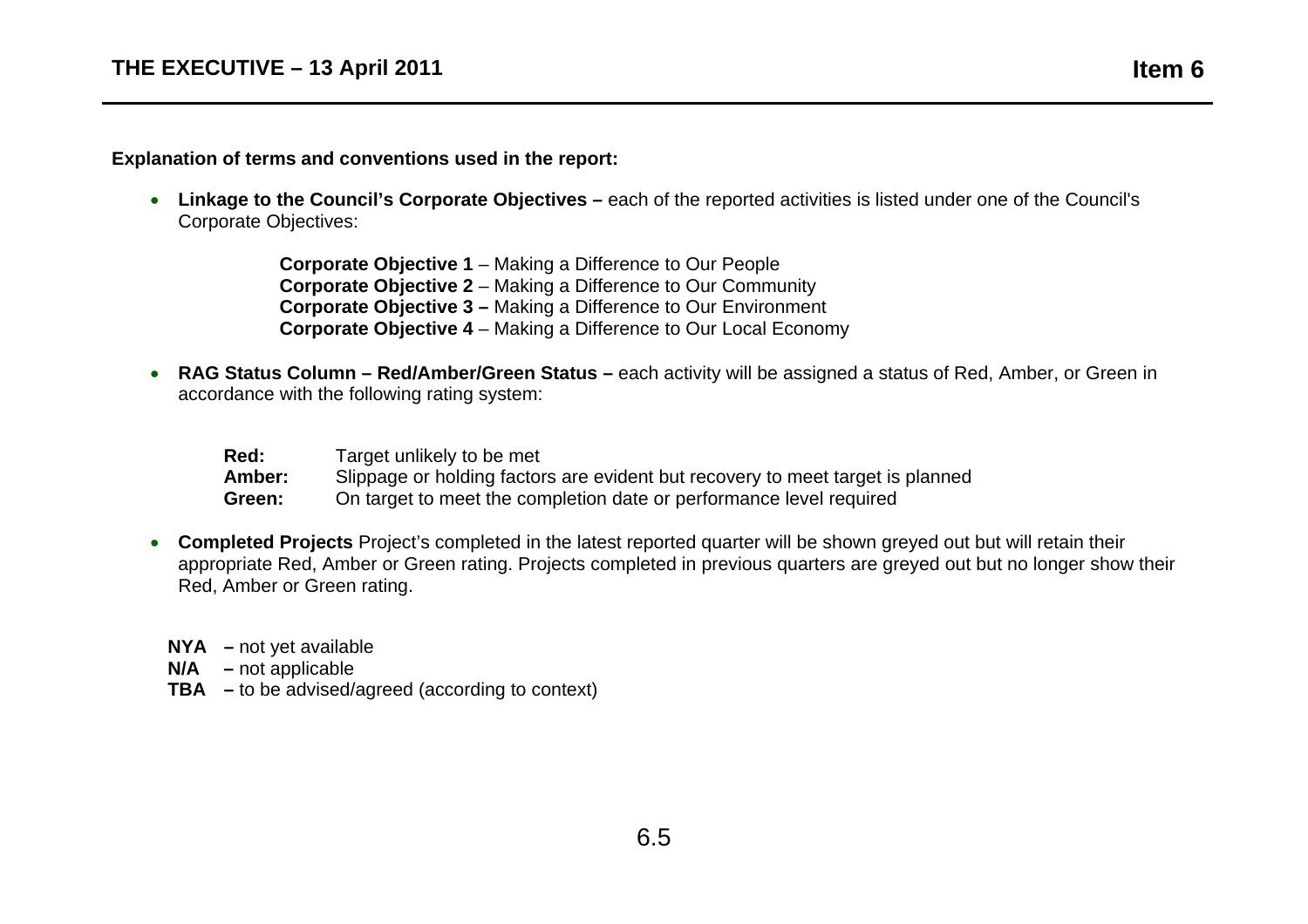# **Projects that define or enable Corporate Objectives**

| <b>Objective</b>                                                                                                            | <b>Start</b><br><b>Date</b> | <b>Target</b><br><b>Completion</b><br><b>Date</b> | Commentary                                                                                                                                                                                        | <b>RAG</b><br><b>Status</b> |
|-----------------------------------------------------------------------------------------------------------------------------|-----------------------------|---------------------------------------------------|---------------------------------------------------------------------------------------------------------------------------------------------------------------------------------------------------|-----------------------------|
| To update the Council's Corporate Plan for<br>2011/12 onwards – for consideration and<br>approval by Council in April 2011. | Sept.<br>2010               | <b>April 2011</b><br><b>June 2011</b>             | Although slightly delayed, the Corporate Plan is currently<br>being updated to reflect the Council's revised Medium<br>Term Budget Strategy and will be presented to the June<br>Council meeting. | G                           |

### **Corporate Objective 1** – Making a Difference to Our People

| <b>Objective</b>                                                                                                                                | <b>Start</b><br><b>Date</b> | <b>Target</b><br><b>Completion</b><br>Date | Commentary                                                                                                                                                                                                                                                                     | <b>RAG</b><br><b>Status</b> |
|-------------------------------------------------------------------------------------------------------------------------------------------------|-----------------------------|--------------------------------------------|--------------------------------------------------------------------------------------------------------------------------------------------------------------------------------------------------------------------------------------------------------------------------------|-----------------------------|
| To deliver efficiency savings and to<br>report proposals to the Executive in July<br>2010 and to report achievement in the<br>2010/11 accounts. | April<br>2010               | <b>December</b><br>2010                    | <b>COMPLETED</b> - The efficiency savings for 2010/11 were<br>incorporated into the Revised Estimates report which<br>was agreed at the Council meeting of the 14 December.                                                                                                    |                             |
| To deliver the Council's Strategic<br>Improvement Plan for 2010/11 reporting to<br>the Executive on a quarterly basis.                          | April<br>2010               | <b>March 2011</b>                          | The Executive agreed to the reporting of plan items on<br>an exceptions basis. 10 of the 12 items are basically<br>completed. The remaining 2 have been subsumed in the<br>work of responding to the spending cuts. A summary<br>report is being made to the Portfolio Holder. | G                           |
| To achieve the Member Development<br><b>Charter by December 2010.</b>                                                                           | 2009                        | <b>December</b><br>2010                    | <b>COMPLETED</b> - The Charter Assessment on 5 October<br>2010 was successful. They were of the view that we had<br>in fact far exceeded the standard and could justifiably be<br>considered as a 'flagship Authority'.                                                        |                             |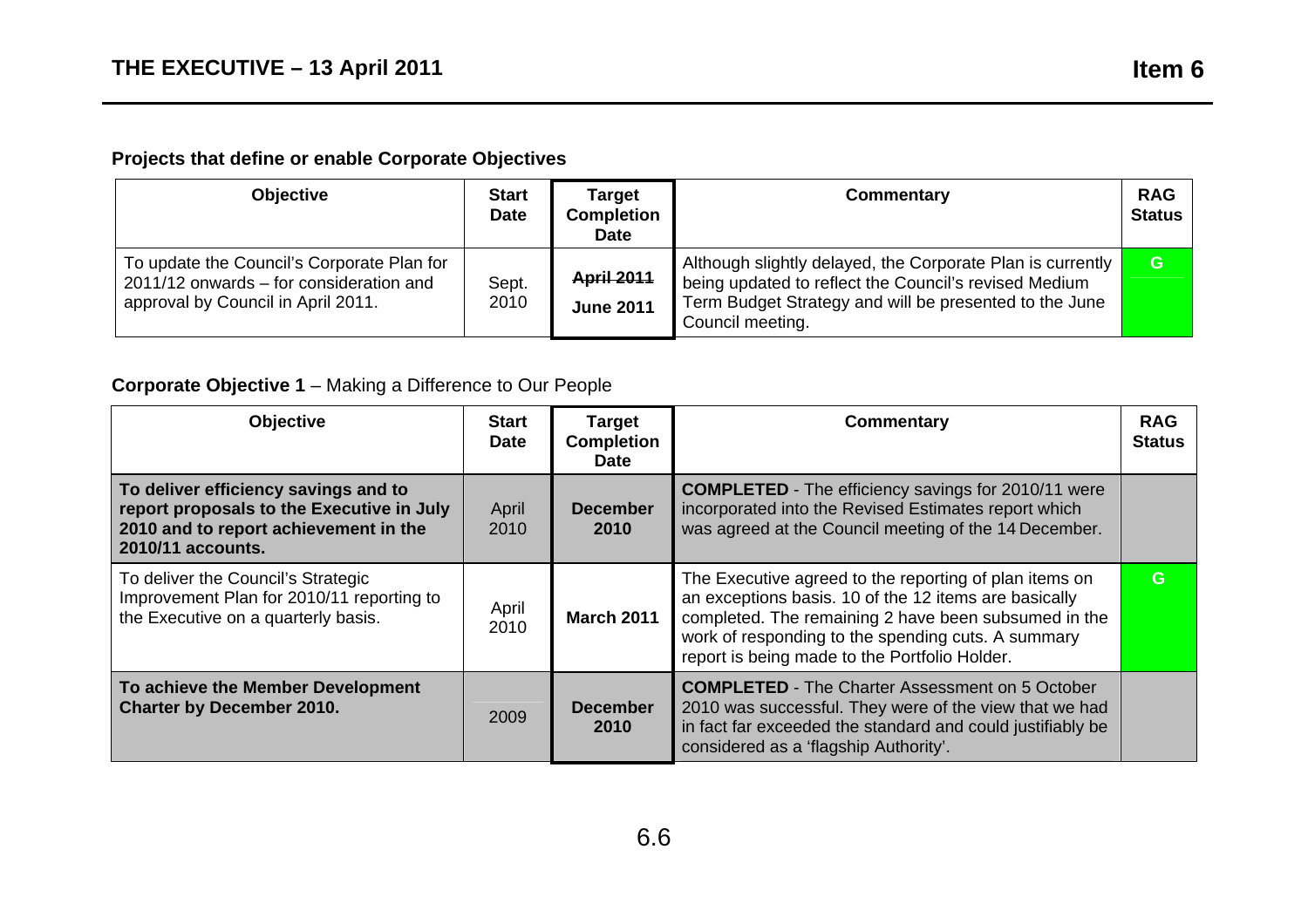### **Corporate Objective 1** – Making a Difference to Our People (continued)

| <b>Objective</b>                                                                                                                              | <b>Start</b><br><b>Date</b> | <b>Target</b><br><b>Completion</b><br><b>Date</b> | Commentary                                                                                                                               | <b>RAG</b><br><b>Status</b> |
|-----------------------------------------------------------------------------------------------------------------------------------------------|-----------------------------|---------------------------------------------------|------------------------------------------------------------------------------------------------------------------------------------------|-----------------------------|
| To achieve the Excellence level of the<br><b>Equality Framework for local</b><br>government by March 2011.                                    | May<br>2009                 | <b>March 2011</b>                                 | We achieved "Moving towards excellence", in 2009. We<br>are to make our submission to be assessed as<br>"Excellent" in April 2011.       | R                           |
| To prepare the Annual Report and<br>Accounts for Member consideration and<br>approval by July 2010 and published by<br>September 2010.        | April<br>2010               | <b>September</b><br>2010                          | <b>COMPLETED</b> - Accounts were approved on 29 June<br>2010 and the Annual Report was published on the<br>website on 23 September 2010. |                             |
| To review and update the Medium Term<br>Financial Strategy (MTFS) including the<br>Capital Strategy for Member consideration<br>and approval. | May<br>2010                 | <b>February</b><br>2011                           | <b>COMPLETED</b> - The MTFS was agreed at Council on 25<br>January subject to some minor amendments.                                     |                             |

#### **Corporate Objective 2** – Making a Difference to Our Community

| <b>Objective</b>                                                                                                                                                                                                                         | <b>Start</b><br><b>Date</b> | <b>Target</b><br><b>Completion</b><br><b>Date</b> | <b>Commentary</b>                                                                                                                                                                                                                                                                                         | <b>RAG</b><br><b>Status</b> |
|------------------------------------------------------------------------------------------------------------------------------------------------------------------------------------------------------------------------------------------|-----------------------------|---------------------------------------------------|-----------------------------------------------------------------------------------------------------------------------------------------------------------------------------------------------------------------------------------------------------------------------------------------------------------|-----------------------------|
| To develop and consolidate<br>partnerships (Local Strategic<br><b>Partnership (LSP), Community Safety</b><br>Partnership (CSP) and others) to<br>develop and improve service provision,<br>particularly around the ageing<br>population. | April<br>2010               | <b>March 2011</b>                                 | Following consideration by both the Rochford LSP and<br>Castle Point's LSP work is now underway on<br>establishing a joint LSP across the two areas and<br>rationalising partnership structures as a result. The aim<br>is to have a revised partnership structure in place by<br>the new financial year. | G.                          |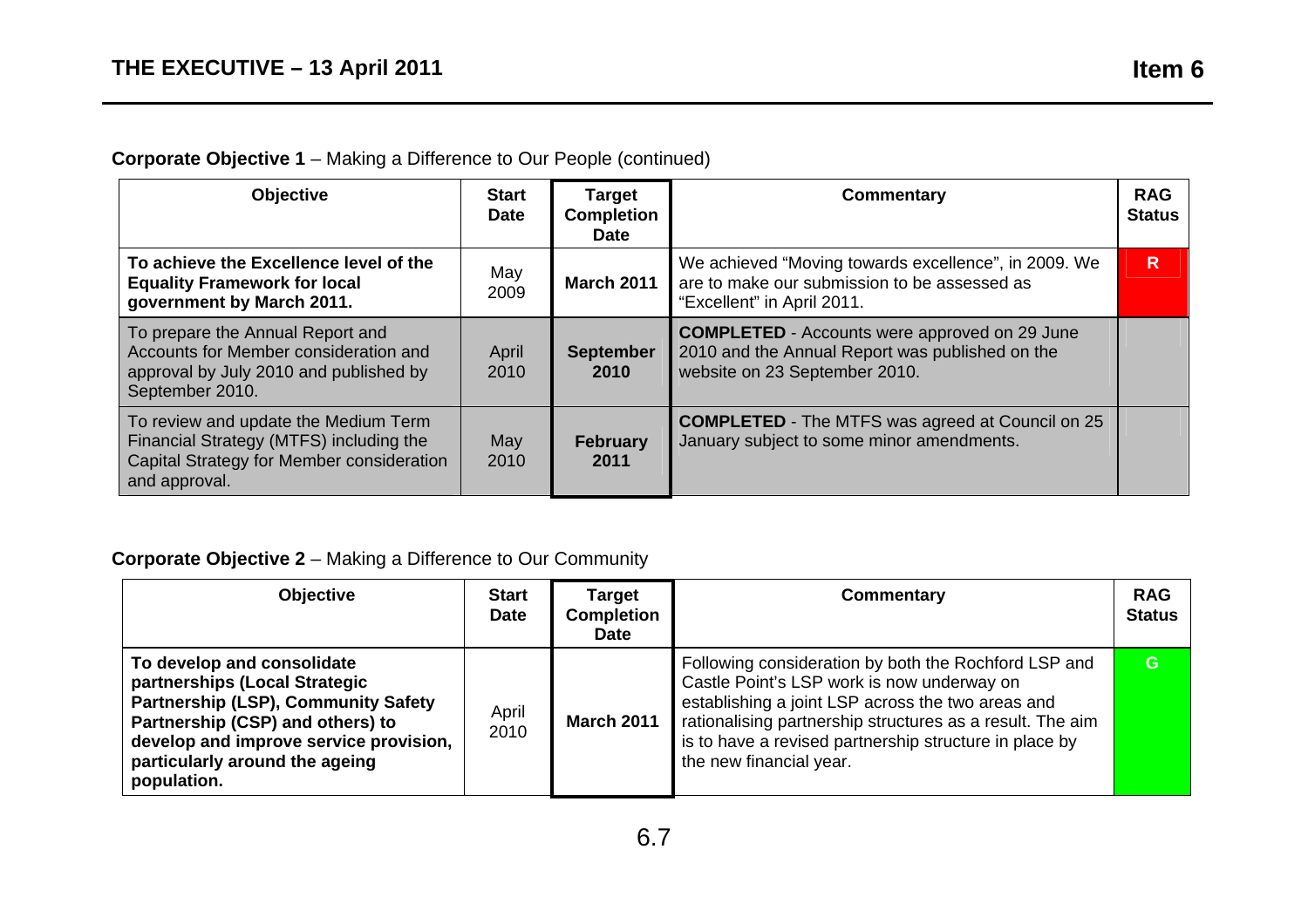# **Corporate Objective 2** – Making a Difference to Our Community (continued)

| <b>Objective</b>                                                                                                                                     | <b>Start</b><br><b>Date</b> | <b>Target</b><br><b>Completion</b><br><b>Date</b> | Commentary                                                                                                                                                                                                                                                                                                                                                                               | <b>RAG</b><br><b>Status</b> |
|------------------------------------------------------------------------------------------------------------------------------------------------------|-----------------------------|---------------------------------------------------|------------------------------------------------------------------------------------------------------------------------------------------------------------------------------------------------------------------------------------------------------------------------------------------------------------------------------------------------------------------------------------------|-----------------------------|
| To continue to improve our Council Tax<br>and Benefits Services and to explore<br>the opportunities for joint working with<br>other public agencies. | Sept.<br>2009               | <b>March 2011</b>                                 | The Revenues and Benefits whole shared service<br>project with Castle Point Borough Council has been put<br>on hold pending further detail on the new Universal<br>Credit. A number of smaller shared services are in<br>place and are being developed further. The Joint<br>Member Project Board will continue to monitor the<br>developments and look for other sharing opportunities. | $\overline{A}$              |
| To improve service access and delivery<br>for our community by examining<br>proposals for an improved reception<br>area at Rochford.                 | April<br>2010               | <b>September</b><br><b>2010</b>                   | The Council has decided not to proceed with proposals<br>for a revised reception and office accommodation at the<br>present time. Instead, a planning application has been<br>submitted to renew the existing temporary consent<br>covering the reception area.                                                                                                                          |                             |
| To improve service access and delivery<br>for our community by holding a series<br>of 5 Public Sector information days<br>with partner agencies.     | April<br>2010               | <b>March 2011</b>                                 | <b>COMPLETED</b> - All planned events have been<br>completed.                                                                                                                                                                                                                                                                                                                            |                             |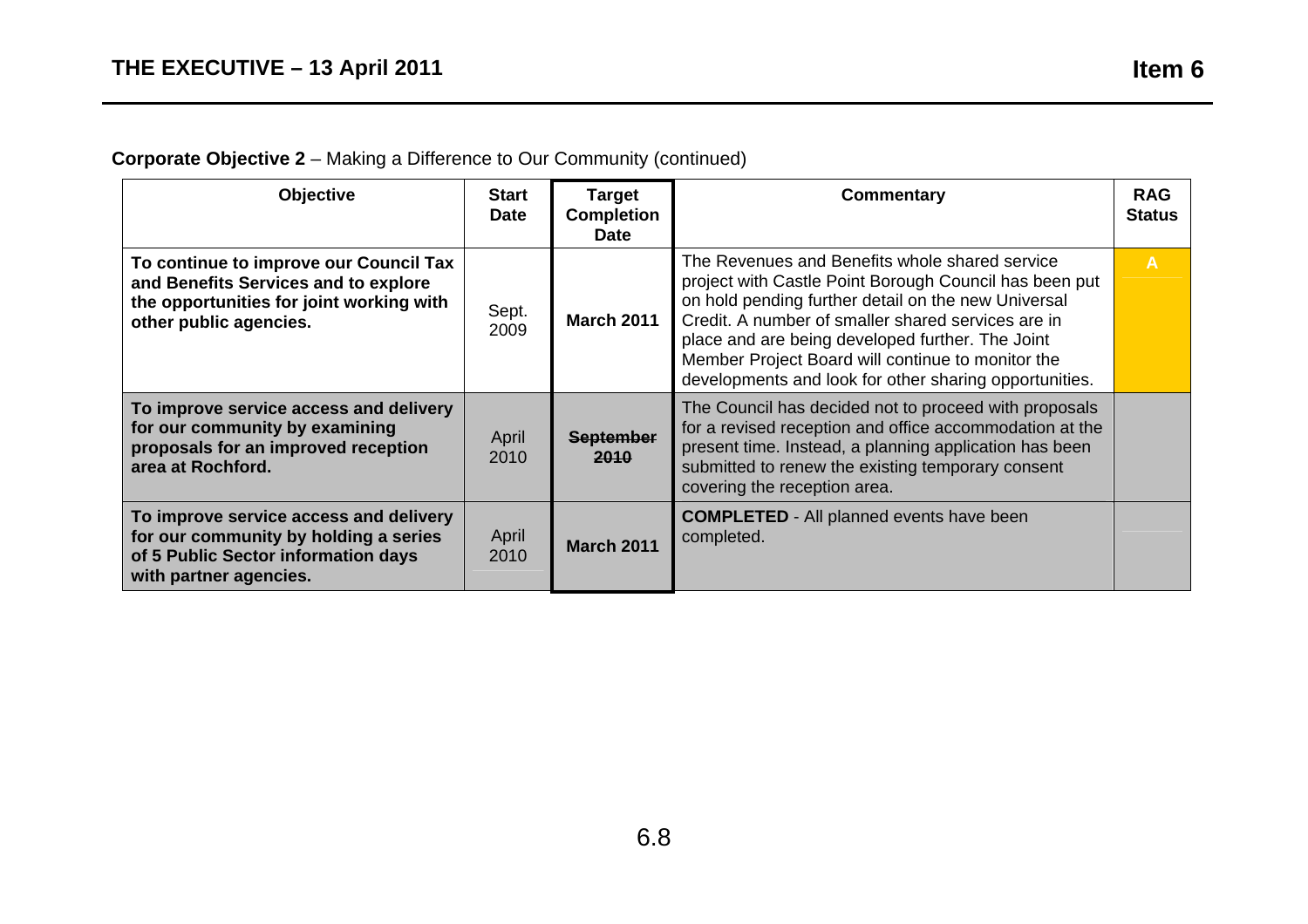# **Corporate Objective 3 –** Making a Difference to Our Environment

| Objective                                                                                                                              | <b>Start</b><br><b>Date</b> | <b>Target</b><br><b>Completion</b><br><b>Date</b>                                                                                                                                                                                                                                                                                                                                                                                                                                             | <b>Commentary</b>                                                                                                                                                                                                                                                                                                                                                               | <b>RAG</b><br><b>Status</b> |
|----------------------------------------------------------------------------------------------------------------------------------------|-----------------------------|-----------------------------------------------------------------------------------------------------------------------------------------------------------------------------------------------------------------------------------------------------------------------------------------------------------------------------------------------------------------------------------------------------------------------------------------------------------------------------------------------|---------------------------------------------------------------------------------------------------------------------------------------------------------------------------------------------------------------------------------------------------------------------------------------------------------------------------------------------------------------------------------|-----------------------------|
| To progress the Local Development<br>Framework (LDF) Core Strategy through<br>its inquiry stage and to adoption by<br>October 2010.    | 2007                        | <b>July 2011</b><br><b>October</b><br>2010                                                                                                                                                                                                                                                                                                                                                                                                                                                    | The Rochford Core Strategy has been delayed as a<br>result of the need to prepare a schedule of changes to<br>reflect the Government's intention to abolish Regional<br>Spatial Strategies. The public examination reconvened<br>in February 2011, and the inspector's report is due in<br>May 2011. The target is now to adopt the final plan by<br>July 2011.                 | $\mathsf{A}$                |
| To implement the Council's Climate<br><b>Change and Sustainability Strategy</b><br>(Climate Co <sub>2</sub> de)                        | April<br>2010               | <b>On Going</b>                                                                                                                                                                                                                                                                                                                                                                                                                                                                               | A corporate group is now progressing with this project<br>and the Climate Co <sub>2</sub> de will be updated in April 2011.<br>Work undertaken to date has included an energy<br>management audit and the establishment of project<br>management and performance management<br>arrangements. The Green Travel Plan is to be<br>submitted to the Executive for approval shortly. | G.                          |
| To improve the customer facilities and<br>access arrangements for Cherry Orchard<br>Country Park.<br>April<br>February<br>2010<br>2011 |                             | A Management Plan is to be submitted to the Executive<br>for approval in April.<br>Agreed works have been completed and include a<br>temporary car park, with access from Cherry Orchard<br>Way and the new (externally funded) children's play<br>facility. To open on 18 April.<br>The Portfolio Holder has agreed to defer construction of<br>the permissive route through New England Woods. A<br>decision on the planning application for the new car<br>park in Grove Woods is awaited. | G.                                                                                                                                                                                                                                                                                                                                                                              |                             |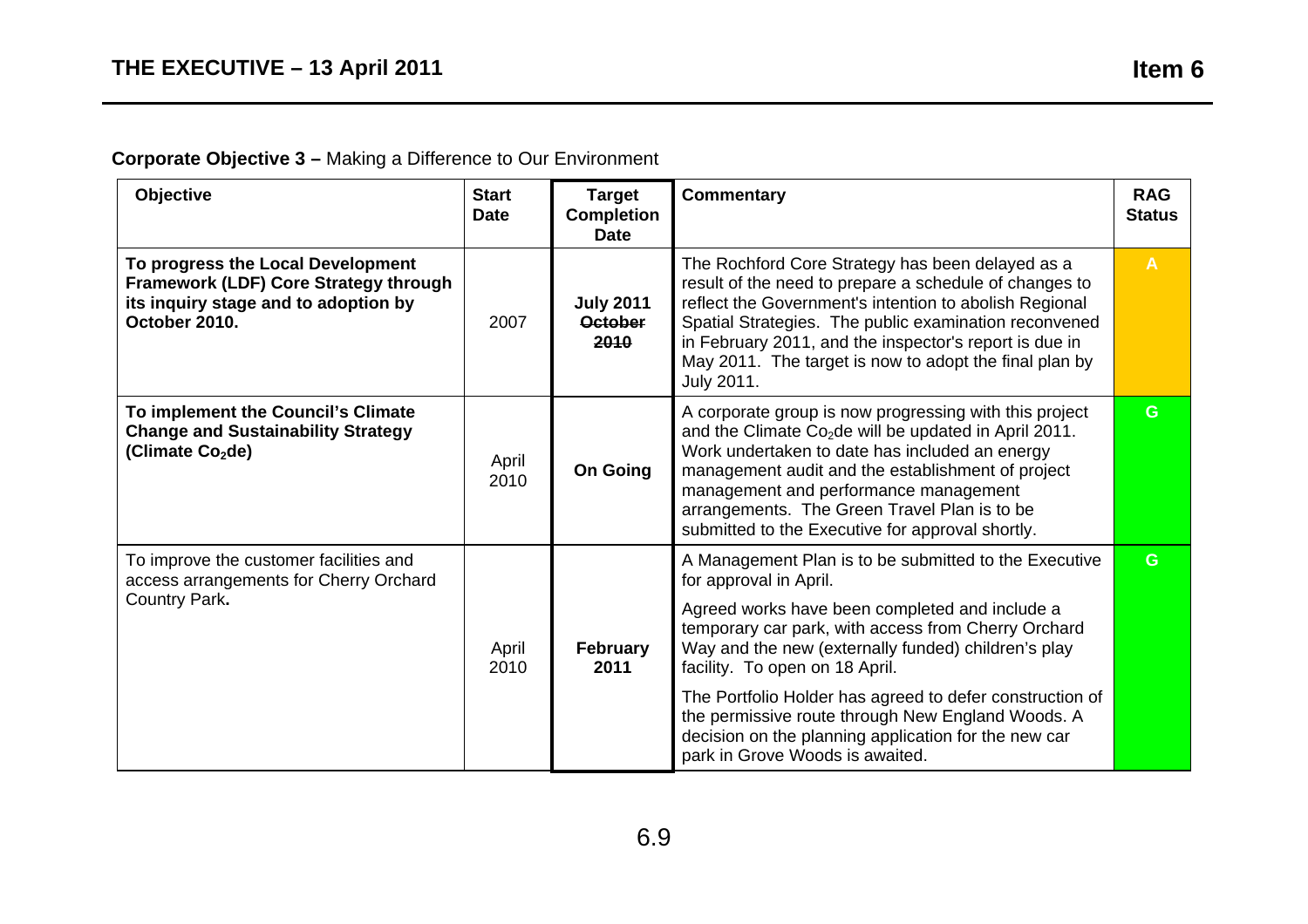# **Corporate Objective 3 –** Making a Difference to Our Environment (continued)

| <b>Objective</b>                                                                                                       | <b>Start</b><br><b>Date</b> | <b>Target</b><br><b>Completion</b><br><b>Date</b> | <b>Commentary</b>                                                                                                                                                                                                                                                                                                                                                                                          | <b>RAG</b><br><b>Status</b> |
|------------------------------------------------------------------------------------------------------------------------|-----------------------------|---------------------------------------------------|------------------------------------------------------------------------------------------------------------------------------------------------------------------------------------------------------------------------------------------------------------------------------------------------------------------------------------------------------------------------------------------------------------|-----------------------------|
| To continue to improve recycling rates by<br>completing the roll out of the scheme to<br>flats and mobiles home sites. | April<br>2010               | <b>March 2011</b>                                 | The three bin scheme is live at 1618 flatted properties,<br>47% of the overall project. 2092 flats 75% of the total<br>have been surveyed. All mobile home sites have<br>surveyed and these will going live from mid April. We<br>are on course to achieve a recycling rate in the region<br>of 66% for the full year.                                                                                     | G.                          |
| To implement the Public Open Spaces<br>Refurbishment Programme.                                                        | April<br>2010               | <b>March 2011</b>                                 | <b>COMPLETED - Works included fencing at Hockley</b><br>Woods and drainage works at Sweyne Park.                                                                                                                                                                                                                                                                                                           |                             |
| To monitor and seek improvement in local<br>air quality.                                                               | April<br>2010               | <b>March 2011</b>                                 | Arrangements have now been made within the Rawreth<br>Air Quality Management Area to install continuous $PM_{10}$<br>(dust) monitoring equipment in. April 2011.<br>The continuous $NO2$ monitoring carried out in Rayleigh<br>High Street concluded in January 2011. This data is<br>currently being analysed by consultants and a report<br>will be submitted to the Executive in the summer of<br>2011. |                             |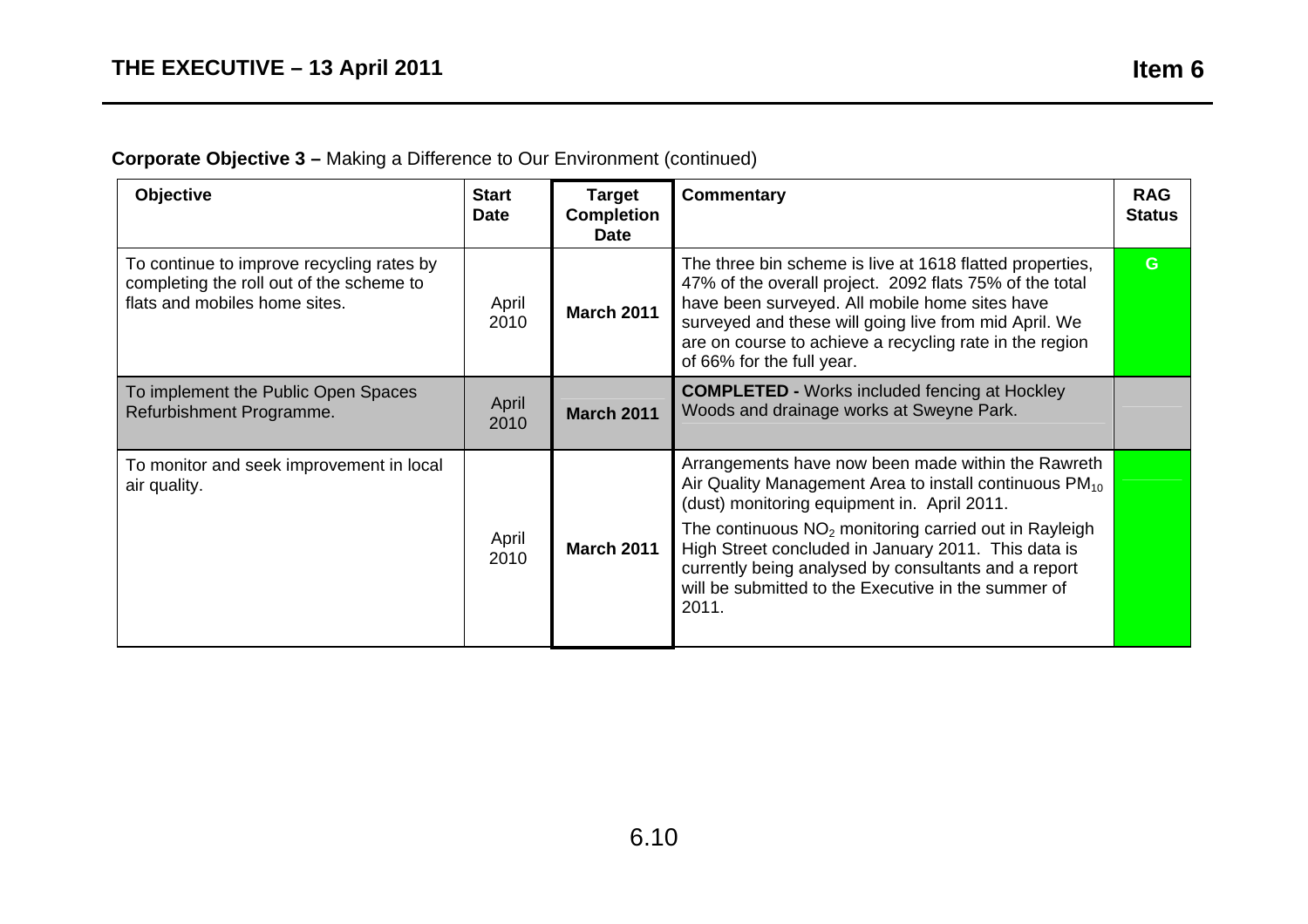# **Corporate Objective 4** – Making a Difference to Our Local Economy

| <b>Objective</b>                                                                                                                                                 | <b>Start</b><br><b>Date</b> | <b>Target</b><br><b>Completion</b><br><b>Date</b> | Commentary                                                                                                                                                                                                                                                                                                                    | <b>RAG</b><br><b>Status</b> |
|------------------------------------------------------------------------------------------------------------------------------------------------------------------|-----------------------------|---------------------------------------------------|-------------------------------------------------------------------------------------------------------------------------------------------------------------------------------------------------------------------------------------------------------------------------------------------------------------------------------|-----------------------------|
| To implement the Joint Area Action<br>Plan (JAAP) in partnership with<br><b>Southend Borough Council (SBC)</b><br>covering Southend Airport and its<br>environs. | 2008                        | <b>September</b><br>2012<br><b>April 2011</b>     | Consideration is being given to the implications of the<br>promised legislation and guidance awaited from the<br>Coalition Government. It is now anticipated the JAAP<br>will be adopted by September 2012.                                                                                                                   | $\overline{A}$              |
| To implement the Economic<br>Development Strategy (EDS) and Action<br>Plan to combat recession and<br>encourage regeneration.                                    | 2009                        | <b>March 2011</b>                                 | <b>COMPLETED - A revised Economic Development</b><br>Strategy and Action Plan was approved by the<br>Executive in February 2011.                                                                                                                                                                                              |                             |
| To undertake consultation and prepare<br>action plans for Hockley, Rayleigh and<br>Rochford town centres for submission<br>by 2011/12 and adoption by 2012/13.   | 2008                        | <b>June 2012</b>                                  | For Rayleigh and Rochford, consultation on issues and<br>options completed. Responses are being analysed in<br>readiness for the preparation of the next versions of the<br>plans to be published by August 2011. For Hockley, a<br>further round of consultation and community<br>engagement was completed in February 2011. | G.                          |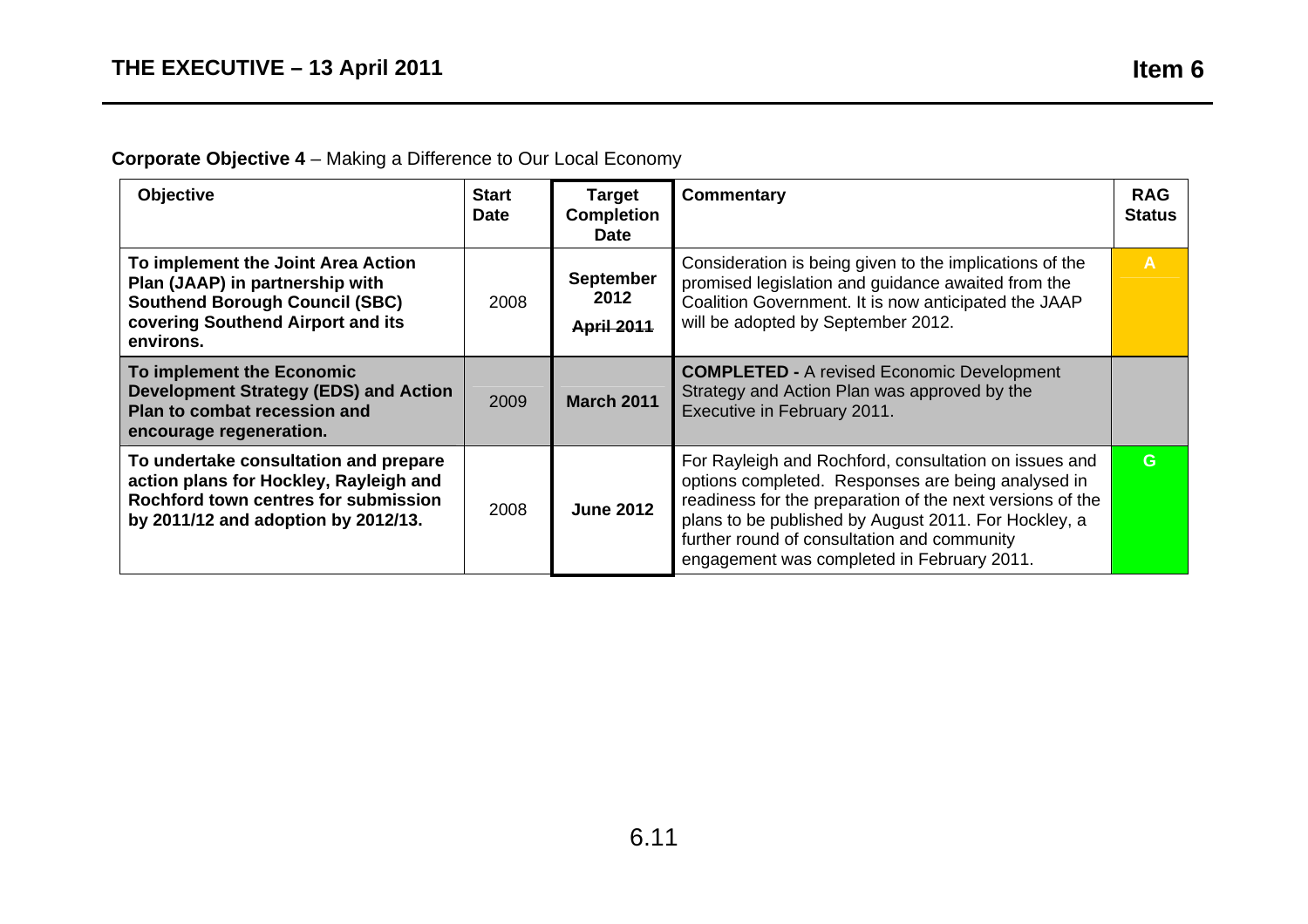# **Progress on Decisions made by the Executive/Full Council**

#### **From Full Council**

| <b>Item</b>                                                                                                                                                                                                                                                                                                                                                                                                                                                                                           |                             | <b>Progress/Officer</b>                                                                      |       |
|-------------------------------------------------------------------------------------------------------------------------------------------------------------------------------------------------------------------------------------------------------------------------------------------------------------------------------------------------------------------------------------------------------------------------------------------------------------------------------------------------------|-----------------------------|----------------------------------------------------------------------------------------------|-------|
| Rochford Core Strategy - Proposed Amendments (Minute 261/10)                                                                                                                                                                                                                                                                                                                                                                                                                                          | Red                         | Amber                                                                                        | Green |
| <b>Resolved</b>                                                                                                                                                                                                                                                                                                                                                                                                                                                                                       |                             | X                                                                                            |       |
| That the amendments to the Rochford Core Strategy set out in appendix 1 to the<br>report, be approved, published for public consultation, together with Topic Papers<br>3, 4 and 5 and the Sustainability Appraisal (appendices 2, 3, 4 and 5), and then<br>submitted with the consultation responses to the Inspector for consideration at the<br>public examination in January 2011. (HPT)                                                                                                          | amendments to the strategy. | Progress to adoption has been delayed by the<br>need to prepare and consult on a schedule of |       |
| Medium Term Financial Strategy 2011/12 - 2015/16 (Minute 26/11)                                                                                                                                                                                                                                                                                                                                                                                                                                       | Red                         | Amber                                                                                        | Green |
| <b>Resolved</b>                                                                                                                                                                                                                                                                                                                                                                                                                                                                                       |                             |                                                                                              |       |
| That the Executive's recommendations on the future of Area Committees be<br>(1)<br>agreed as follows:-                                                                                                                                                                                                                                                                                                                                                                                                | All in place for 2011/12.   |                                                                                              |       |
| That there be four regular community forum meetings held annually, two<br>a)<br>in the West and two in the East of the District. Ward Members to be<br>expected to attend the appropriate meetings so that their electorate may<br>have this additional opportunity to converse with them. Representatives<br>of the Police, Fire and Health Services to be asked to attend, as well as<br>Essex County Council Members and officers. There will be an open<br>invitation to Parish/Town Councillors. |                             |                                                                                              |       |
| b)<br>That meetings be chaired by the Leader of the Council who will request<br>the attendance of one or more Portfolio Holder, as deemed appropriate<br>by the Leader. The Chief Executive, or exceptionally his representative,<br>will also attend all meetings.                                                                                                                                                                                                                                   |                             |                                                                                              |       |

- Green = On target to meet the completion date or performance level required.
- Done = Completed projects "greyed out" in reports.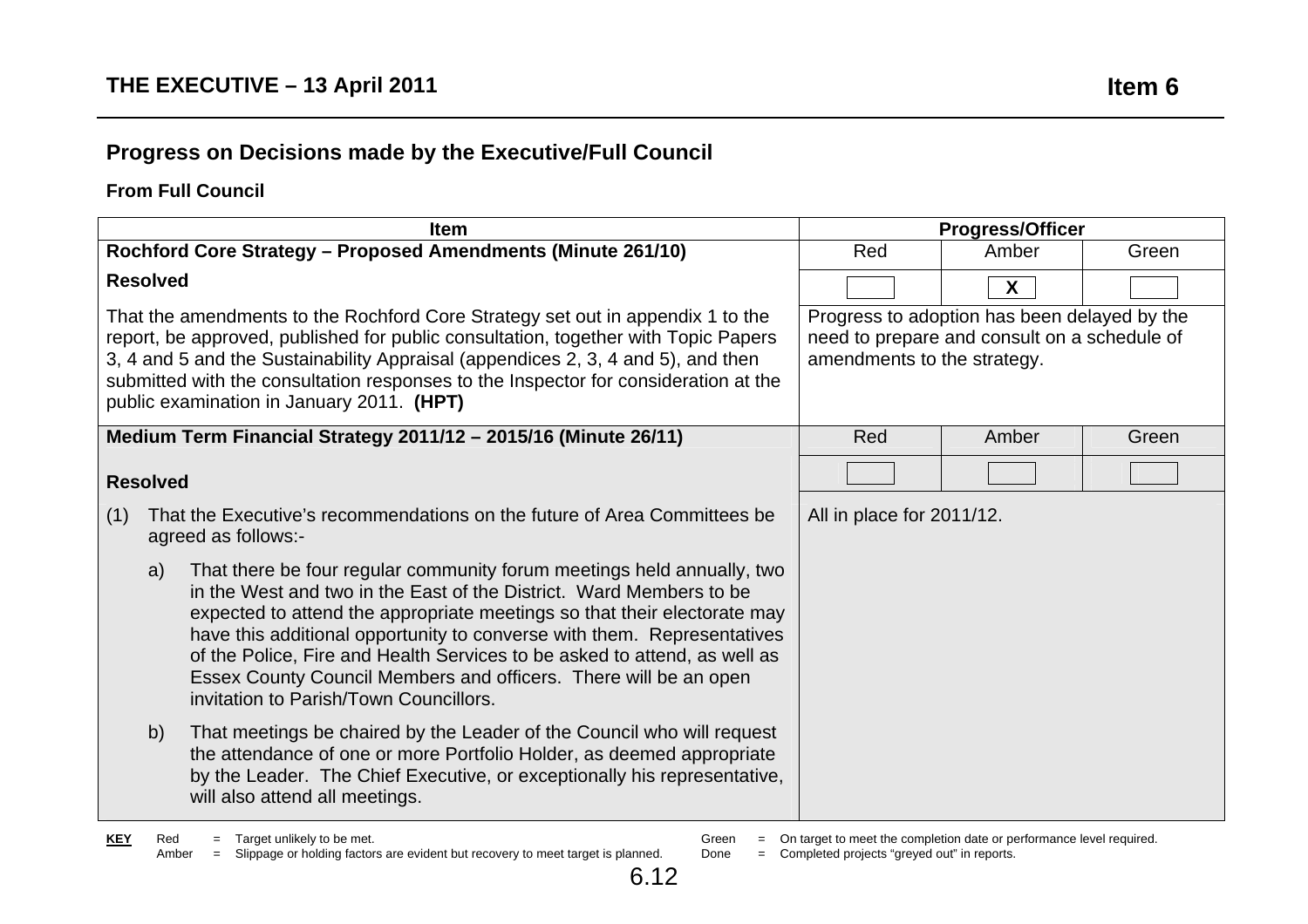|     |              | <b>Item</b>                                                                                                                                                                                                                                                                  | <b>Progress/Officer</b> |
|-----|--------------|------------------------------------------------------------------------------------------------------------------------------------------------------------------------------------------------------------------------------------------------------------------------------|-------------------------|
|     | $\mathsf{C}$ | That the dates of meetings will be included in the Council calendar and<br>published accordingly.                                                                                                                                                                            |                         |
|     | $\mathsf{d}$ | That it be accepted that there may be times when public attention is<br>drawn to a specific subject but timing does not correspond with<br>scheduled meetings. Should this occur, an additional meeting/s will be<br>arranged in the format utilised for scheduled meetings. |                         |
|     | e)           | That none of these arrangements will affect the present system of<br>public consultation and the presentations given by the Council, which<br>in the recent past have included subjects such as recycling and the<br>Local Development Framework. (HLEMS)                    |                         |
| (2) |              | That the Executive's recommendations on the Remuneration Scheme be<br>agreed as follows:-                                                                                                                                                                                    | All in place 2011/12.   |
|     | a)           | That the Remuneration Scheme for 2011/12 proposed by the<br>Independent Remuneration Panel be adopted.                                                                                                                                                                       |                         |
|     | b)           | That, for the future, the Independent Remuneration Panel is convened<br>every four years unless there is a need to implement a new or<br>amended Members' Allowance scheme in relation to a change to the<br>structure of the Council.                                       |                         |
|     | $\mathsf{C}$ | That the level of the basic and Special Responsibility Allowances be<br>adjusted each Municipal Year in line with the Local Government staff<br>annual pay award.                                                                                                            |                         |
|     | $\mathsf{d}$ | That Childcare and Carer's Allowances and Travelling Expenses be<br>increased annually in line with the increase in the Retail Price Index as<br>advised by the Council's Head of Finance.                                                                                   |                         |

- - Green = On target to meet the completion date or performance level required.
	- Done = Completed projects "greyed out" in reports.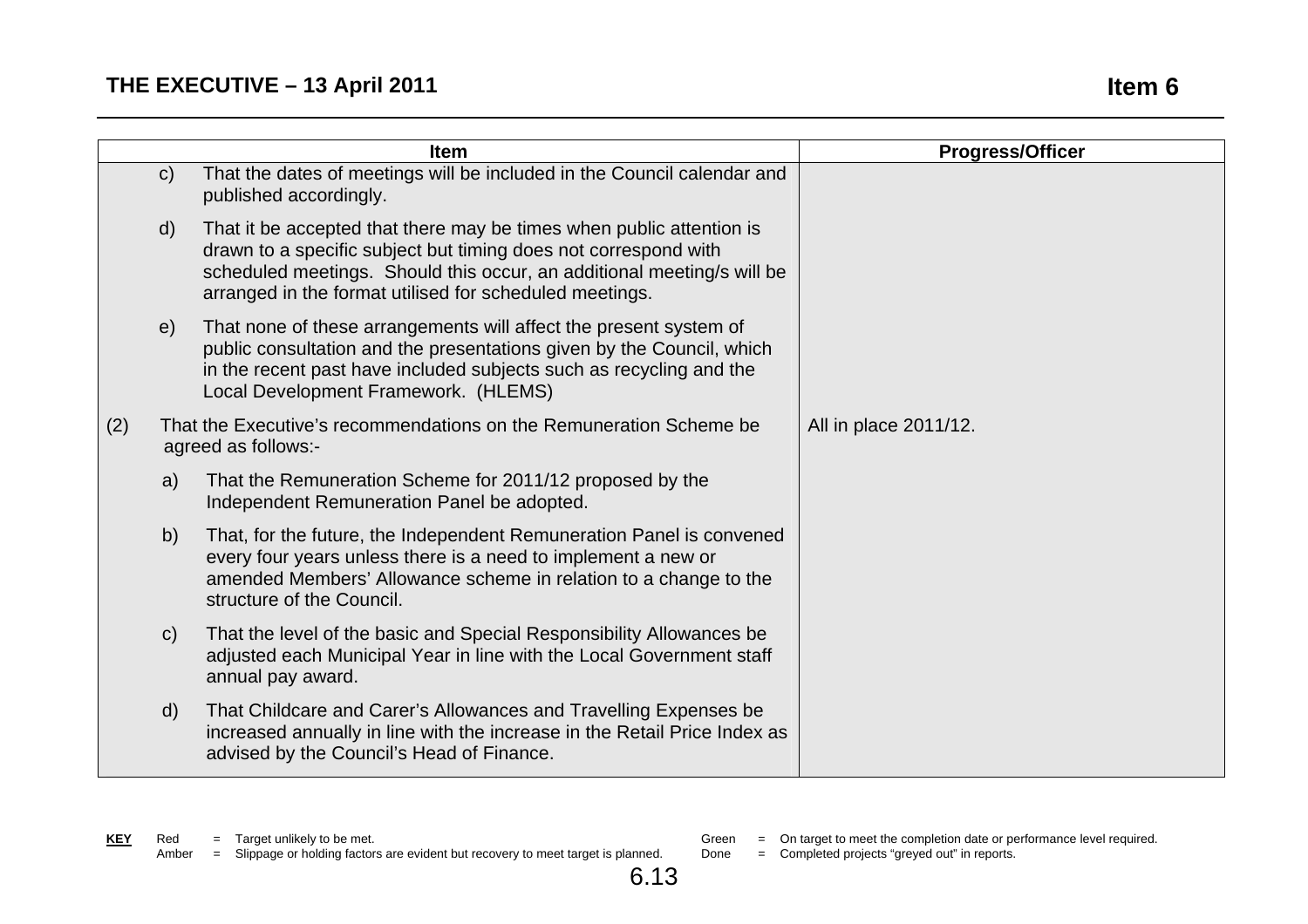|     |              | <b>Item</b>                                                                                                                                                                                                                                                                                                                                                                 | <b>Progress/Officer</b> |
|-----|--------------|-----------------------------------------------------------------------------------------------------------------------------------------------------------------------------------------------------------------------------------------------------------------------------------------------------------------------------------------------------------------------------|-------------------------|
|     | e)           | That, Subsistence/Meals on Trains Allowances remain linked to the<br>rates payable to District Council officers, which reflect national<br>arrangements.                                                                                                                                                                                                                    |                         |
|     | f)           | That the Independent Remuneration Panel reviews the Parish/Town<br>Council remuneration schemes every four years in tandem with the<br>District Council review, on the basis that Parish/Town Councils could<br>continue to base their basic allowance and other aspects on a<br>percentage of the Rochford District Council allowance, pending the<br>next review. (HLEMS) |                         |
| (3) |              | That the Medium Term Financial Strategy for 2011/12 to 2015/16, including<br>the proposals contained within the report to meet the 2011/12 £1.4m Budget<br>Gap, be agreed with the following key budgetary changes for 2011/12:-                                                                                                                                            | All in place.           |
|     | a)           | Total salary budget of £6.59m.                                                                                                                                                                                                                                                                                                                                              |                         |
|     | b)           | New budgets totalling £58,000 for income from staff parking and<br>vending machine charges.                                                                                                                                                                                                                                                                                 |                         |
|     | $\mathsf{C}$ | Budget for grants to voluntary organisations to be amalgamated and<br>set at £90,000.                                                                                                                                                                                                                                                                                       |                         |
|     | $\mathsf{d}$ | Reduction in budget of £4,500 for discretionary NNDR relief.                                                                                                                                                                                                                                                                                                                |                         |
|     | e)           | Removal of budgets for the Taxi Voucher, Handy Person and<br><b>Gardening Services.</b>                                                                                                                                                                                                                                                                                     |                         |
|     | f)           | Reduction of £18,000 in the cost of Democratic Services.                                                                                                                                                                                                                                                                                                                    |                         |
|     | g)           | Reduction of £13,000 in the cost of the Pest Control Service.                                                                                                                                                                                                                                                                                                               |                         |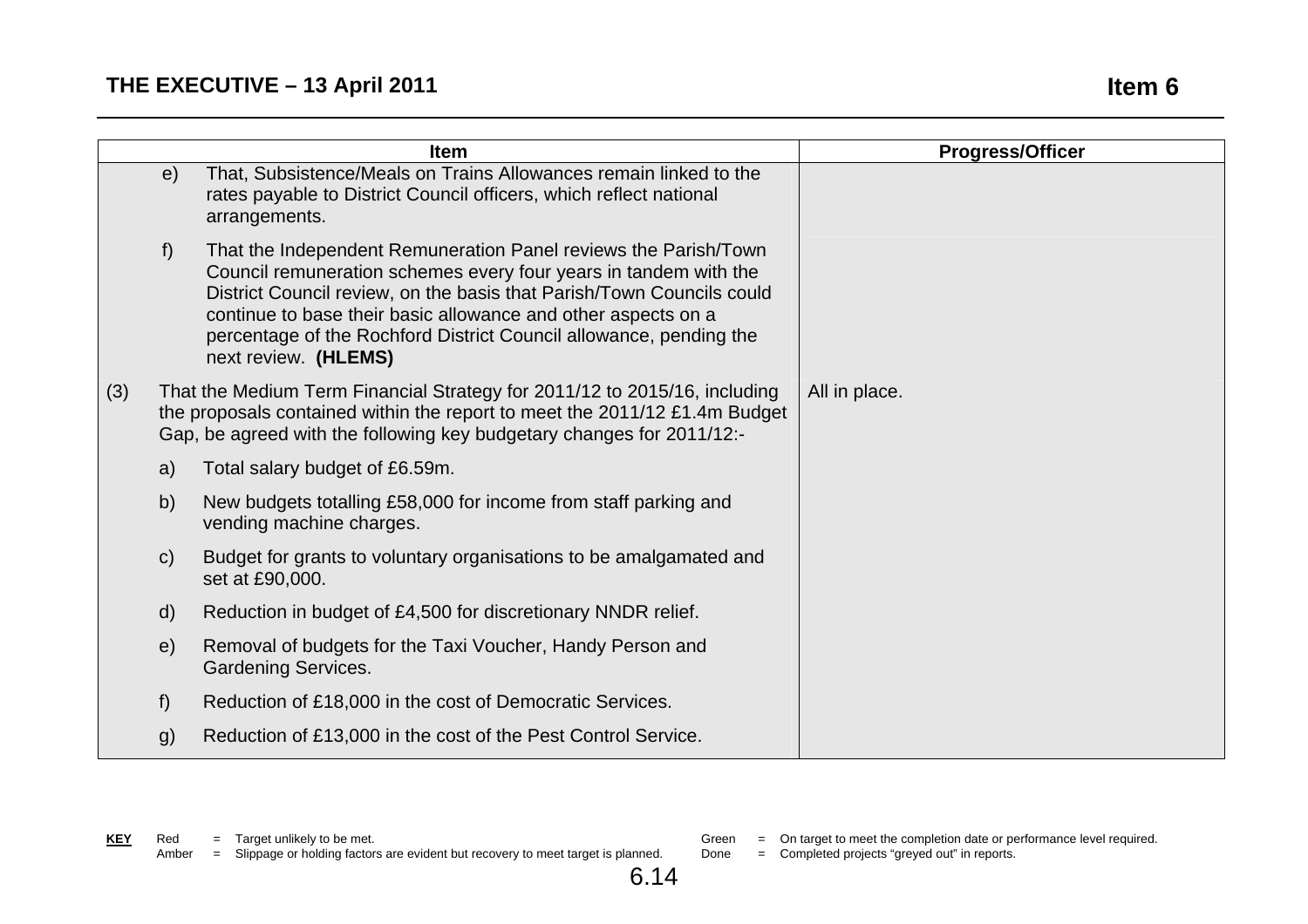|     |                                                                                                                                                                                                                          | <b>Item</b>                                                                                                                                                                                                                | <b>Progress/Officer</b>   |
|-----|--------------------------------------------------------------------------------------------------------------------------------------------------------------------------------------------------------------------------|----------------------------------------------------------------------------------------------------------------------------------------------------------------------------------------------------------------------------|---------------------------|
|     | h)                                                                                                                                                                                                                       | Reduction of £40,000 for the cost of the Great Wakering Leisure<br>Centre either from alternative management arrangements, including<br>transfer of ownership or, if no alternatives, possibly closure of the<br>facility. |                           |
|     | i)                                                                                                                                                                                                                       | Reduction of £15,000 for the cost of providing public conveniences<br>either from alternative management arrangements, including transfer<br>of ownership, or, if no alternatives, possibly closing some facilities.       |                           |
|     | j)                                                                                                                                                                                                                       | Reduction of £17,000 in office accommodation costs by not using<br>Acacia House as Council offices.                                                                                                                        |                           |
|     | $\mathsf{k}$                                                                                                                                                                                                             | Increase in budget for parking income of £100,000 following review of<br>parking policies and practices by Full Council.                                                                                                   |                           |
| (4) | That the core estimates for 2011/12, as shown in the Draft Budget Book<br>appended to the report, be agreed.                                                                                                             |                                                                                                                                                                                                                            | All in place for 2011/12. |
| (5) |                                                                                                                                                                                                                          | That the 2011/12 Council Tax for Rochford District remains unchanged at<br>£201.15 for a Band D property.                                                                                                                  | All in place for 2011/12. |
| (6) | That the schedule of fees and charges for 2011/12, appended to the report,<br>be agreed.                                                                                                                                 |                                                                                                                                                                                                                            | All in place for 2011/12. |
| (7) | That, subject to Full Council undertaking the review of parking policies and<br>practices, decisions on in year changes to discretionary fees and charges be<br>delegated to the Executive.                              |                                                                                                                                                                                                                            | Completed.                |
| (8) | That the Capital Programme, as appended to the report, be agreed.                                                                                                                                                        |                                                                                                                                                                                                                            | Completed.                |
| (9) | That any interim revaluations of the Pension Scheme are reported to<br>Members and that, at the next triennial revaluation of the Scheme, the<br>Council aims to reduce the deficit recovery period to 20 years or less. |                                                                                                                                                                                                                            | In place for 2011/12.     |

Green = On target to meet the completion date or performance level required.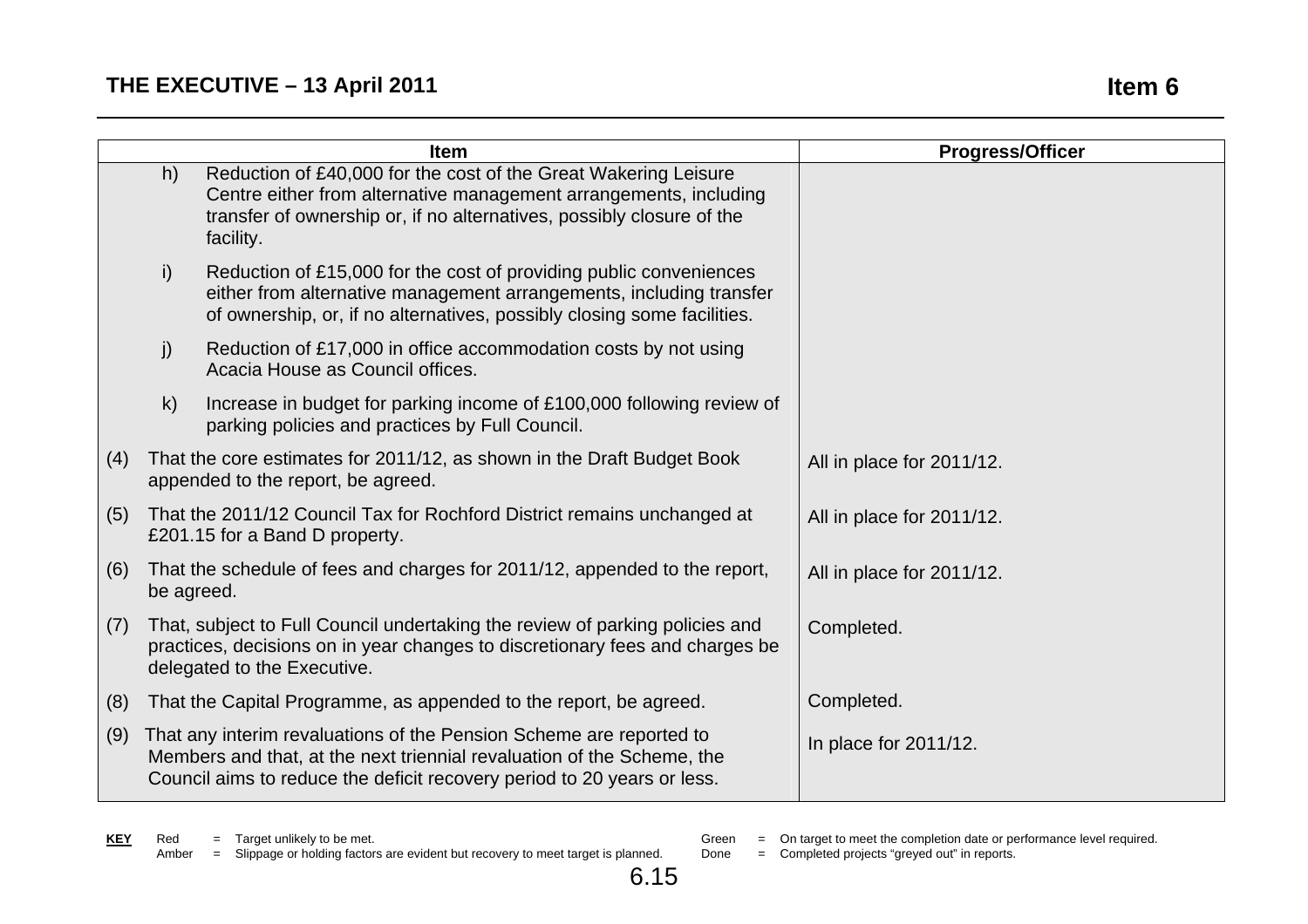|                                                                                                                                                                                                                                                                                                                                                   | <b>Item</b>                                                                                                                                                                          |            | <b>Progress/Officer</b> |       |
|---------------------------------------------------------------------------------------------------------------------------------------------------------------------------------------------------------------------------------------------------------------------------------------------------------------------------------------------------|--------------------------------------------------------------------------------------------------------------------------------------------------------------------------------------|------------|-------------------------|-------|
|                                                                                                                                                                                                                                                                                                                                                   | That the progress in meeting the 2011/12 Budget Gap is reported to the<br>(10)<br>Executive on a quarterly basis. (HF)                                                               |            | In place for 2011/12.   |       |
| Treasury Management Strategy Statement, Annual Investment Strategy and<br>Minimum Revenue Provision Policy Statement 2011/12 (Minute 27/11)                                                                                                                                                                                                       |                                                                                                                                                                                      | Red        | Amber                   | Green |
|                                                                                                                                                                                                                                                                                                                                                   | <b>Resolved</b>                                                                                                                                                                      |            |                         |       |
| (1)                                                                                                                                                                                                                                                                                                                                               | That the Treasury Management Strategy Statement and Annual Investment<br>Strategy, including the limits contained within the report, be agreed.                                      | Completed. |                         |       |
| (2)                                                                                                                                                                                                                                                                                                                                               | That the Minimum Revenue Provision Policy for 2011/12 and adjustments to<br>the Minimum Revenue Provision Policies for 2007/08 and 2008/09, as<br>detailed in the report, be agreed. | Completed. |                         |       |
| (3)<br>That the Authorised Limit and Operational Boundary for external debt, as<br>detailed in the report, be agreed and that authority be delegated to the Head<br>of Finance, within the total limit for any individual year, to effect movement<br>between the separately agreed limits for borrowing and other long-term<br>liabilities. (HF) |                                                                                                                                                                                      | Completed. |                         |       |
|                                                                                                                                                                                                                                                                                                                                                   | Reports from the Executive and Committees to Council (Minute 53/11)                                                                                                                  | Red        | Amber                   | Green |
| (1)                                                                                                                                                                                                                                                                                                                                               | <b>Major Contract Review</b>                                                                                                                                                         |            |                         |       |
| <b>Resolved</b>                                                                                                                                                                                                                                                                                                                                   |                                                                                                                                                                                      |            |                         |       |
| That the Contract Procedure Rules, which commence on page 4.63 of the<br>Constitution, be amended with the insertion of the following paragraphs:-                                                                                                                                                                                                |                                                                                                                                                                                      | Completed. |                         |       |
| Each quarter Members of the Council will be provided with the estimated<br>1.2.7<br>values and a brief description of contracts that are proposed to be subject to<br>competitive tendering. Such detail to be published in the Members' Bulletin                                                                                                 |                                                                                                                                                                                      |            |                         |       |

Green = On target to meet the completion date or performance level required.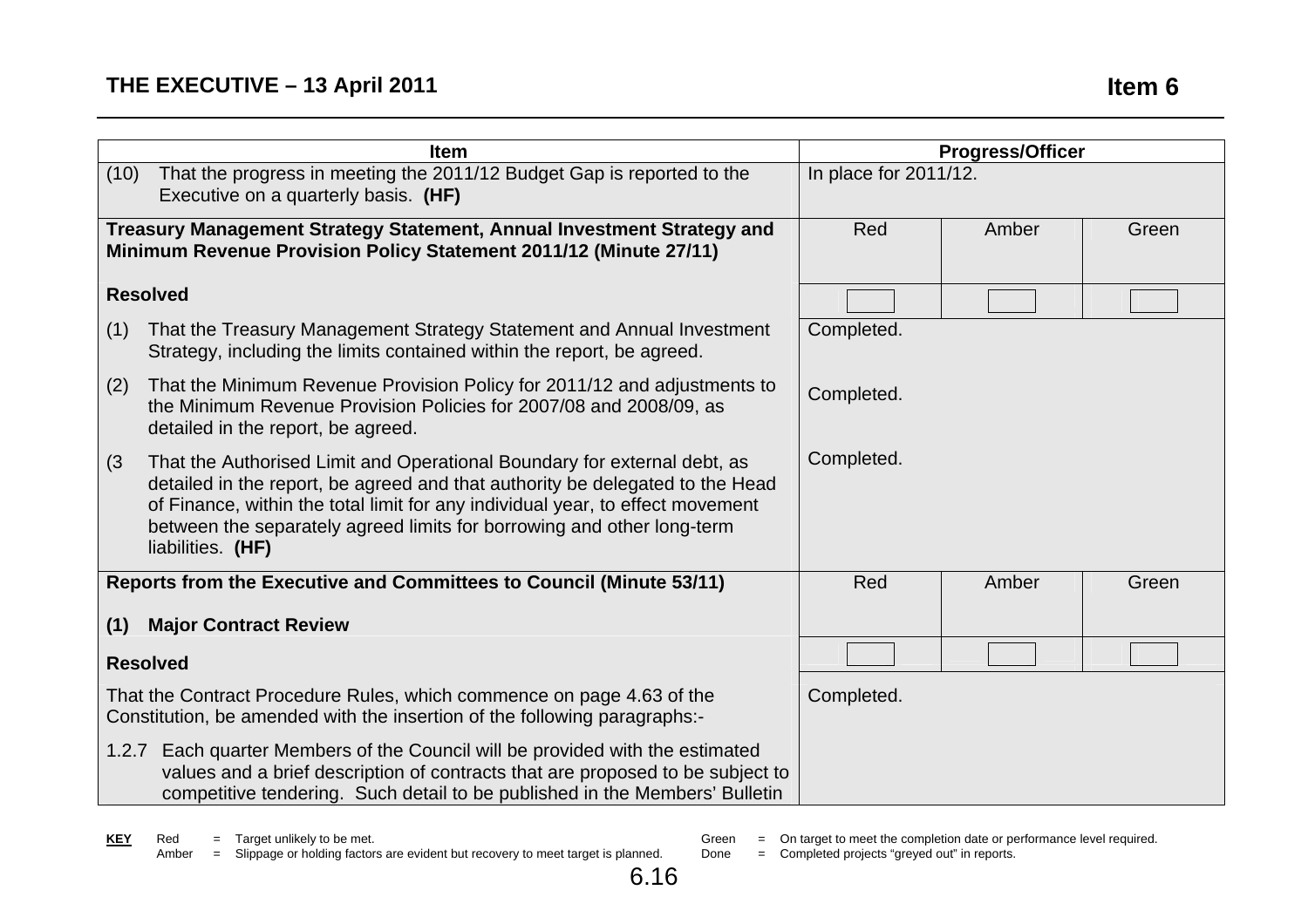|                                                                                                                                                         | <b>Item</b>                                                                                                              |               |       | <b>Progress/Officer</b> |
|---------------------------------------------------------------------------------------------------------------------------------------------------------|--------------------------------------------------------------------------------------------------------------------------|---------------|-------|-------------------------|
| and, more formally, through a report into the Executive for noting.                                                                                     |                                                                                                                          |               |       |                         |
| 1.2.8 The competitive dialogue approach will not be utilised in procurement<br>arrangements unless it is expressly sanctioned by the Executive. (HLEMS) |                                                                                                                          |               |       |                         |
| <b>Outside Bodies</b><br>(2)                                                                                                                            |                                                                                                                          | Red           | Amber | Green                   |
| <b>Resolved</b>                                                                                                                                         |                                                                                                                          |               |       |                         |
| That, with effect from the 2011/12 Municipal Year:-                                                                                                     |                                                                                                                          | All in place. |       |                         |
| Members who are appointed to an outside body have an interest in the aims<br>(1)<br>of the body and can add value to the organisation.                  |                                                                                                                          |               |       |                         |
| (2)                                                                                                                                                     | Any requests for new appointments be assessed to ensure that they comply<br>with one or more of the following criteria:- |               |       |                         |
| The aims of the organisation align to the objectives of the Authority.                                                                                  |                                                                                                                          |               |       |                         |
| A Service Level Agreement exists between the Council and the<br>organisation.                                                                           |                                                                                                                          |               |       |                         |
| The outside body receives funding from the Authority.<br>$\bullet$                                                                                      |                                                                                                                          |               |       |                         |
| The outside body leases an asset from the Council.                                                                                                      |                                                                                                                          |               |       |                         |
| (3)                                                                                                                                                     | The membership of Outside Bodies be changed on the basis set out below:-                                                 |               |       |                         |
| <b>Body</b>                                                                                                                                             | Change                                                                                                                   |               |       |                         |
| <b>Activerochford (Currently 1 seat)</b>                                                                                                                | Should retain membership, particularly<br>in view of forthcoming Olympics.                                               |               |       |                         |
| <b>Adult Community Learning</b><br>Should retain membership.                                                                                            |                                                                                                                          |               |       |                         |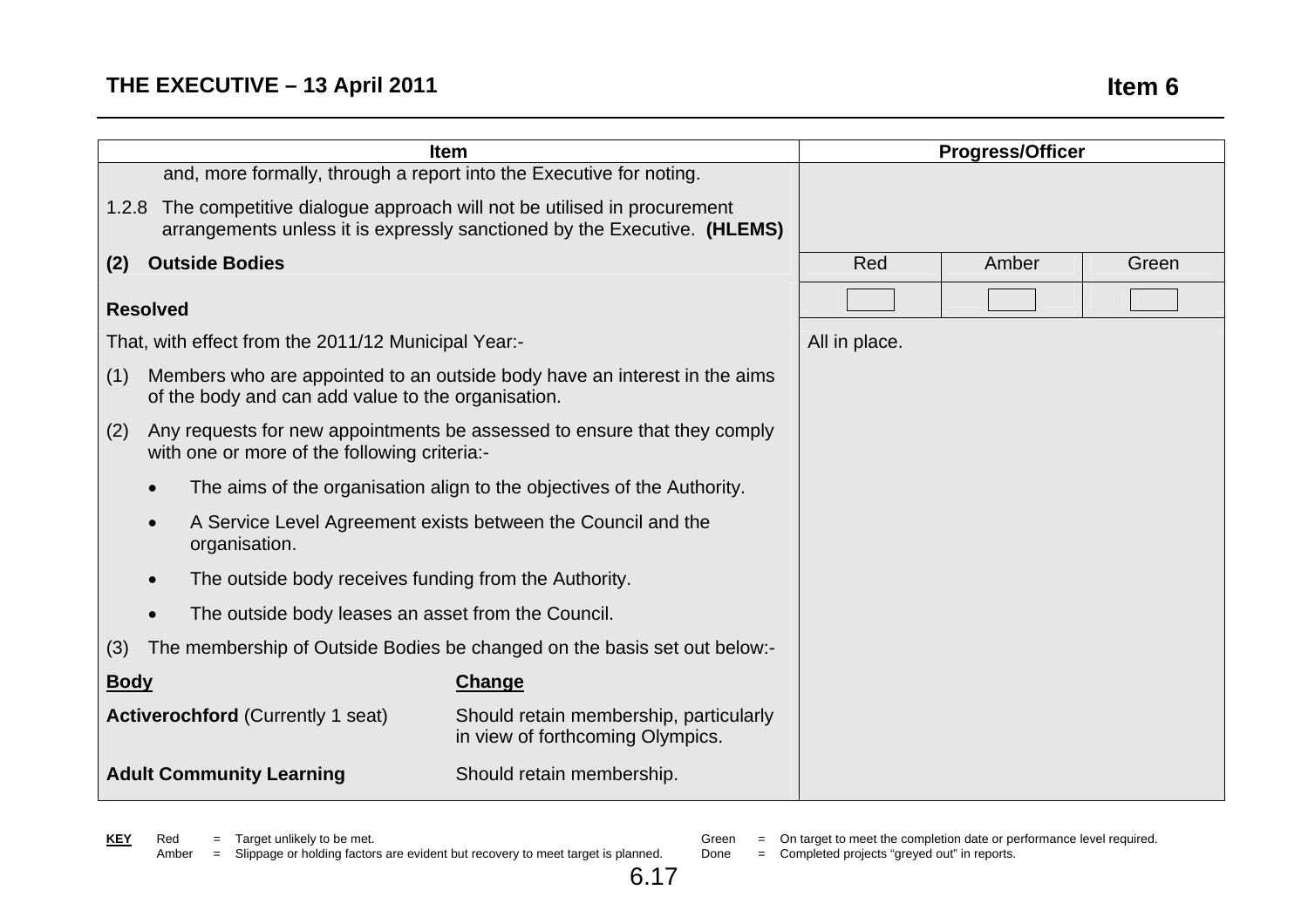|                                                                                   | <b>Item</b>                                                                                                               | <b>Progress/Officer</b> |
|-----------------------------------------------------------------------------------|---------------------------------------------------------------------------------------------------------------------------|-------------------------|
| <b>Body</b>                                                                       | Change                                                                                                                    |                         |
| <b>South Essex Stakeholder Forum</b>                                              |                                                                                                                           |                         |
| (Officer appointment)                                                             |                                                                                                                           |                         |
| <b>Bradwell Local Community Liaison</b><br><b>Liaison Council</b>                 | Should retain membership so as to keep<br>a watching brief.                                                               |                         |
| (Currently 1 seat)                                                                |                                                                                                                           |                         |
| <b>Campaign to Protect Rural Essex</b>                                            | Should end membership as District is<br>represented by Parish/Town Councillors.                                           |                         |
| (Currently 1 seat)                                                                |                                                                                                                           |                         |
| <b>Castle Point and Rochford</b><br><b>Domestic Violence Panel</b>                | Should retain membership. Given that<br>addressing domestic violence is a key<br>local priority, would be appropriate for |                         |
| (Currently 1 seat)                                                                | the appointee to be the Portfolio Holder<br>covering Community Safety.                                                    |                         |
| <b>Castle Point and Rochford</b><br><b>Police Community Consultative</b><br>Group | Should be an officer appointment.                                                                                         |                         |
| (Currently 1 seat)                                                                |                                                                                                                           |                         |
| <b>Cory Environmental Trust in</b><br><b>Rochford</b>                             | Should retain membership.                                                                                                 |                         |
| (Currently 1 seat)                                                                |                                                                                                                           |                         |
|                                                                                   |                                                                                                                           |                         |

**KEY** Red = Target unlikely to be met.

Amber = Slippage or holding factors are evident but recovery to meet target is planned.

Green = On target to meet the completion date or performance level required.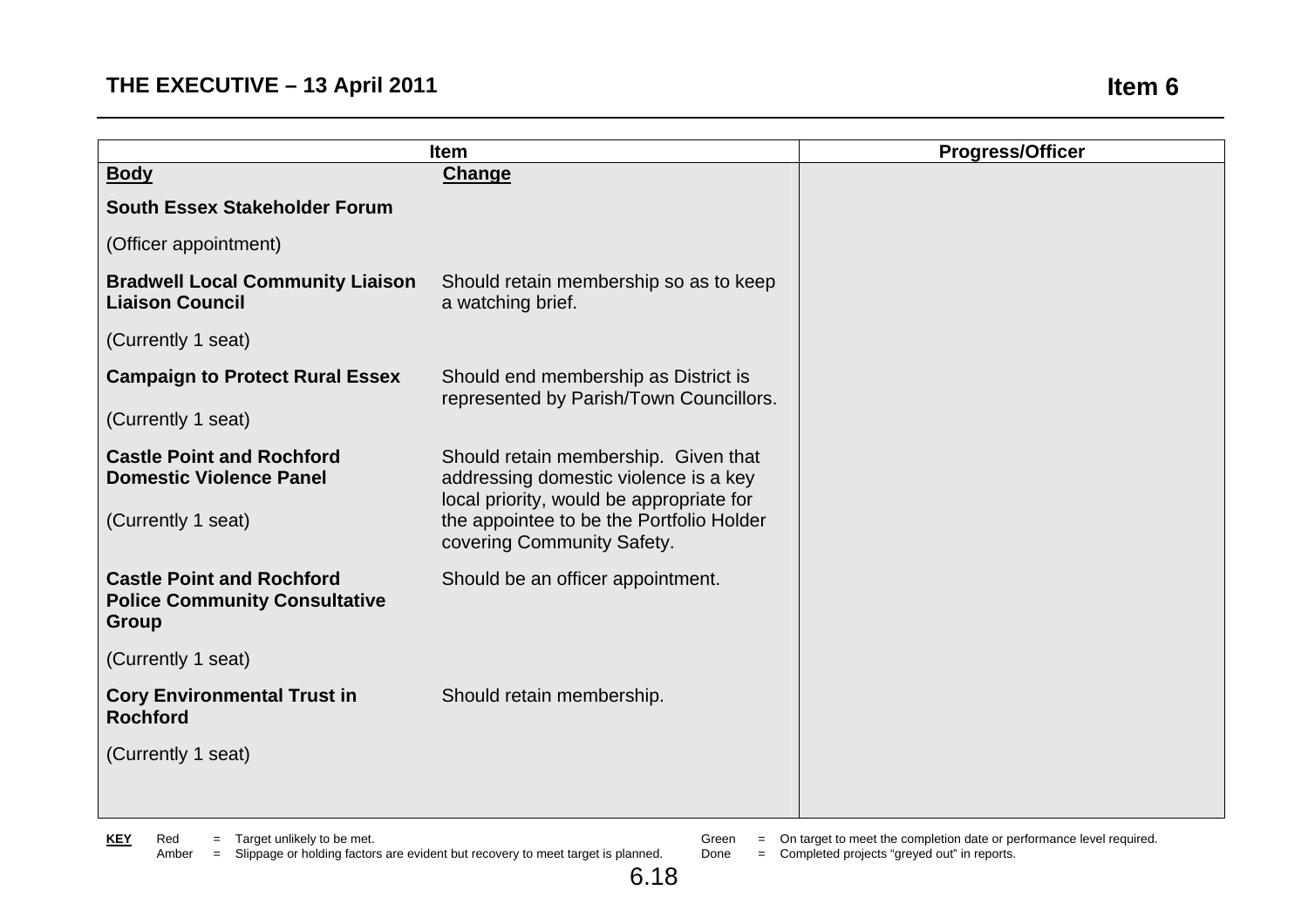|                                                                 | <b>Item</b>                                                                                                                                                                             | <b>Progress/Officer</b> |
|-----------------------------------------------------------------|-----------------------------------------------------------------------------------------------------------------------------------------------------------------------------------------|-------------------------|
| <b>Body</b>                                                     | <b>Change</b>                                                                                                                                                                           |                         |
| <b>Essex Rail Seminar</b><br>(Currently 1 seat)                 | Should end membership. Meeting can be<br>advertised to Members so District can be<br>represented. Worthwhile for Council to<br>receive minutes of meetings for<br>information purposes. |                         |
| <b>Hockley Community Centre</b><br><b>Association</b>           | Should retain membership.                                                                                                                                                               |                         |
| (Currently 2 seats)                                             |                                                                                                                                                                                         |                         |
| <b>Local Government Association</b><br><b>Rural Commission</b>  | Should retain membership.                                                                                                                                                               |                         |
| (Currently 1 seat)                                              |                                                                                                                                                                                         |                         |
| <b>Local Government Association</b><br><b>Urban Commission</b>  | Should retain membership.                                                                                                                                                               |                         |
| (Currently 1 seat)                                              |                                                                                                                                                                                         |                         |
| <b>London Southend Airport</b><br><b>Consultative Committee</b> | Should retain membership. Given<br>potential conflicts of interest it would not<br>be appropriate for Portfolio Holders to be                                                           |                         |
| (Currently 3 seats)                                             | appointed.                                                                                                                                                                              |                         |
| <b>NACRO N.C.E. Ltd</b>                                         | Should retain membership.                                                                                                                                                               |                         |
| (Officer appointment)                                           |                                                                                                                                                                                         |                         |
|                                                                 |                                                                                                                                                                                         |                         |

- - Green = On target to meet the completion date or performance level required.
	- Done = Completed projects "greyed out" in reports.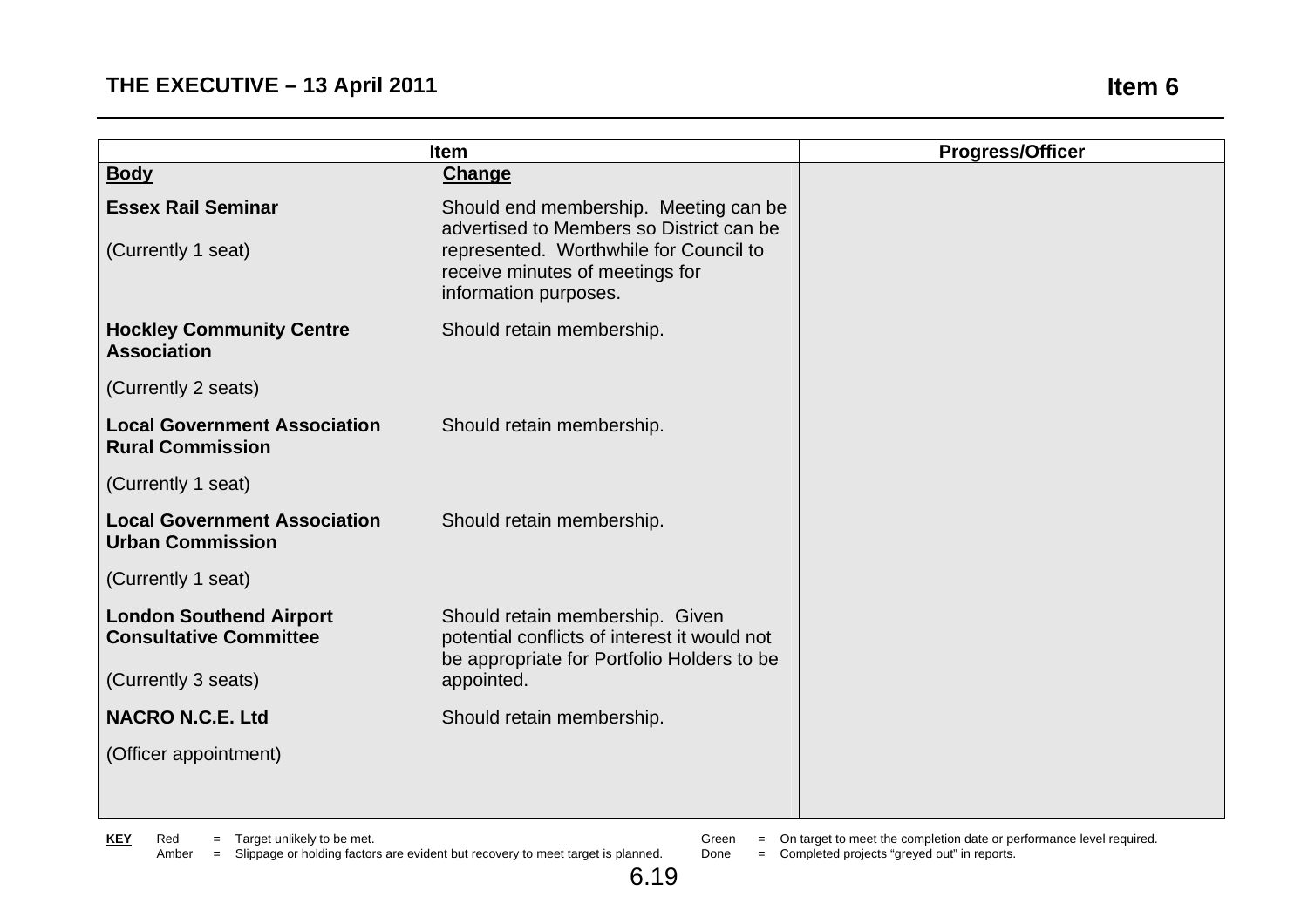|                                                                                              | <b>Item</b>                                                                                               | <b>Progress/Officer</b> |
|----------------------------------------------------------------------------------------------|-----------------------------------------------------------------------------------------------------------|-------------------------|
| <b>Body</b>                                                                                  | <b>Change</b>                                                                                             |                         |
| <b>Rayleigh Grange Community</b><br><b>Association Governing Body</b>                        | Should retain membership.                                                                                 |                         |
| (Currently 2 seats)                                                                          |                                                                                                           |                         |
| <b>Rayleigh Mount Local Committee</b>                                                        | Should retain membership.                                                                                 |                         |
| (Currently 1 seat)                                                                           |                                                                                                           |                         |
| <b>Relate South Essex</b>                                                                    | Should retain membership.                                                                                 |                         |
| (Currently 1 seat)                                                                           |                                                                                                           |                         |
| <b>Rochford Hundred Association of</b><br><b>Local Councils</b>                              | Should retain membership.                                                                                 |                         |
| (Currently 1 seat)                                                                           |                                                                                                           |                         |
| <b>Rochford and Rayleigh Citizens</b><br><b>Advice Bureau Management</b><br><b>Committee</b> | Should retain membership.                                                                                 |                         |
| (Currently 1 seat)                                                                           |                                                                                                           |                         |
| <b>South Essex Environmental</b><br><b>Protection Advisory Group</b><br>(SEEPAG)             | Should retain membership, but the Group<br>being particularly valuable in terms of<br>liaison/networking. |                         |
| (Currently 3 seats)                                                                          |                                                                                                           |                         |

**KEY** Red = Target unlikely to be met.

Amber = Slippage or holding factors are evident but recovery to meet target is planned.

Green = On target to meet the completion date or performance level required. Done = Completed projects "greyed out" in reports.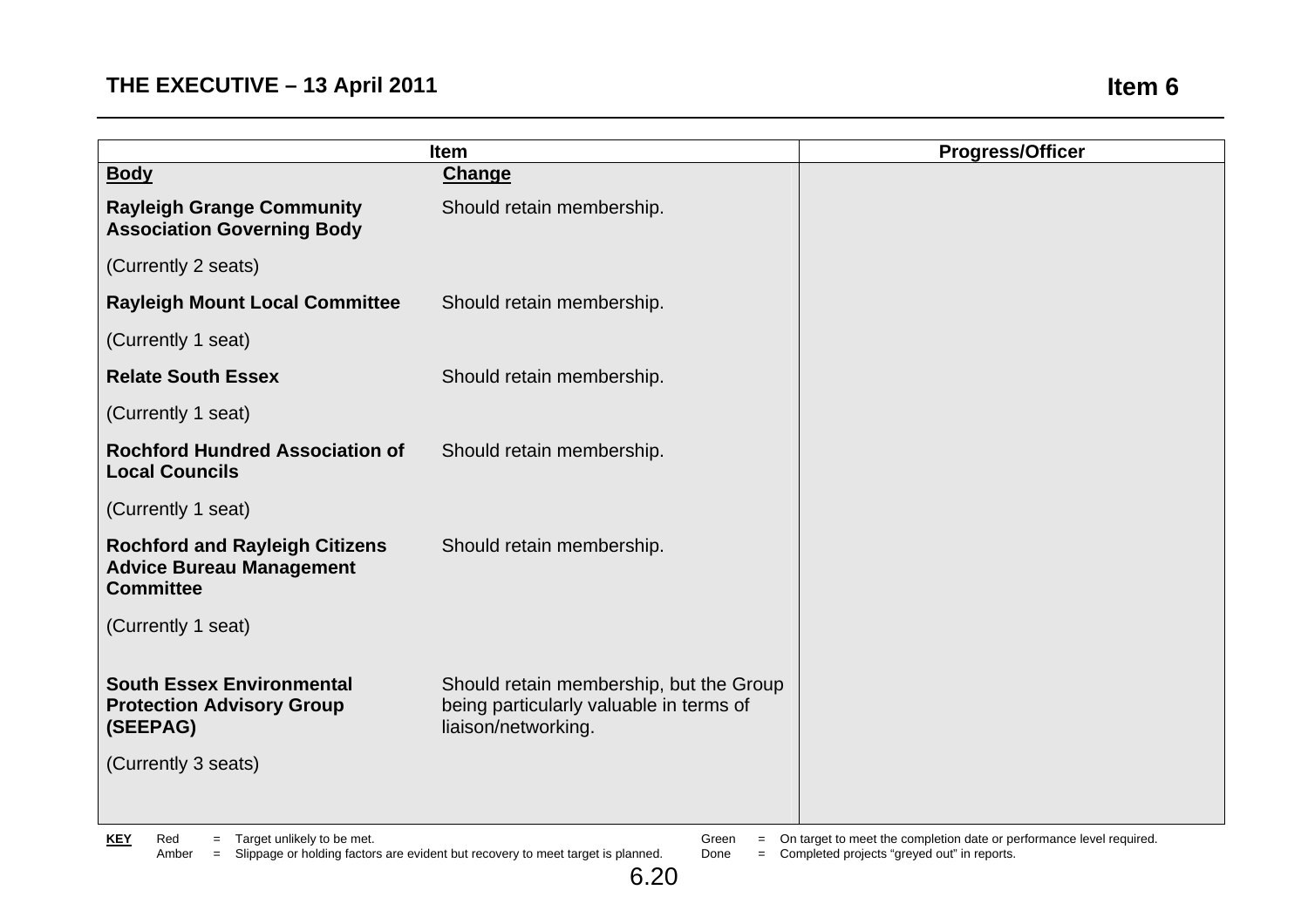|                                                                                                               |                                                                                  | <b>Progress/Officer</b>                                                                                                                                                                                                                                                                                                                                                                                                                                                                                                           |
|---------------------------------------------------------------------------------------------------------------|----------------------------------------------------------------------------------|-----------------------------------------------------------------------------------------------------------------------------------------------------------------------------------------------------------------------------------------------------------------------------------------------------------------------------------------------------------------------------------------------------------------------------------------------------------------------------------------------------------------------------------|
|                                                                                                               | Change                                                                           |                                                                                                                                                                                                                                                                                                                                                                                                                                                                                                                                   |
| <b>Springboard Home Improvement</b><br><b>Service Support Group</b>                                           | Should retain membership for the<br>remainder of this Municipal year only.       |                                                                                                                                                                                                                                                                                                                                                                                                                                                                                                                                   |
| (Officer appointment)                                                                                         |                                                                                  |                                                                                                                                                                                                                                                                                                                                                                                                                                                                                                                                   |
| <b>Traffic Penalty Tribunal</b>                                                                               | Should end attendance, receiving minutes                                         |                                                                                                                                                                                                                                                                                                                                                                                                                                                                                                                                   |
| (Currently 1 seat)                                                                                            |                                                                                  |                                                                                                                                                                                                                                                                                                                                                                                                                                                                                                                                   |
| <b>Warehouse Centre, Active</b><br><b>Christian Trust</b>                                                     | Should end membership as now a well<br>established organisation within the area. |                                                                                                                                                                                                                                                                                                                                                                                                                                                                                                                                   |
| (Currently 1 seat)                                                                                            |                                                                                  |                                                                                                                                                                                                                                                                                                                                                                                                                                                                                                                                   |
|                                                                                                               |                                                                                  | Red<br>Amber<br>Green                                                                                                                                                                                                                                                                                                                                                                                                                                                                                                             |
| <b>Resolved</b>                                                                                               |                                                                                  |                                                                                                                                                                                                                                                                                                                                                                                                                                                                                                                                   |
|                                                                                                               |                                                                                  | All in place for 2011/12.                                                                                                                                                                                                                                                                                                                                                                                                                                                                                                         |
| precepts, be £37,456,839.                                                                                     |                                                                                  |                                                                                                                                                                                                                                                                                                                                                                                                                                                                                                                                   |
|                                                                                                               |                                                                                  |                                                                                                                                                                                                                                                                                                                                                                                                                                                                                                                                   |
| That the total net expenditure of the District Council, together with the<br>(4)<br>Parishes, be £11,303,925. |                                                                                  |                                                                                                                                                                                                                                                                                                                                                                                                                                                                                                                                   |
|                                                                                                               |                                                                                  |                                                                                                                                                                                                                                                                                                                                                                                                                                                                                                                                   |
|                                                                                                               |                                                                                  | <b>Item</b><br>as appropriate.<br>(HLEMS)<br>Setting the Council Tax 2011/12 (Minute 55/11)<br>That the total for economic development is estimated at £185,100.<br>That the total for gross expenditure of the District, together with the Parish<br>That the total of income for the District Council be £26,152,914.<br>That the total of the sums payable into the general fund in respect of<br>redistributed non-domestic rates and Government grant, together with<br>adjustments from the collection fund, be £3,902,290. |

Green = On target to meet the completion date or performance level required.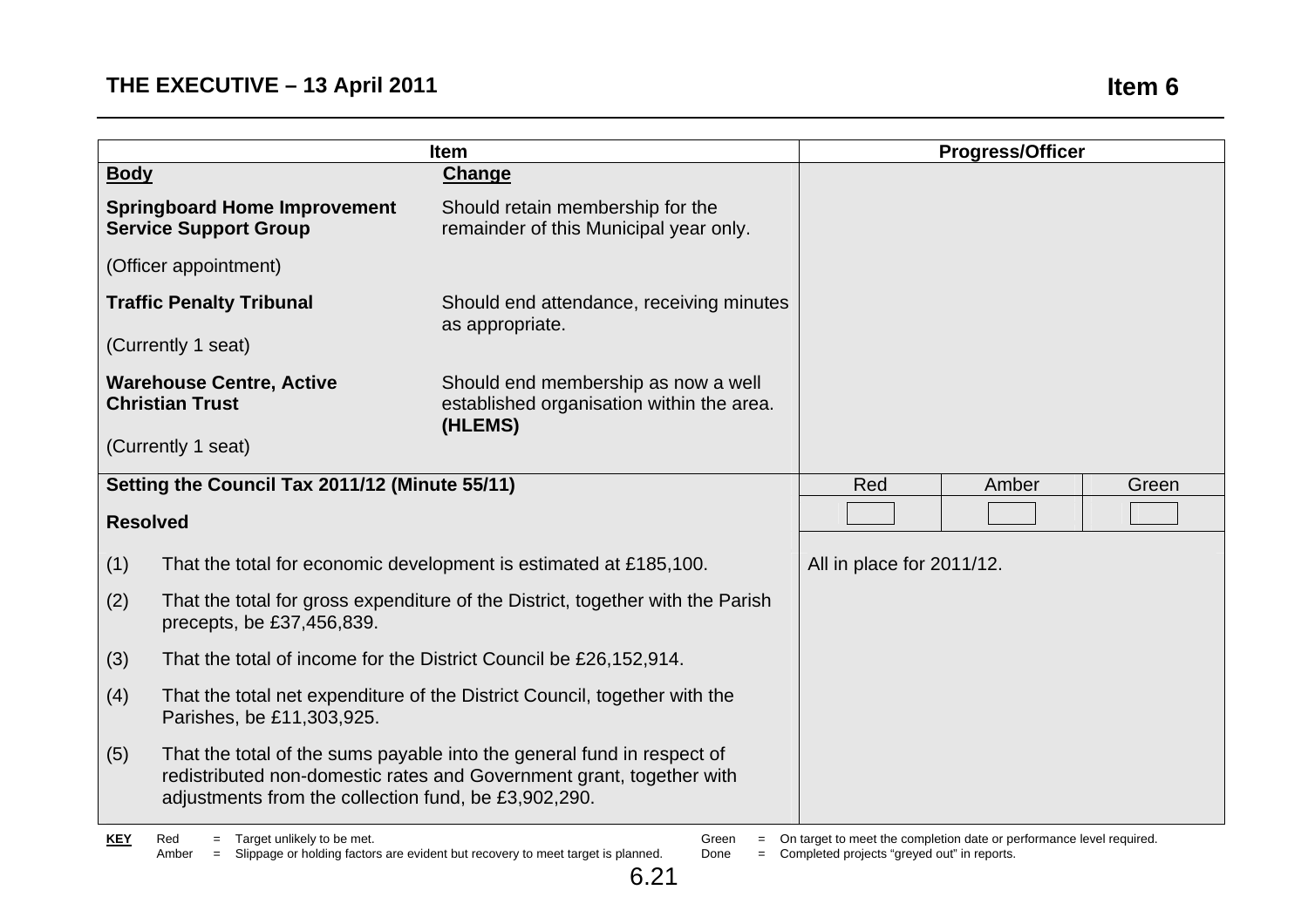# **THE EXECUTIVE – 13 April 2011 If the state of the state of the state of the state of the state of the state of the state of the state of the state of the state of the state of the state of the state of the state of the**

|      | <b>Item</b>                                                                                                                                                                                                                                                                                        | <b>Progress/Officer</b> |
|------|----------------------------------------------------------------------------------------------------------------------------------------------------------------------------------------------------------------------------------------------------------------------------------------------------|-------------------------|
| (6)  | That the budget requirement for the year of £11,303,925 less the net<br>income receivable of £3,902,290, which, divided by the tax base of<br>31,385.71 is equal to £235.83, which is the basic amount of its Council Tax<br>for the year.                                                         |                         |
| (7)  | That the total of Parish precepts included within the above is £1,088,277.                                                                                                                                                                                                                         |                         |
| (8)  | That the Council Tax relating to the District Council without Parish precepts<br>is £201.15, which is a zero increase.                                                                                                                                                                             |                         |
| (9)  | That the total tax for both District and Parishes be as set outin the schedule<br>attached at appendix A to these Minutes. These sums are calculated as the<br>basic amount of its Council Tax for the year for dwellings in those parts of its<br>area to which one or more special items relate. |                         |
| (10) | That the sums given for Band D but now shown in the particular valuations<br>bands A-H be as set out in the schedule attached at appendix B to these<br>Minutes.                                                                                                                                   |                         |
| (11) | That the precepts issues to the Council in respect of Essex County Council,<br>Essex Fire and Rescue Authority and Essex Police Authority for each<br>valuation band A-H be as set out in the schedule attached at appendix C to<br>these Minutes.                                                 |                         |
| (12) | That the total Council Tax for the area for each valuation band A-H is set out<br>in appendix D to these Minutes. These are the amounts set as Council Tax<br>for the year $2011/12$ . (HF)                                                                                                        |                         |

Green = On target to meet the completion date or performance level required.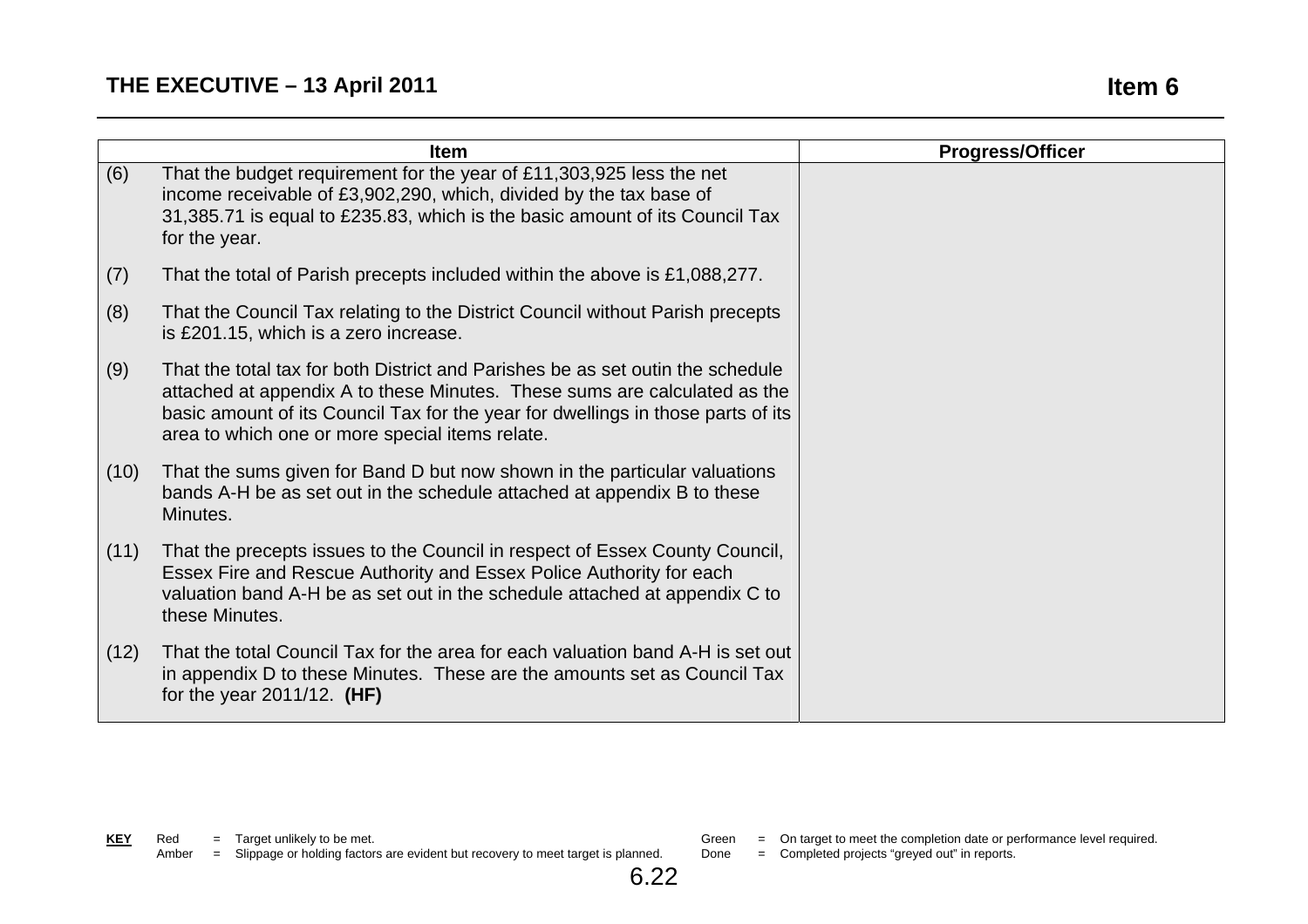# **THE EXECUTIVE – 13 April 2011 If the state of the state of the state of the state of the state of the state of the state of the state of the state of the state of the state of the state of the state of the state of the**

|                                                                                                                                                                                                                    | <b>Item</b>                                                                                                                                                                    | <b>Progress/Officer</b>   |       |       |
|--------------------------------------------------------------------------------------------------------------------------------------------------------------------------------------------------------------------|--------------------------------------------------------------------------------------------------------------------------------------------------------------------------------|---------------------------|-------|-------|
|                                                                                                                                                                                                                    | Key Policies and Actions for 2011/12 (Minute 56/11)                                                                                                                            | Red                       | Amber | Green |
| <b>Resolved</b>                                                                                                                                                                                                    |                                                                                                                                                                                |                           |       |       |
| (1)                                                                                                                                                                                                                | That the work programme for 2011/12, as set out in appendices A, B and C<br>of the report and the public notification of its content, as outlined in the<br>report, be agreed. | All in place for 2011/12. |       |       |
| (2)                                                                                                                                                                                                                | That those areas of work suggested for consideration by the Review<br>Committee, as outlined in appendix D of the report, be agreed.                                           |                           |       |       |
| (3)                                                                                                                                                                                                                | That the programme for the monitoring of the 2011/2012 budget and the<br>development of the 2012/2013 Budget, as outlined in appendix E of the<br>report, be noted.            |                           |       |       |
| (4)                                                                                                                                                                                                                | That the main events timetable, as outlined in appendix F of the report, be<br>noted. (CE)                                                                                     |                           |       |       |
|                                                                                                                                                                                                                    | <b>Essex and Suffolk Shoreline Management Plan (Minute 57/11)</b>                                                                                                              | Red                       | Amber | Green |
| <b>Resolved</b>                                                                                                                                                                                                    |                                                                                                                                                                                |                           |       |       |
| That the Essex and South Suffolk Shoreline Management Plan 2 (2010) be<br>endorsed as the overarching framework for flood defences in the District in<br>compliance with the Habitats Regulation Assessment. (HPT) |                                                                                                                                                                                | Completed.                |       |       |
| <b>Polling Districts and Places Review (Minute 58/11)</b>                                                                                                                                                          |                                                                                                                                                                                | Red                       | Amber | Green |
| <b>Resolved</b>                                                                                                                                                                                                    |                                                                                                                                                                                |                           |       |       |
| That the final proposals for changes to polling arrangements in the District as<br>summarised in the report and set out at appendix B, be agreed. (HICS)                                                           |                                                                                                                                                                                | Completed.                |       |       |

**KEY** Red = Target unlikely to be met. Amber = Slippage or holding factors are evident but recovery to meet target is planned.

Green = On target to meet the completion date or performance level required.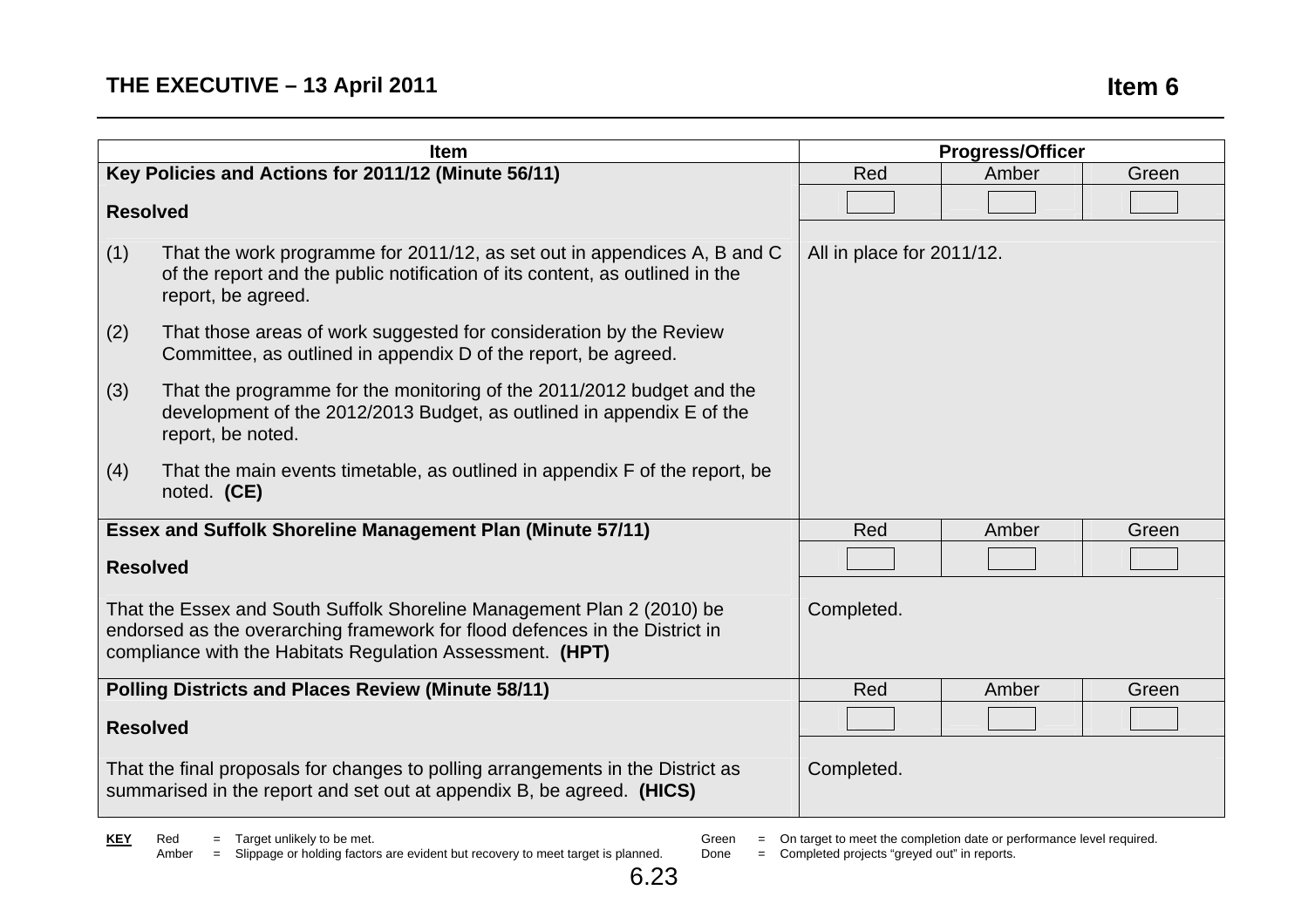| <b>Item</b>                                                                                                                                                                                          | <b>Progress/Officer</b> |       |       |
|------------------------------------------------------------------------------------------------------------------------------------------------------------------------------------------------------|-------------------------|-------|-------|
| <b>Royal Garden Party (Minute 59/11)</b>                                                                                                                                                             | Red                     | Amber | Green |
| <b>Resolved</b>                                                                                                                                                                                      |                         |       |       |
| That Cllrs C G Seagers and Mrs B J Wilkins be nominated to attend one of the<br>Royal Garden Parties to be held in June/July, accompanied by one guest each,<br>using the Civic Car and driver. (CE) | Arrangements in place.  |       |       |

**KEY** Red = Target unlikely to be met. Amber = Slippage or holding factors are evident but recovery to meet target is planned.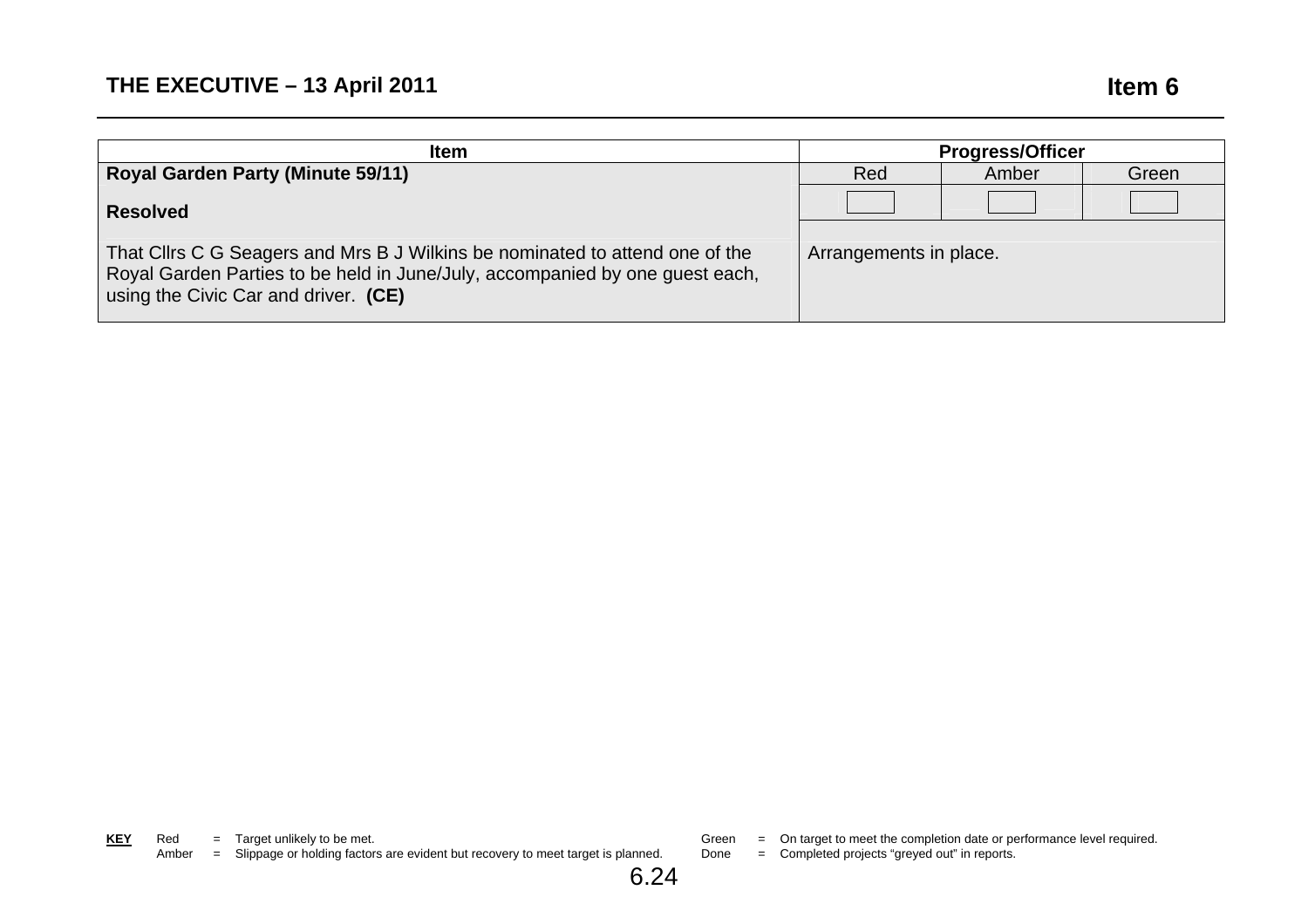|     | <b>Item</b>                                                                                                                                                                                                                                       |      |                                                                                                                                                  | <b>Progress/Officer</b>                                                                                                                                                                           |                           |
|-----|---------------------------------------------------------------------------------------------------------------------------------------------------------------------------------------------------------------------------------------------------|------|--------------------------------------------------------------------------------------------------------------------------------------------------|---------------------------------------------------------------------------------------------------------------------------------------------------------------------------------------------------|---------------------------|
|     | <b>Cherry Orchard Country Park Advisory Group (Minute 324/09)</b>                                                                                                                                                                                 |      |                                                                                                                                                  | Amber                                                                                                                                                                                             | Green                     |
|     | <b>Resolved</b>                                                                                                                                                                                                                                   |      |                                                                                                                                                  |                                                                                                                                                                                                   | $\boldsymbol{\mathsf{X}}$ |
| (1) | That capital provision of £120,000 is considered as part of the budget<br>process for inclusion in the Medium Term Financial Strategy in respect of<br>projects within the Cherry Orchard Country Park for each year for the next<br>three years. |      | Completed.                                                                                                                                       |                                                                                                                                                                                                   |                           |
| (2) | That, subject to capital funding being agreed, the indicative programme of<br>works for Cherry Orchard Jubilee Country Park over the next three years<br>shall comprise:-                                                                         |      | Protected species have been identified as part of<br>the required environmental assessment and<br>need to be relocated. The planning application |                                                                                                                                                                                                   |                           |
|     | 2010/11                                                                                                                                                                                                                                           | £000 | will be submitted shortly.                                                                                                                       |                                                                                                                                                                                                   |                           |
|     | Grove Woods additional car parking                                                                                                                                                                                                                | 60   |                                                                                                                                                  | Portfolio Holder decision on 11 November to<br>defer the construction of this route until 2011/12.                                                                                                |                           |
|     | Permissive route for horses and pedestrians<br>through New England Wood to Flemings Farm                                                                                                                                                          | 45   | <b>ECC</b>                                                                                                                                       | Deferred until 2011/12. Awaiting decision from                                                                                                                                                    |                           |
|     | Arboretum of fruit trees (year 1)                                                                                                                                                                                                                 | 10   |                                                                                                                                                  | The ground preparation and fencing for the<br>proposed arboretum is on target to be completed<br>by March. The majority of planting for this three<br>year project will be completed next winter. |                           |

Amber = Slippage or holding factors are evident but recovery to meet target is planned.

6.25

Green = On target to meet the completion date or performance level required.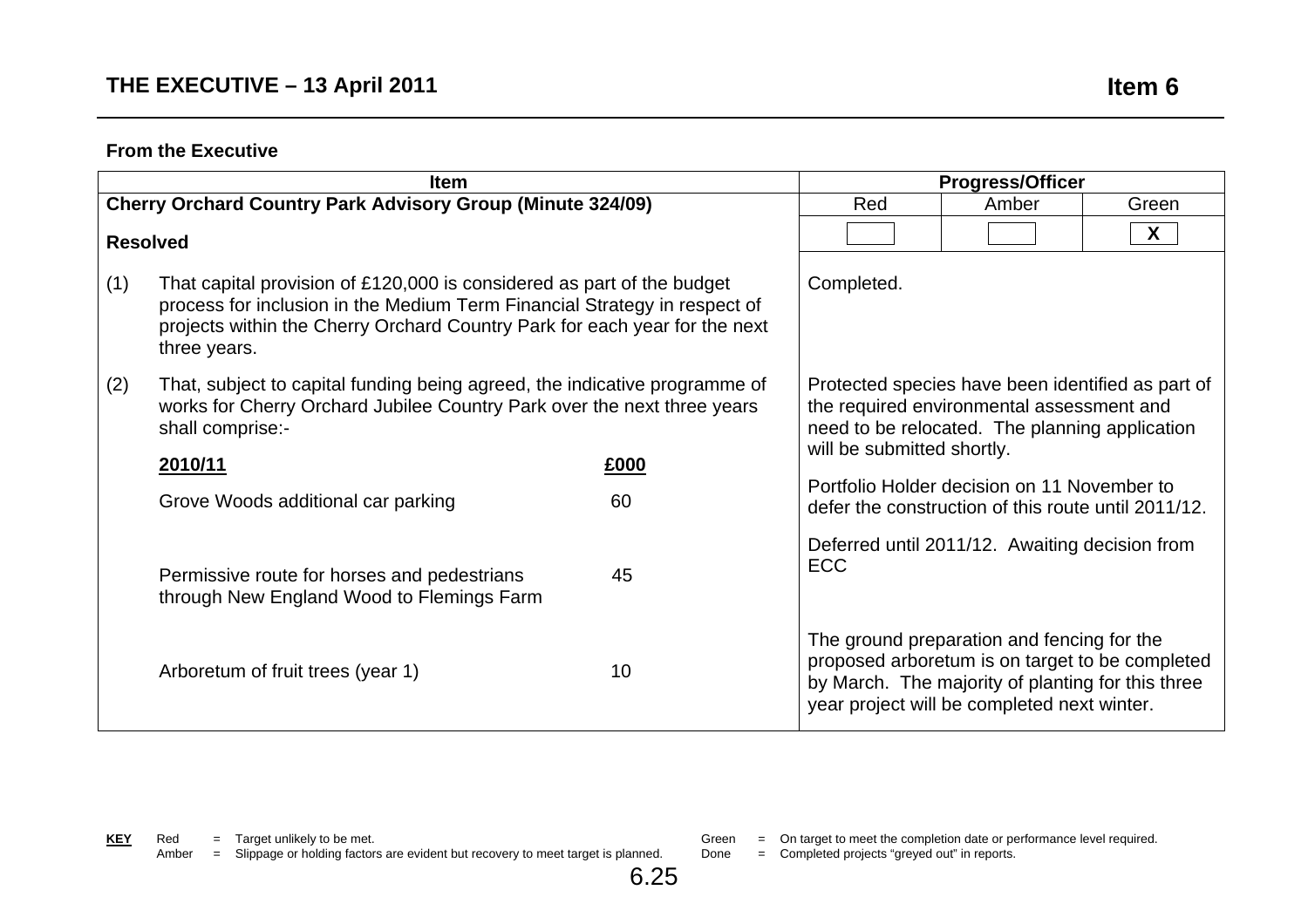|     | <b>Item</b>                                                                                                                                                                                                                                                                                                                                |      | <b>Progress/Officer</b>                                                                             |
|-----|--------------------------------------------------------------------------------------------------------------------------------------------------------------------------------------------------------------------------------------------------------------------------------------------------------------------------------------------|------|-----------------------------------------------------------------------------------------------------|
|     | 2011/12                                                                                                                                                                                                                                                                                                                                    | £000 |                                                                                                     |
|     | Service Building, staff and public facilities                                                                                                                                                                                                                                                                                              | 140  | To be reviewed as part of Management Plan.                                                          |
|     | (Revenue costs of £9,500 p.a.)                                                                                                                                                                                                                                                                                                             |      |                                                                                                     |
|     | Arboretum of fruit trees (year 2)                                                                                                                                                                                                                                                                                                          | 10   |                                                                                                     |
|     | 2012/13                                                                                                                                                                                                                                                                                                                                    | £000 |                                                                                                     |
|     | Construction of wetland                                                                                                                                                                                                                                                                                                                    | 35   |                                                                                                     |
|     | Burial of power lines                                                                                                                                                                                                                                                                                                                      | 50   | Power lines to be removed shortly by EPN at<br>their expense.                                       |
|     | Arboretum of fruit trees (year 3)                                                                                                                                                                                                                                                                                                          | 10   |                                                                                                     |
| (3) | That the temporary Woodlands Assistant post created in 2009 be continued,<br>funded from capital, for a period of three years whilst works to create the<br>infrastructure at the Park continue. The establishment of a permanent post<br>to be considered once the Government has announced public spending<br>plans for 2011/12 onwards. |      | Staffing reallocation has resulted in the<br>Temporary Woodlands Assistant being made<br>permanent. |
| (4) | That the earlier decision to take no action with regard to highway works and<br>car park from Cherry Orchard Way is reaffirmed and that officers investigate<br>opportunities to obtain a short term lease on land to the east of Cherry<br>Orchard that could be used as a temporary car park.                                            |      | Superseded by subsequent Portfolio Holder<br>decision.                                              |
| (5) | That, in view of the proposal for a permissive route and bridleway, no further<br>action is taken to restrict access for horses to New England Wood. (HES)                                                                                                                                                                                 |      | Implemented.                                                                                        |

- Green = On target to meet the completion date or performance level required.
- Done = Completed projects "greyed out" in reports.

6.26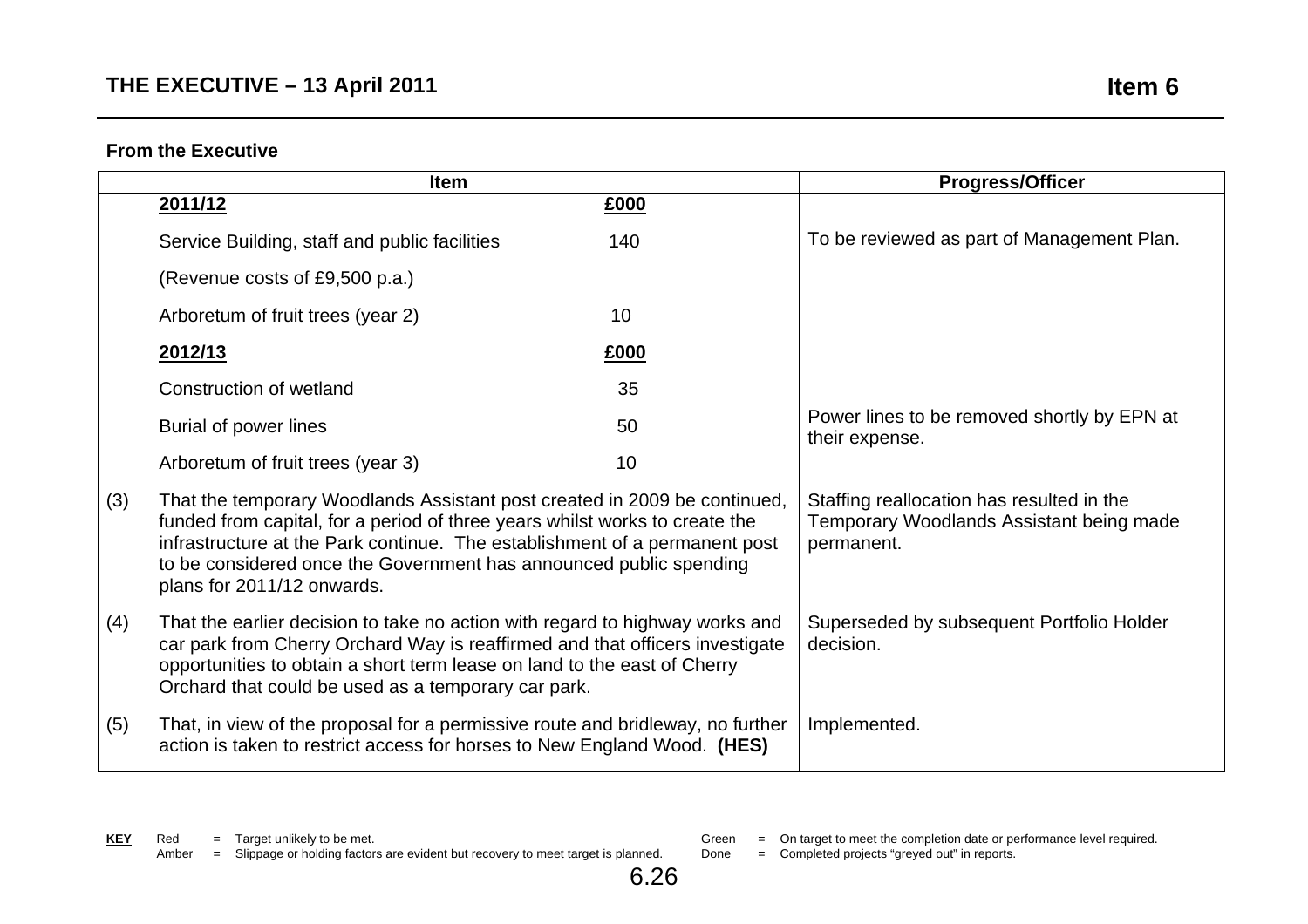|     | <b>Item</b>                                                                                                                                                                                                                                                                         | <b>Progress/Officer</b>                                                                                                                                                     |              |       |
|-----|-------------------------------------------------------------------------------------------------------------------------------------------------------------------------------------------------------------------------------------------------------------------------------------|-----------------------------------------------------------------------------------------------------------------------------------------------------------------------------|--------------|-------|
|     | Air Quality Management Area - Rawreth Industrial Estate (Minute 108/10)                                                                                                                                                                                                             | Red                                                                                                                                                                         | Amber        | Green |
|     | <b>Resolved</b>                                                                                                                                                                                                                                                                     |                                                                                                                                                                             | $\mathsf{X}$ |       |
| (1) | That an Air Quality Management Area (AQMA) for particulate matter be<br>declared at Rawreth Industrial Estate in the location identified in red on the<br>plan attached at Appendix 2 of the report. The Head of Environmental<br>Services to be authorised to make the AQMA Order. | Completed.                                                                                                                                                                  |              |       |
| (2) | That an Action Plan be developed by officers to identify and address the<br>sources of particulate matter within the AQMA by 31 March 2011. (HES)                                                                                                                                   | Delay in establishing monitoring location has<br>resulted in postponement of Action Plan meeting<br>with Environment Agency and ECC. This is now<br>planned for April 2011. |              |       |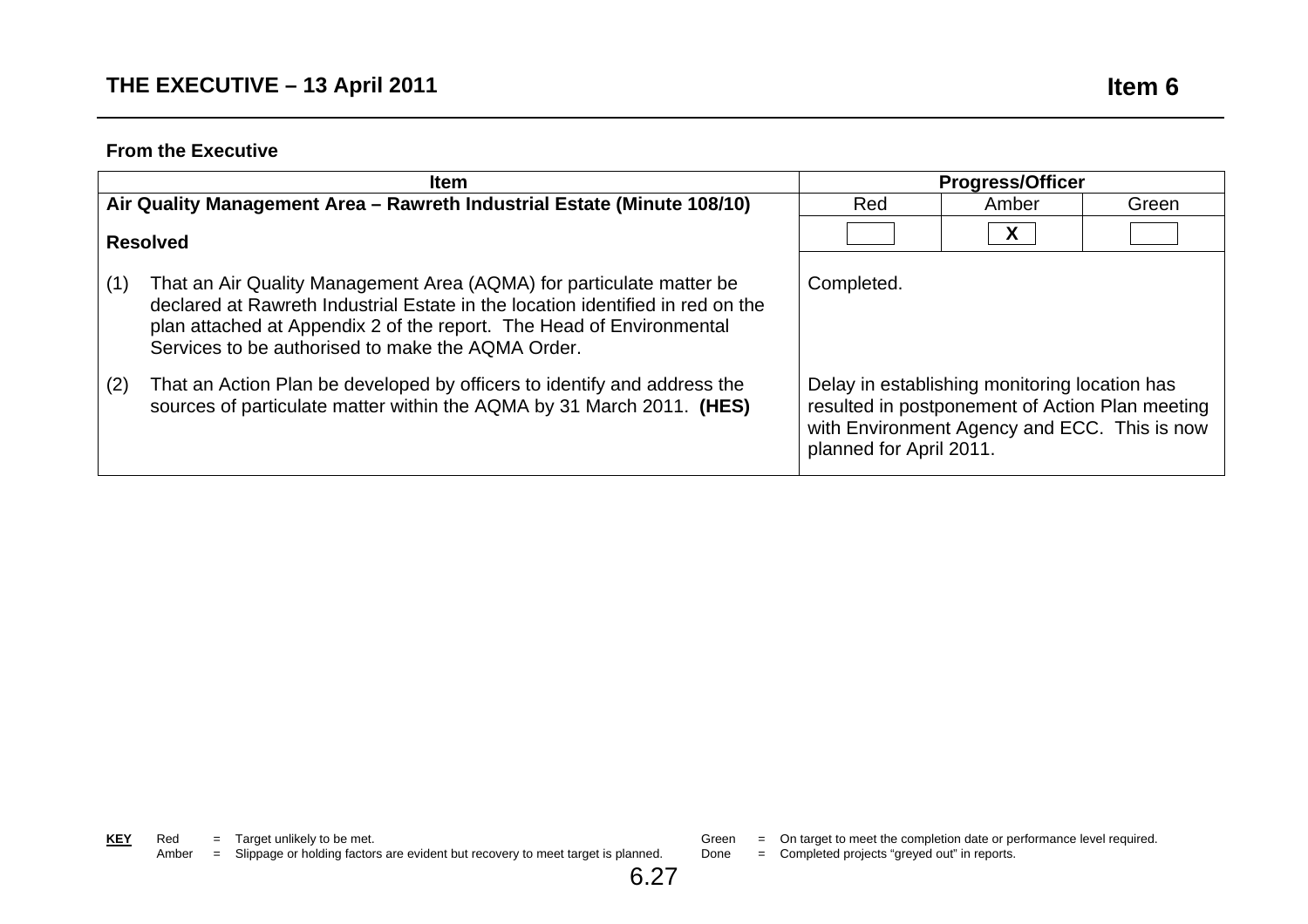| Item                                                                                                                                                                                                                                                                               |            | <b>Progress/Officer</b>                                                                                                                                                                                                                                                                                                                                                                                                                                                                                                                                                                                      |       |  |
|------------------------------------------------------------------------------------------------------------------------------------------------------------------------------------------------------------------------------------------------------------------------------------|------------|--------------------------------------------------------------------------------------------------------------------------------------------------------------------------------------------------------------------------------------------------------------------------------------------------------------------------------------------------------------------------------------------------------------------------------------------------------------------------------------------------------------------------------------------------------------------------------------------------------------|-------|--|
| <b>Shared Service Working (Minute 171/10)</b>                                                                                                                                                                                                                                      | Red        | Amber                                                                                                                                                                                                                                                                                                                                                                                                                                                                                                                                                                                                        | Green |  |
| <b>Resolved</b>                                                                                                                                                                                                                                                                    | X          |                                                                                                                                                                                                                                                                                                                                                                                                                                                                                                                                                                                                              |       |  |
| (1)<br>That, subject to the facility to be able to withdraw from discussions if at some<br>point that becomes an appropriate course of action to protect this Council's<br>interests, the potential merger of the service area identified in the exempt<br>report be investigated. |            | At the Joint Member Project Board meeting of 10<br>December, it was decided that work should be<br>put on hold that was looking into setting up of a<br>fully shared service between the two authorities,<br>in light of the changes that are currently being<br>made to the administration of the Benefits<br>system. However, it was agreed to continue with<br>the joint working that was already taking place in<br>relation to fraud, staff training and forms and<br>documentation. There is no further clarity yet on<br>the impact of these changes that would enable<br>the project to re-commence. |       |  |
| (2)<br>That a Joint Member Project Board be formed on the basis set out in the<br>exempt report to investigate the detailed implementation requirements. (HCS)                                                                                                                     | Completed. |                                                                                                                                                                                                                                                                                                                                                                                                                                                                                                                                                                                                              |       |  |
| Medium Term Financial Strategy 2010/11 - Update (Minute 195/10)                                                                                                                                                                                                                    | Red        | Amber                                                                                                                                                                                                                                                                                                                                                                                                                                                                                                                                                                                                        | Green |  |
| <b>Resolved</b>                                                                                                                                                                                                                                                                    |            | X                                                                                                                                                                                                                                                                                                                                                                                                                                                                                                                                                                                                            |       |  |
| That the current position on the Medium Term Financial Strategy be noted.<br>(1)                                                                                                                                                                                                   | Completed. |                                                                                                                                                                                                                                                                                                                                                                                                                                                                                                                                                                                                              |       |  |

Done = Completed projects "greyed out" in reports.

6.28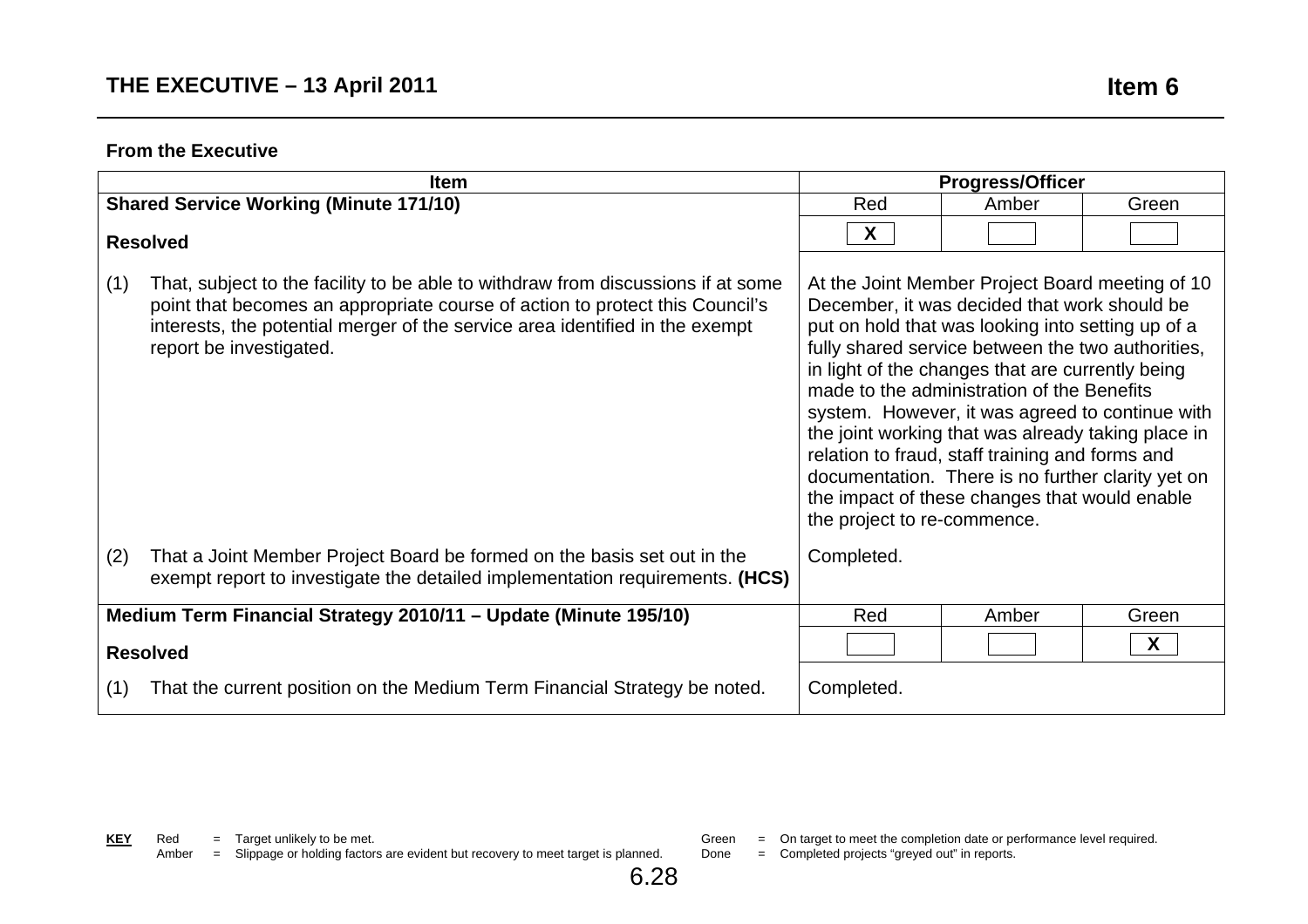|     | <b>Item</b>                                                                                                                                                                                                                                                                                                                                                                                                                                                                                                                                                                                                                                                                                                                                                                                                                                                                                                                             | <b>Progress/Officer</b>              |
|-----|-----------------------------------------------------------------------------------------------------------------------------------------------------------------------------------------------------------------------------------------------------------------------------------------------------------------------------------------------------------------------------------------------------------------------------------------------------------------------------------------------------------------------------------------------------------------------------------------------------------------------------------------------------------------------------------------------------------------------------------------------------------------------------------------------------------------------------------------------------------------------------------------------------------------------------------------|--------------------------------------|
| (2) | That arrangements be made for an evening session in the Council Chamber<br>in the early Autumn of this year at which Members of the Council will be able<br>to discuss possible options in terms of those service areas which should be<br>safeguarded and those where savings could be made, in advance of next<br>year's budget setting process. The expectation being that all Members will<br>be able to attend.                                                                                                                                                                                                                                                                                                                                                                                                                                                                                                                    | Completed.                           |
| (3) | That, subject to the inclusion of Area Committees and possibilities around<br>utilising the County Council's consultation portal, a public consultation<br>exercise be undertaken over the summer on the priorities and non-priorities<br>for the Council using all the channels identified in paragraph 6.2 of the report.                                                                                                                                                                                                                                                                                                                                                                                                                                                                                                                                                                                                             | Completed.                           |
| (4) | That at this stage, in terms of potential shared service arrangements, some<br>initial non-committal investigatory work be undertaken on possibilities,<br>particularly within the areas of Procurement, Information and Communication<br>Technology, and Assets. For other areas much would depend on the costs,<br>quality and type of services provided, together with the potential Partner<br>structures and governance arrangements coming forward. The implications<br>for the Council's own business continuity would need to be considered. It can<br>be recognised, however, that the scaling up of some services might produce<br>some benefits to the Council in terms of capacity and performance and<br>enable the Authority to develop areas where it is already considered to be in<br>a strong position. The work around Housing Benefits/Council Tax with Castle<br>Point Borough Council is an example of this. (HF) | Work is ongoing on the areas listed. |

6.29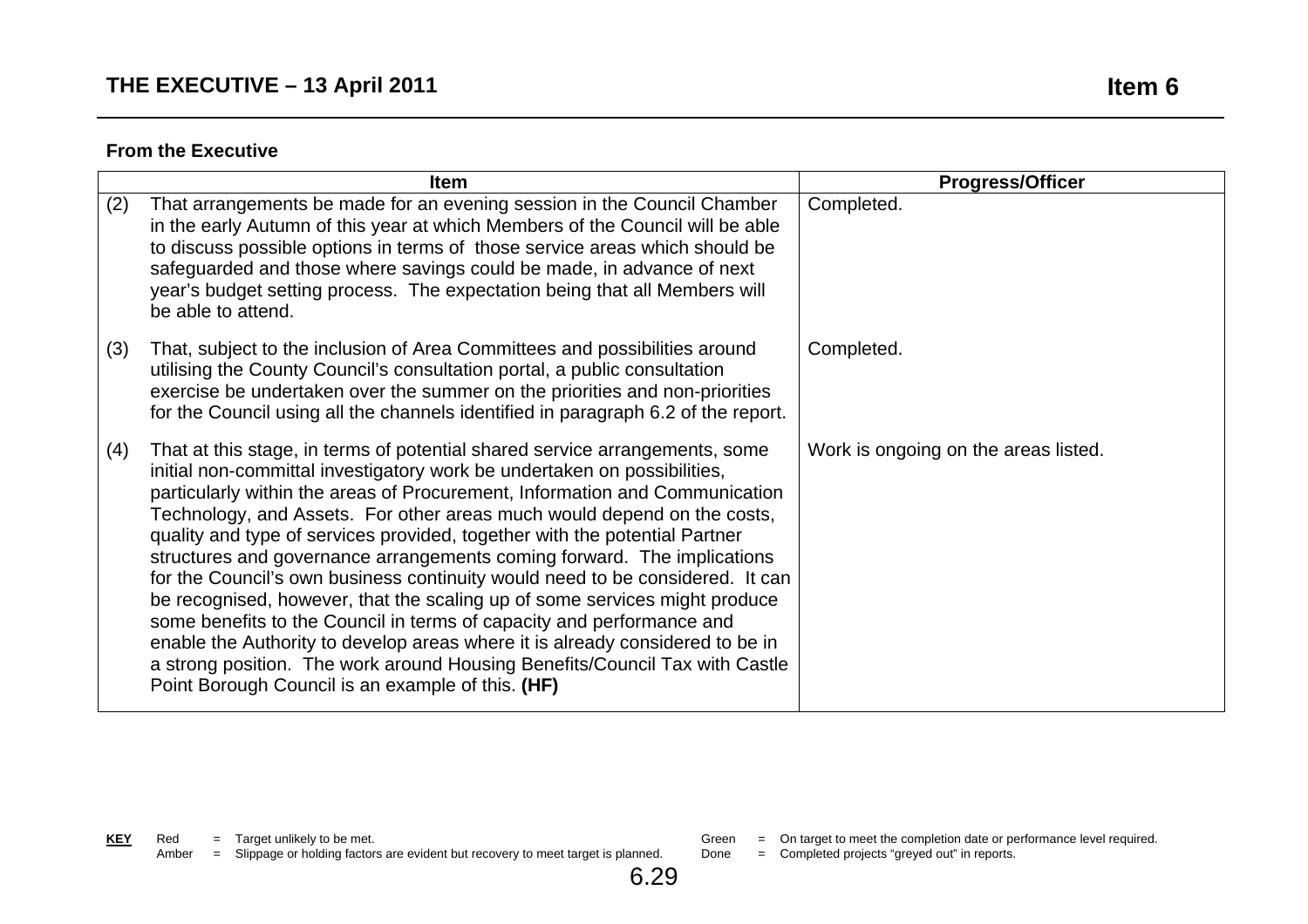|                                                                                                                                                                                                                |                 | <b>Item</b>                                                                                                                                                                                                                       |                                                                                                                                         | <b>Progress/Officer</b>                           |              |
|----------------------------------------------------------------------------------------------------------------------------------------------------------------------------------------------------------------|-----------------|-----------------------------------------------------------------------------------------------------------------------------------------------------------------------------------------------------------------------------------|-----------------------------------------------------------------------------------------------------------------------------------------|---------------------------------------------------|--------------|
|                                                                                                                                                                                                                |                 | <b>Disabled Facilities Grants (Minute 281/10)</b>                                                                                                                                                                                 | Red                                                                                                                                     | Amber                                             | Green        |
|                                                                                                                                                                                                                | <b>Resolved</b> |                                                                                                                                                                                                                                   |                                                                                                                                         |                                                   | $\mathsf{X}$ |
| That the update on the process involved in administering Disabled Facility Grants,<br>the criteria for approving the Grants and the breakdown of current applications and<br>expenditure be noted subject to:- |                 |                                                                                                                                                                                                                                   |                                                                                                                                         |                                                   |              |
|                                                                                                                                                                                                                |                 | Regular monitoring by the Executive through the quarterly key performance<br>indicator statistics of the times associated with various stages of the Disabled<br>Facilities Grants process, in particular the following periods:- | Performance figures will be provided for each of<br>the stages detailed through the regular quarterly<br>performance reporting process. |                                                   |              |
|                                                                                                                                                                                                                |                 | from the Occupational Therapist's recommendation to an application<br>being sent out.                                                                                                                                             |                                                                                                                                         |                                                   |              |
|                                                                                                                                                                                                                |                 | from receipt of application to approval of grant.                                                                                                                                                                                 |                                                                                                                                         |                                                   |              |
|                                                                                                                                                                                                                |                 | from approval of grant to completion of works.                                                                                                                                                                                    |                                                                                                                                         |                                                   |              |
|                                                                                                                                                                                                                |                 | from the Occupational Therapist's recommendation to an application<br>being sent out.                                                                                                                                             |                                                                                                                                         |                                                   |              |
|                                                                                                                                                                                                                |                 | from receipt of application to approval of grant.                                                                                                                                                                                 |                                                                                                                                         |                                                   |              |
|                                                                                                                                                                                                                |                 | from approval of grant to completion of works.                                                                                                                                                                                    |                                                                                                                                         |                                                   |              |
|                                                                                                                                                                                                                |                 | The organisation appointed to provide the Home Improvement Agency<br>Service following the current tender exercise being asked whether the<br>contractors utilised to fulfil its role are locally based.                          | ECC are currently undertaking the tender<br>it is not known who the interested bidders are.                                             | process for the new HIA service but at this stage |              |
|                                                                                                                                                                                                                |                 | Concerns about the bureaucratic and costly nature of the process associated                                                                                                                                                       | Completed.                                                                                                                              |                                                   |              |

**KEY** Red = Target unlikely to be met. Amber = Slippage or holding factors are evident but recovery to meet target is planned.

Green = On target to meet the completion date or performance level required.

Done = Completed projects "greyed out" in reports.

6.30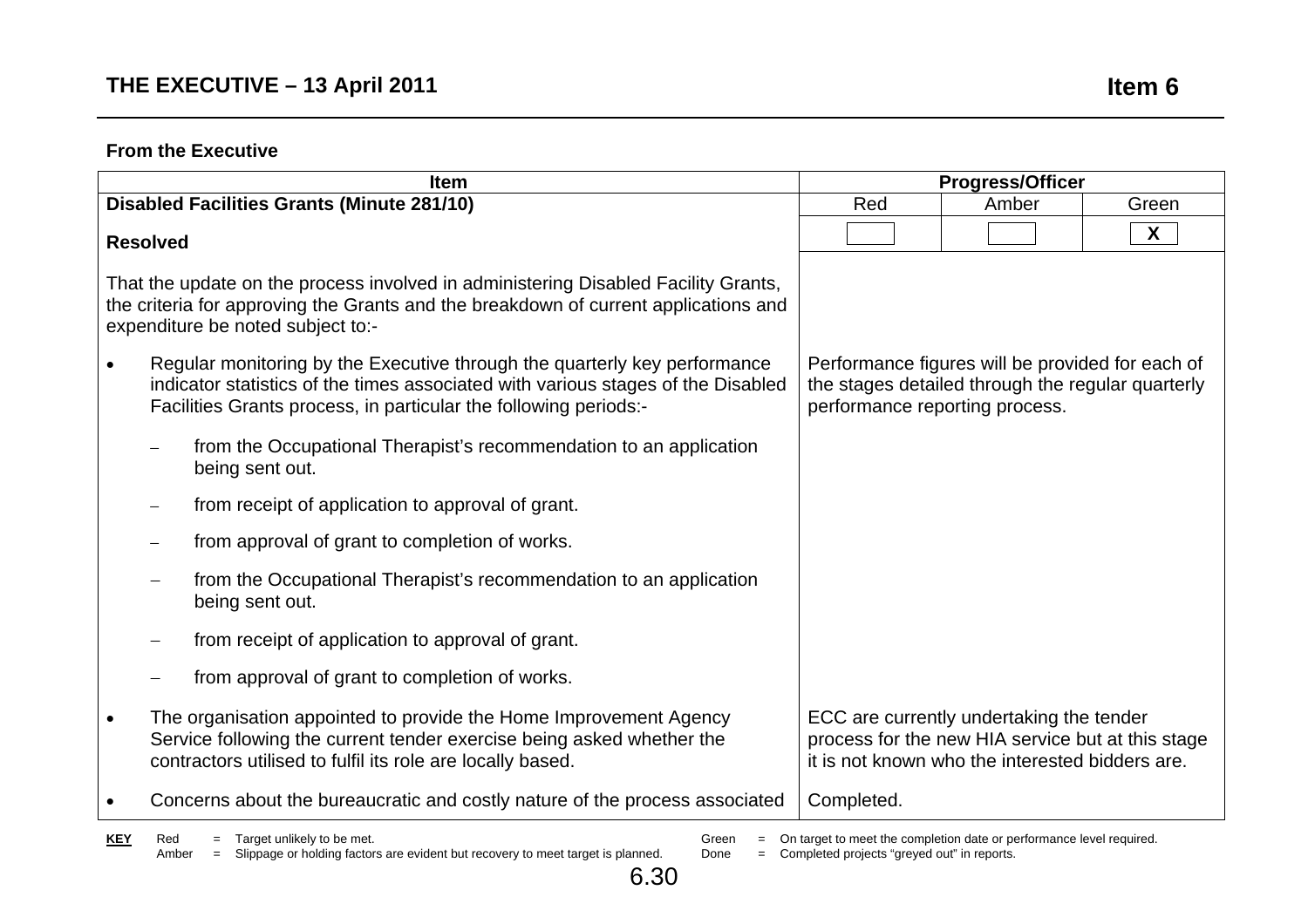| <b>Item</b>                                                                                                                                                                                                                                                                                                                                                  |                                 | <b>Progress/Officer</b> |       |
|--------------------------------------------------------------------------------------------------------------------------------------------------------------------------------------------------------------------------------------------------------------------------------------------------------------------------------------------------------------|---------------------------------|-------------------------|-------|
| with administering Disabled Facility Grants being raised as part of the<br>Council's input to the South Essex Commission of Enquiry into more effective<br>health, housing and adult social care services and by the Leader of the<br>Council at other forums as appropriate. (HCS)                                                                          |                                 |                         |       |
| Review of Long Term Empty Properties And Council Tax Second Homes<br><b>Discretionary Discount Policy (Minute 282/10)</b>                                                                                                                                                                                                                                    | Red                             | Amber                   | Green |
| <b>Resolved</b>                                                                                                                                                                                                                                                                                                                                              |                                 |                         |       |
| (1)<br>That the discretionary discount awarded on long-term empty properties in the<br>District be reduced from 50% to 0% with effect from 1 April 2011.                                                                                                                                                                                                     | Completed.                      |                         |       |
| That the discretionary discount awarded on second homes in the District be<br>(2)<br>reduced from 50% to 10% with effect from 1 April 2011. (HCS)                                                                                                                                                                                                            | Completed.                      |                         |       |
| Rochford Reception and Office Improvements (Minute 283/10)                                                                                                                                                                                                                                                                                                   | Red                             | Amber                   | Green |
| <b>Resolved</b>                                                                                                                                                                                                                                                                                                                                              |                                 |                         | X     |
| (1)<br>That the decision to replace the current temporary reception facility at<br>Rochford with a more permanent structure, including improved office<br>accommodation, be deferred and reviewed in two years' time, when the<br>budget position concerning local government, its role, responsibilities and<br>the delivery of services should be clearer. | Will be reviewed in due course. |                         |       |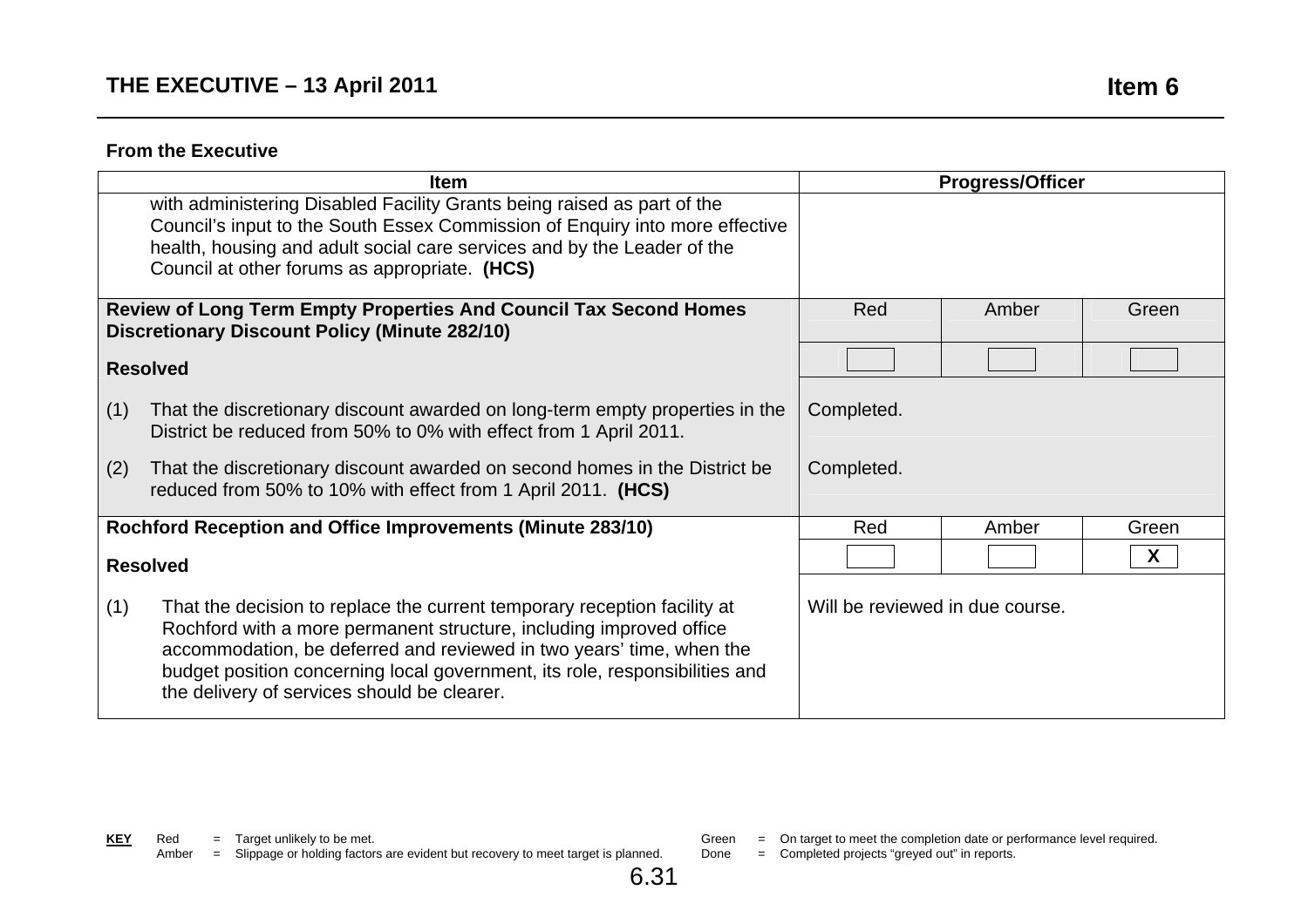|     | <b>Item</b>                                                                                                                                                                                                                                                                                                                                                                                                     |                                                                                                                                                                            | <b>Progress/Officer</b>                       |       |
|-----|-----------------------------------------------------------------------------------------------------------------------------------------------------------------------------------------------------------------------------------------------------------------------------------------------------------------------------------------------------------------------------------------------------------------|----------------------------------------------------------------------------------------------------------------------------------------------------------------------------|-----------------------------------------------|-------|
| (2) | That officers action the submission of a planning application to renew the<br>temporary consent of the current reception building at Rochford, and also<br>action the necessary works to re-roof the temporary structure, on the basis<br>of the estimated provision identified in the exempt report, to be funded from<br>the capital provision set aside for the reception and office improvement<br>project. | 2011 until 21 April 2017.                                                                                                                                                  | Planning permission was granted on 20 January |       |
| (3) | That the replacement of the heating of Nos 3-13 and electrical systems of<br>Nos 5 – 15 South Street, Rochford be approved on the basis of the<br>estimated provision identified in the exempt report, again to be funded from<br>the capital provision set aside for the reception and office improvement<br>project.                                                                                          | The heating tender has returned and within<br>budget. The electrical rewire tender is awaiting<br>going to tender. The technical specification has<br>been completed.      |                                               |       |
| (4) | That the possibility of utilising 57 South Street, Rochford for the purpose<br>identified in the exempt report in the short to medium term $-3$ to 5 years $-$<br>be actioned on the basis of the estimated cost identified. (HLEMS)                                                                                                                                                                            | A planning application will be considered by<br>Members on 14 April 2011 for 57 South Street to<br>be used for election-related purposes, to be<br>reviewed after 3 years. |                                               |       |
|     | IT Contract Joint Procurement (Minute 308/10)                                                                                                                                                                                                                                                                                                                                                                   | Red                                                                                                                                                                        | Amber                                         | Green |
|     | <b>Resolved</b>                                                                                                                                                                                                                                                                                                                                                                                                 |                                                                                                                                                                            |                                               | X     |
| (1) | That the Council participate in the IT contract joint procurement process,<br>including involvement in the selection and appointment of technical IT<br>procurement and legal expertise to develop the contract specification.                                                                                                                                                                                  | Completed (see 48/11 below).                                                                                                                                               |                                               |       |
| (2) | That a contribution of up to an additional £30,000 from the IT Strategy<br>Reserve to fund the Council's involvement in appointing technical IT<br>procurement and legal expertise be agreed.                                                                                                                                                                                                                   | Part funding for the project secured from the<br>Regional Improvement and Efficiency<br>Partnership.                                                                       |                                               |       |

Green = On target to meet the completion date or performance level required.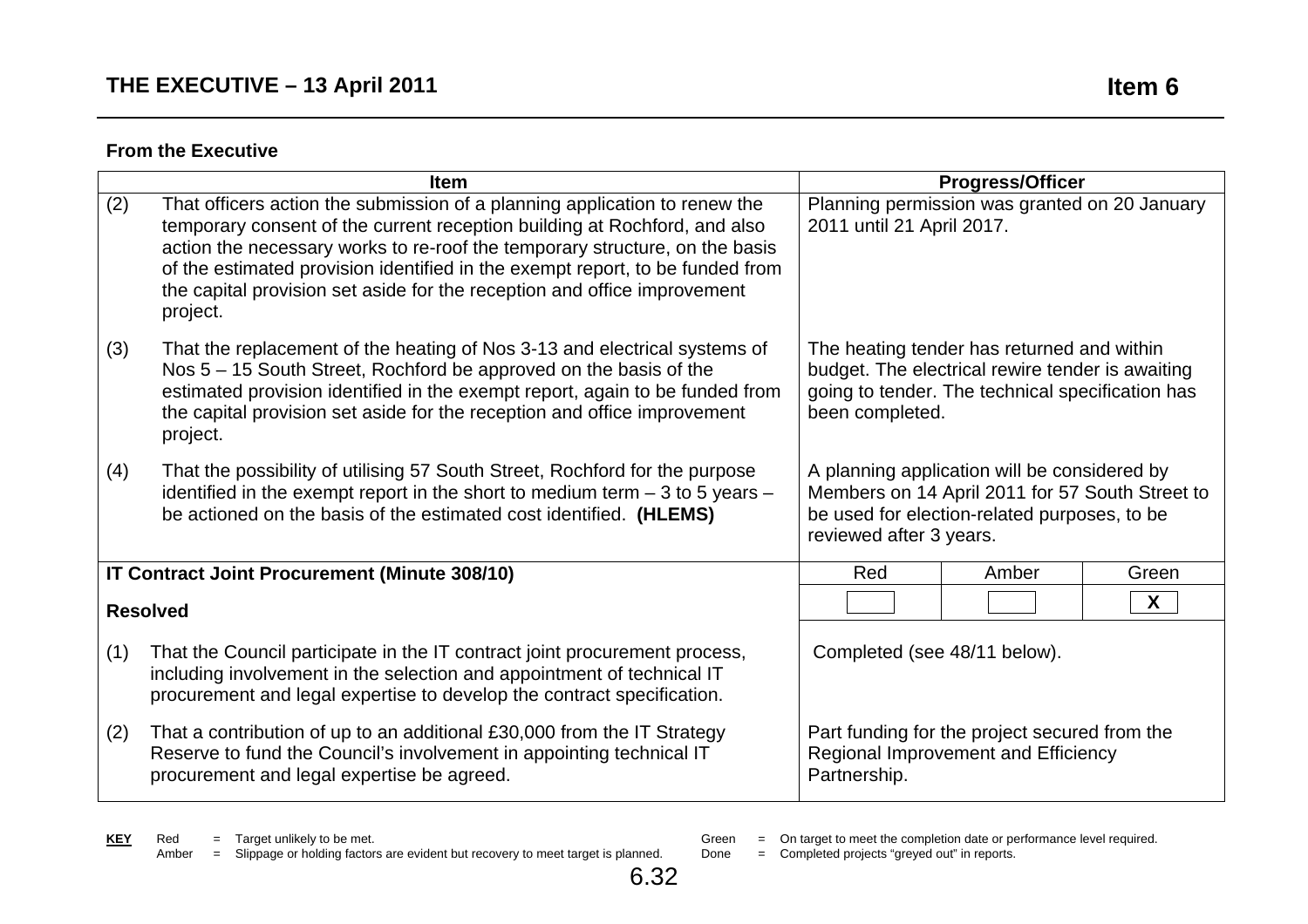|     | Item                                                                                                                                                                                                                                                                                                                                                                        |              | <b>Progress/Officer</b>                        |       |
|-----|-----------------------------------------------------------------------------------------------------------------------------------------------------------------------------------------------------------------------------------------------------------------------------------------------------------------------------------------------------------------------------|--------------|------------------------------------------------|-------|
| (3) | That an IT Contract Procurement Member Advisory Group comprising the<br>Leader, Deputy Leader and Portfolio Holder for Service Development,<br>Improvement and Performance Management, the Portfolio Holder for Finance<br>& Resources and the Leader of the Opposition (or nominee), be appointed<br>with the terms of reference as at paragraph 2.6 of the report. (HICS) | In place.    |                                                |       |
|     | Organisational Change - Further Review (Minute 312/10)                                                                                                                                                                                                                                                                                                                      | Red          | Amber                                          | Green |
|     | <b>Resolved</b>                                                                                                                                                                                                                                                                                                                                                             |              | $\mathsf{X}$                                   |       |
| (1) | That the organisational changes proposed in relation to Senior Management<br>be endorsed and their implementation, as set out in the exempt report,<br>agreed.                                                                                                                                                                                                              |              | These two decisions are now being implemented. |       |
| (2) | That the other organisational changes suggested in the exempt report be<br>agreed in principle so that, following consultation with staff early next year,<br>detailed changes can be brought forward for approval in March. (CE)                                                                                                                                           |              |                                                |       |
|     | <b>Bin Allocation Criteria (Minute 18/11)</b>                                                                                                                                                                                                                                                                                                                               | Red          | Amber                                          | Green |
|     | <b>Resolved</b>                                                                                                                                                                                                                                                                                                                                                             |              |                                                |       |
| (1) | That progress being made with the Maximise Recycling Scheme and<br>providing a Waste Management Service that meets the changing needs of<br>the residents of the District by providing suitable containers for different<br>types of properties and for residents with disabilities be noted.                                                                               | implemented. | Completed. New policy Both decisions           |       |
| (2) | That, subject to officers striving to maximise recycling and the number of<br>properties on the three bins scheme, the bin provision criteria set out in<br>report paragraphs 1.3 to 1.7 be adopted. (HES)                                                                                                                                                                  |              |                                                |       |

**KEY** Red = Target unlikely to be met. Amber = Slippage or holding factors are evident but recovery to meet target is planned.

- Green = On target to meet the completion date or performance level required.
- Done = Completed projects "greyed out" in reports.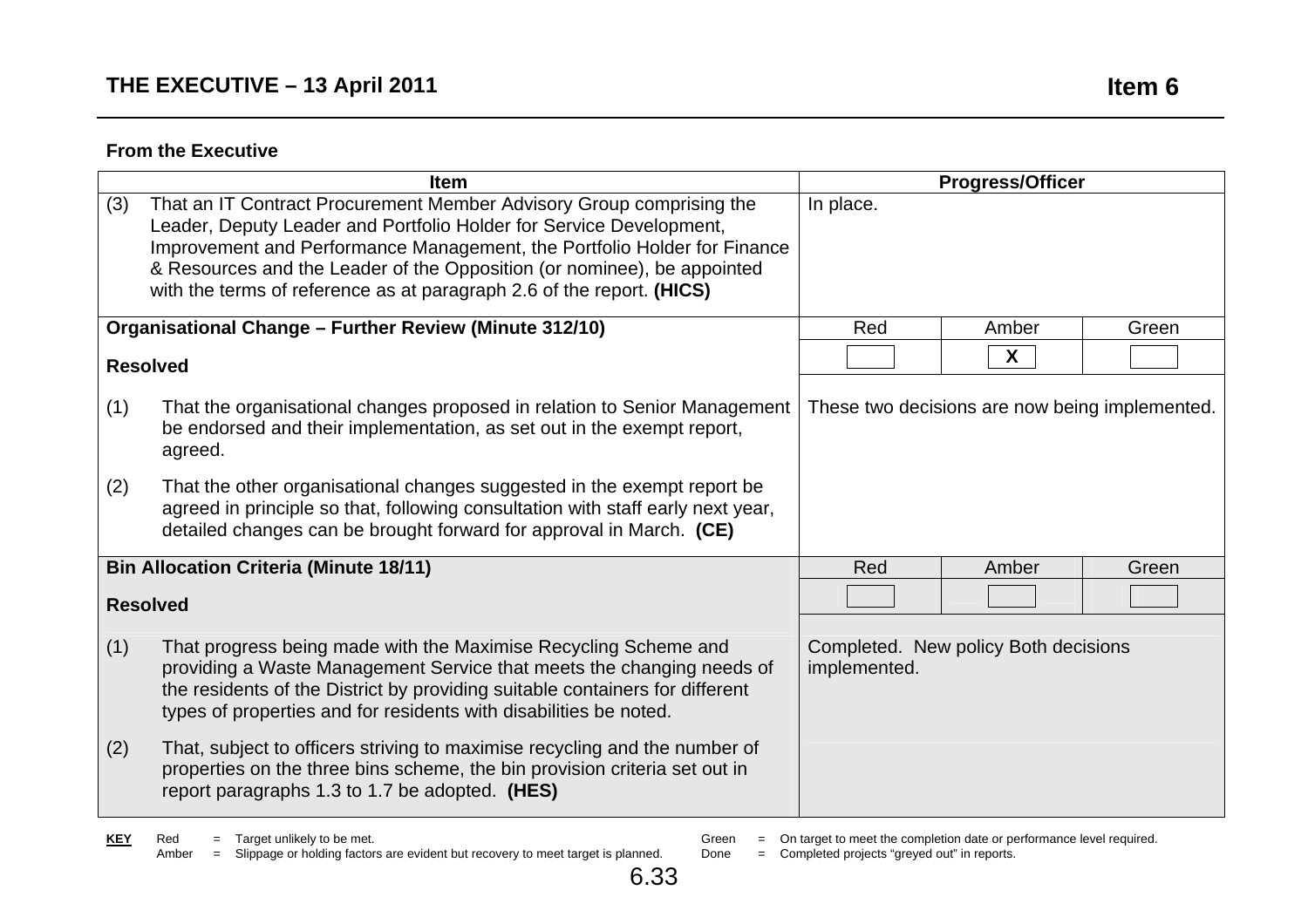| <b>Item</b>                                                                                                                                                                                                                                                                                                                                                                                                                                                                                                                                           |                                                                                                                                                                                                                                                                                                                                                                                                                                                                   | <b>Progress/Officer</b> |       |
|-------------------------------------------------------------------------------------------------------------------------------------------------------------------------------------------------------------------------------------------------------------------------------------------------------------------------------------------------------------------------------------------------------------------------------------------------------------------------------------------------------------------------------------------------------|-------------------------------------------------------------------------------------------------------------------------------------------------------------------------------------------------------------------------------------------------------------------------------------------------------------------------------------------------------------------------------------------------------------------------------------------------------------------|-------------------------|-------|
| Repairs to the Rear Access Steps at the Civic Suite, Rayleigh and the<br><b>Creation of an Access Ramp (Minute 20/11)</b>                                                                                                                                                                                                                                                                                                                                                                                                                             | Red                                                                                                                                                                                                                                                                                                                                                                                                                                                               | Amber                   | Green |
| <b>Resolved</b>                                                                                                                                                                                                                                                                                                                                                                                                                                                                                                                                       |                                                                                                                                                                                                                                                                                                                                                                                                                                                                   |                         |       |
| That refurbishment of the steps at the rear of the Civic Suite and the creation of an<br>access ramp to provide both disabled access and the loading of stores, as detailed<br>in the report, be agreed.<br>Any further associated work to be undertaken provided the total project cost falls<br>within budget. (HLEMS)                                                                                                                                                                                                                              | Completed.                                                                                                                                                                                                                                                                                                                                                                                                                                                        |                         |       |
| <b>Parking Enforcement (Minute 21/11)</b>                                                                                                                                                                                                                                                                                                                                                                                                                                                                                                             | Red                                                                                                                                                                                                                                                                                                                                                                                                                                                               | Amber                   | Green |
| <b>Resolved</b>                                                                                                                                                                                                                                                                                                                                                                                                                                                                                                                                       |                                                                                                                                                                                                                                                                                                                                                                                                                                                                   |                         | X     |
| That the Council does not agree to enter into the Civil Enforcement Parking<br>Partnership South on the basis of the potential terms and conditions outlined in the<br>exempt report.<br>The Portfolio Holder for Planning and Transportation, together with relevant<br>officers, to enter into negotiations with Essex County Council and the<br>District/Borough Councils involved in an attempt to address the Council's<br>fundamental concerns in relation to risk, financial liability and governance aspects<br>of any new arrangement. (HPT) | Following negotiations to resolve the Council's<br>concerns about risk, financial liability and<br>governance, a special meeting of the Executive<br>on 30 March considered the final details of the<br>legal agreement for the operation of the Parking<br>Partnership and concluded that, notwithstanding<br>continuing concerns over certain aspects, it<br>would nevertheless be appropriate for Rochford<br>to joint the partnership. (Minute 94/11 refers). |                         |       |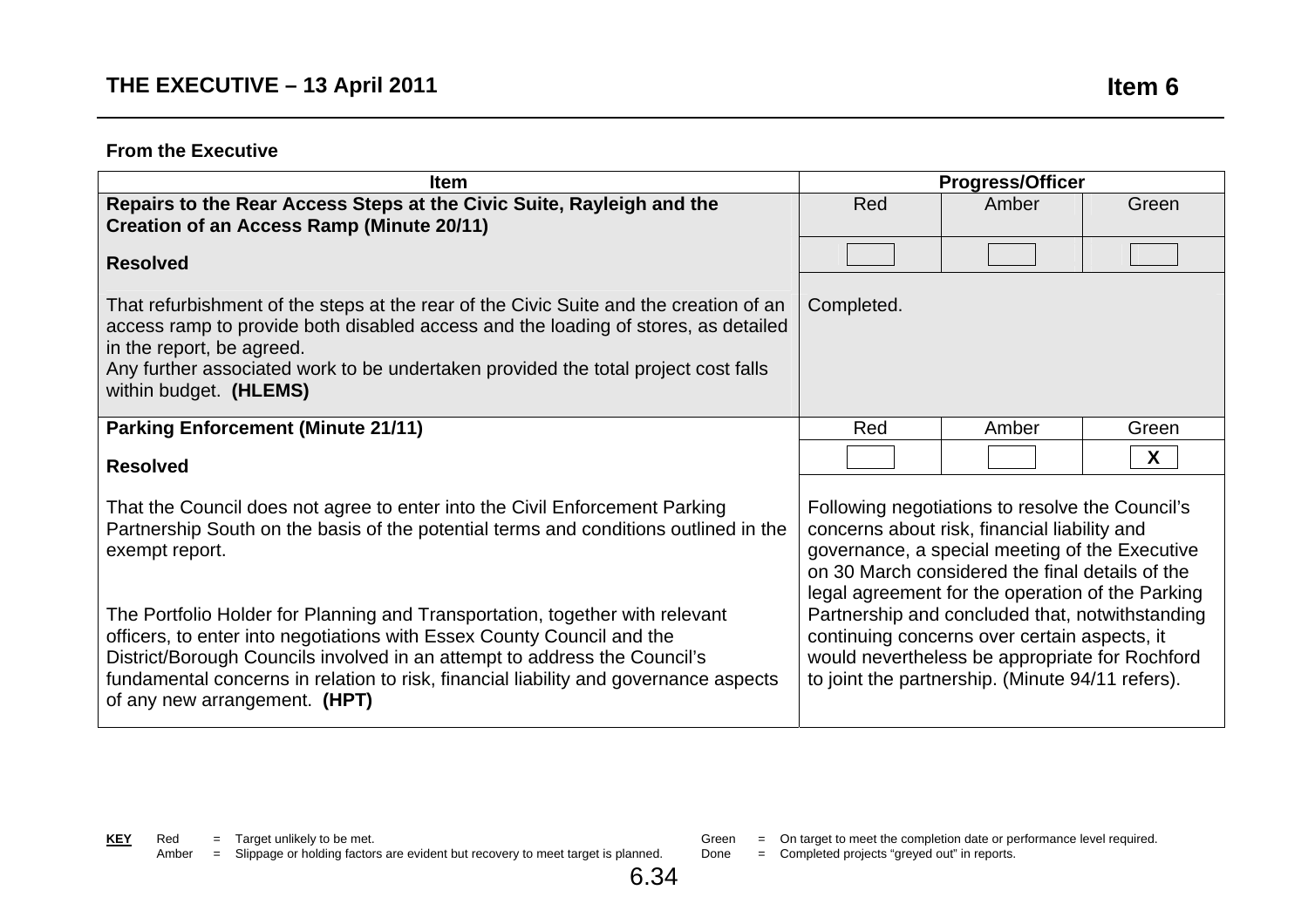| <b>Item</b>                                                                                                                                                                                                                                                       |            | <b>Progress/Officer</b> |       |
|-------------------------------------------------------------------------------------------------------------------------------------------------------------------------------------------------------------------------------------------------------------------|------------|-------------------------|-------|
| <b>Reports of the Review Committee (Minute 40/11)</b>                                                                                                                                                                                                             | Red        | Amber                   | Green |
| Creation of Natural Play Area - Grove Woods, Rayleigh<br>(1)                                                                                                                                                                                                      |            |                         |       |
| <b>Resolved</b>                                                                                                                                                                                                                                                   |            |                         |       |
| That the relevant Ward Councillors be included in the consultation process for<br>items of spending of £50,000 or more, irrespective of the source of funding, and<br>that all items of £50,000 or more be included in the Forward Plan. (SMT)                    | In place.  |                         |       |
| <b>Economic Development Strategy (Minute 44/11)</b>                                                                                                                                                                                                               | Red        | Amber                   | Green |
| <b>Resolved</b>                                                                                                                                                                                                                                                   |            |                         |       |
| That, subject to noting that the second paragraph on page 10 will refer to house<br>prices being higher than the average in England and Wales, the revised Economic<br>Development Strategy, attached at appendix 1 of the report, be agreed and<br>adopted. (CE) | In place.  |                         |       |
| <b>Voluntary Sector Grants (Minute 45/11)</b>                                                                                                                                                                                                                     | Red        | Amber                   | Green |
| <b>Resolved</b>                                                                                                                                                                                                                                                   |            |                         |       |
| That, for 2011/12, the voluntary sector grants fund be managed on the basis that<br>every voluntary organisation in the District, regardless of size or previous grant<br>applications, will be able to complete an application for funding.                      | In place.  |                         |       |
| Final determination to be undertaken through an Advisory Group comprising the<br>Leader, the Portfolio Holder, a Member of the opposition and two additional<br>Members. (CE)                                                                                     | Completed. |                         |       |

6.35

Green = On target to meet the completion date or performance level required.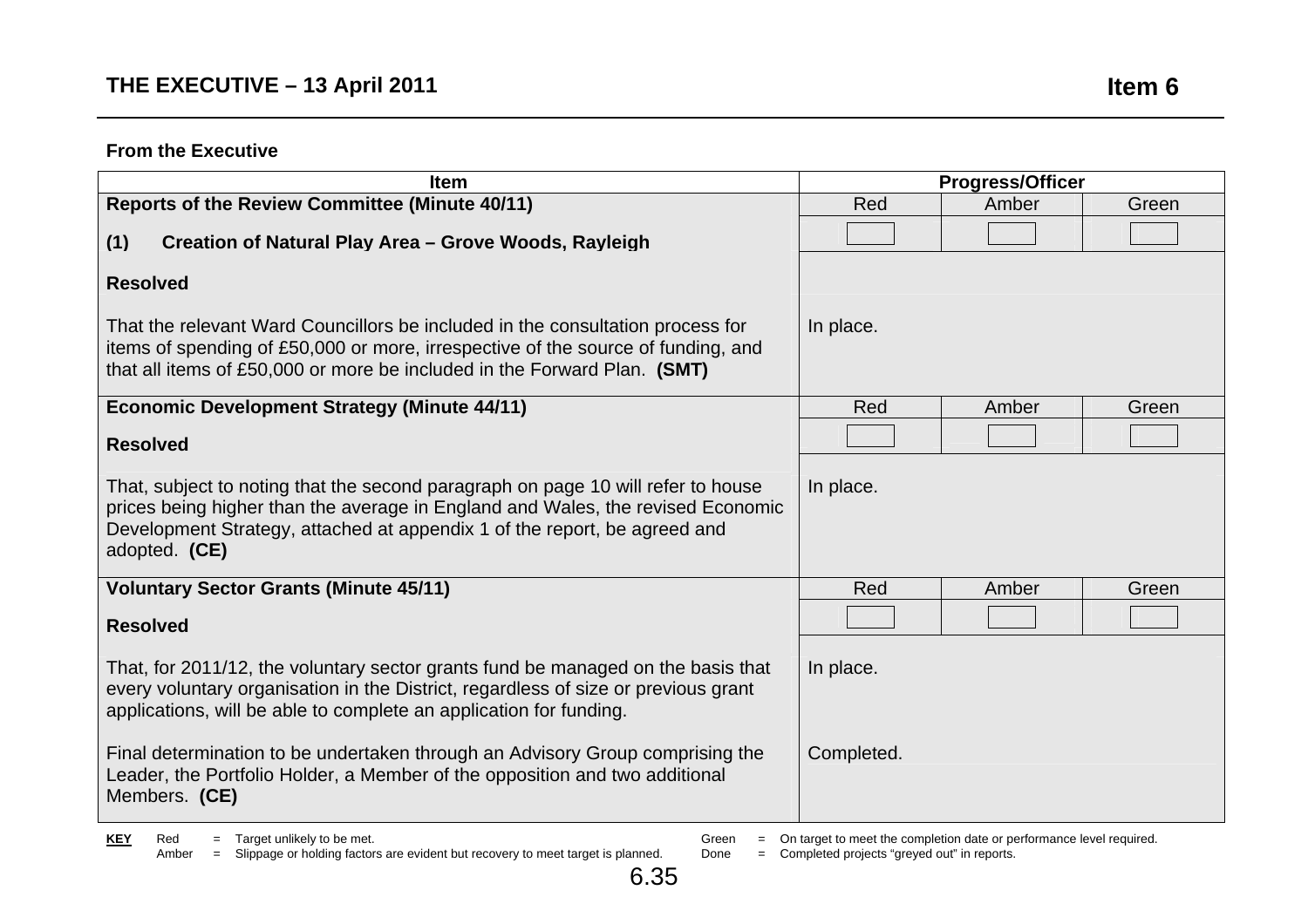|                                                | <b>Item</b>                                                                                                                                                                                                                                                                                                  |                                                                       | <b>Progress/Officer</b> |       |
|------------------------------------------------|--------------------------------------------------------------------------------------------------------------------------------------------------------------------------------------------------------------------------------------------------------------------------------------------------------------|-----------------------------------------------------------------------|-------------------------|-------|
|                                                | 57 South Street, Rochford - The Way Forward (Minute 46/11)                                                                                                                                                                                                                                                   | Red                                                                   | Amber                   | Green |
| <b>Resolved</b>                                |                                                                                                                                                                                                                                                                                                              |                                                                       |                         |       |
| (1)                                            | That the use of 57 South Street, Rochford for election related purposes for<br>the short to medium term (3-5 years), with a review after 3 years, be<br>approved.                                                                                                                                            | Completed.                                                            |                         |       |
| (2)                                            | That officers submit a planning application for office and storage to facilitate<br>this use. (HLEMS)                                                                                                                                                                                                        | Planning application to be considered by<br>Members on 14 April 2011. |                         |       |
| <b>Office Cleaning Contract (Minute 47/11)</b> |                                                                                                                                                                                                                                                                                                              | Red                                                                   | Amber                   | Green |
| <b>Resolved</b>                                |                                                                                                                                                                                                                                                                                                              |                                                                       |                         |       |
| (1)                                            | That a new cleaning contract be let to Mayfield Cleaning Ltd for a period of<br>four years from 1 April 2011, to provide cleaning services to the offices at<br>Rochford and Rayleigh, including the outside windows and the Windmill on<br>the basis of the price arrangement set out in the exempt report. | All in place.                                                         |                         |       |
| (2)                                            | That annual budget provision be made during the four years to cover the<br>cost of incidentals such as bacterial hand wash, staff kitchen hygiene<br>materials and recycle bin liners at £3,000 in 2011-12.                                                                                                  |                                                                       |                         |       |
| (3)                                            | That a one off budget provision of £3,500 be made in 2011-12 as the set up<br>cost of the office recycling scheme. (HLEMS)                                                                                                                                                                                   |                                                                       |                         |       |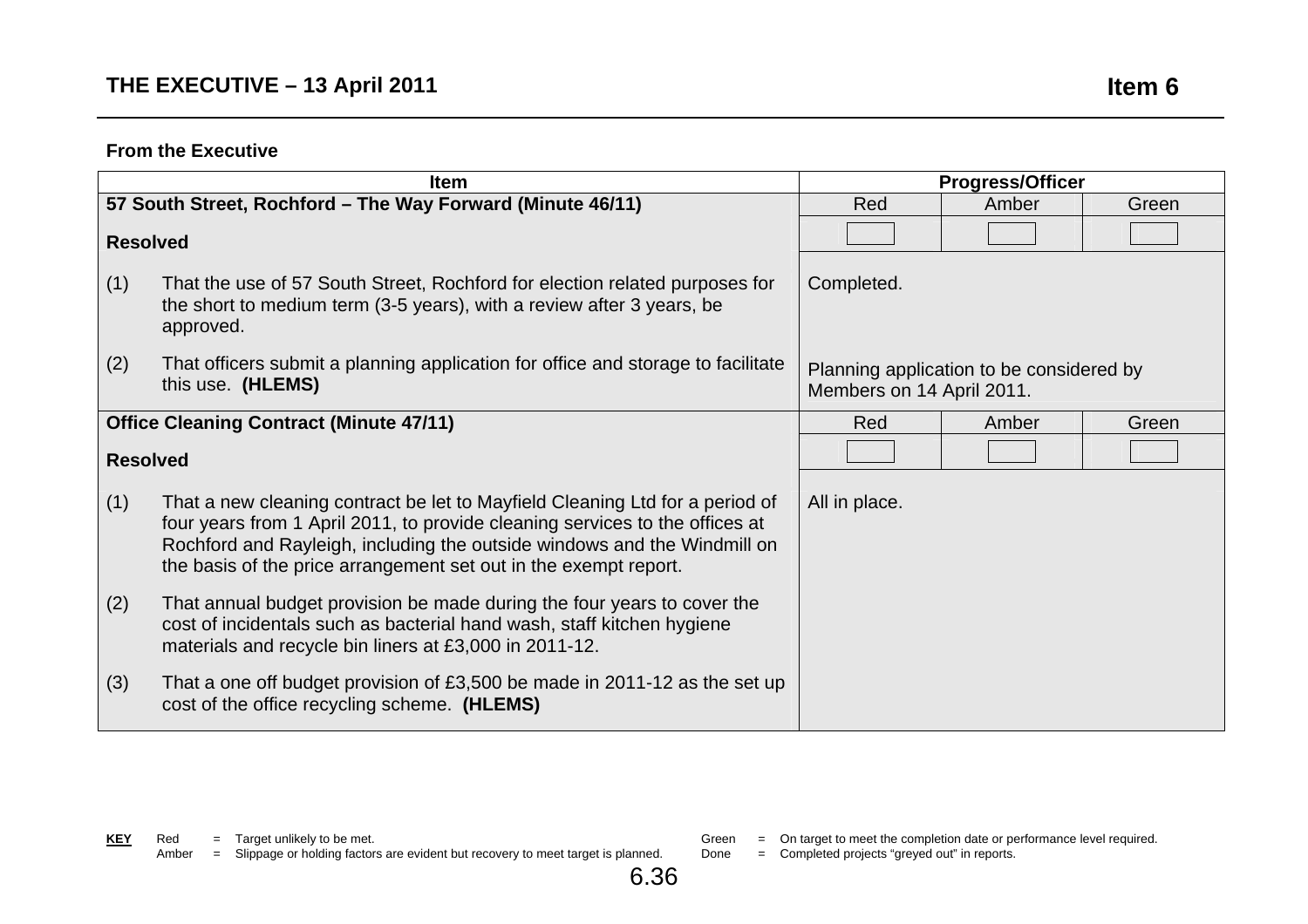|                                                                 | Item                                                                                                                                                                                   |            | <b>Progress/Officer</b> |                  |
|-----------------------------------------------------------------|----------------------------------------------------------------------------------------------------------------------------------------------------------------------------------------|------------|-------------------------|------------------|
|                                                                 | ICT Contract Joint Procurement (Minute 48/11)                                                                                                                                          | Red        | Amber                   | Green            |
| <b>Resolved</b>                                                 |                                                                                                                                                                                        |            |                         | $\boldsymbol{X}$ |
| (1)                                                             | That the Council be named in the OJEU Notice to be placed in March 2011.                                                                                                               | Completed. |                         |                  |
| (2)                                                             | That the Executive makes further decisions at the following stages of the<br>ICT contract joint procurement project:-                                                                  | In place.  |                         |                  |
|                                                                 | Prior to the service specification and evaluation criteria being sent out<br>$\bullet$<br>with the invitation to tender (April 2011).                                                  |            |                         |                  |
|                                                                 | Contract award (September/December 2011) (HICS)<br>$\bullet$                                                                                                                           |            |                         |                  |
| Draft Ageing Population Strategy and Action Plan (Minute 82/11) |                                                                                                                                                                                        | Red        | Amber                   | Green            |
| <b>Resolved</b>                                                 |                                                                                                                                                                                        |            |                         |                  |
|                                                                 | That, subject to a review of typography on page 6.10, the Draft Ageing Population<br>Strategy and Action Plan, as appended to the report, be approved. (CE)                            | Completed. |                         |                  |
|                                                                 | <b>Integrated County Strategy (Minute 83/11)</b>                                                                                                                                       | Red        | Amber                   | Green            |
| <b>Resolved</b>                                                 |                                                                                                                                                                                        |            |                         | $\boldsymbol{X}$ |
| (1)                                                             | That the Greater Essex Integrated County Strategy be endorsed.                                                                                                                         | Completed. |                         |                  |
| (2)                                                             | That there be a further report in due course on progress towards developing<br>an action plan to take forward the priority themes and investments, as<br>outlined in the report. (HPT) | In place.  |                         |                  |

Green = On target to meet the completion date or performance level required.

Done = Completed projects "greyed out" in reports.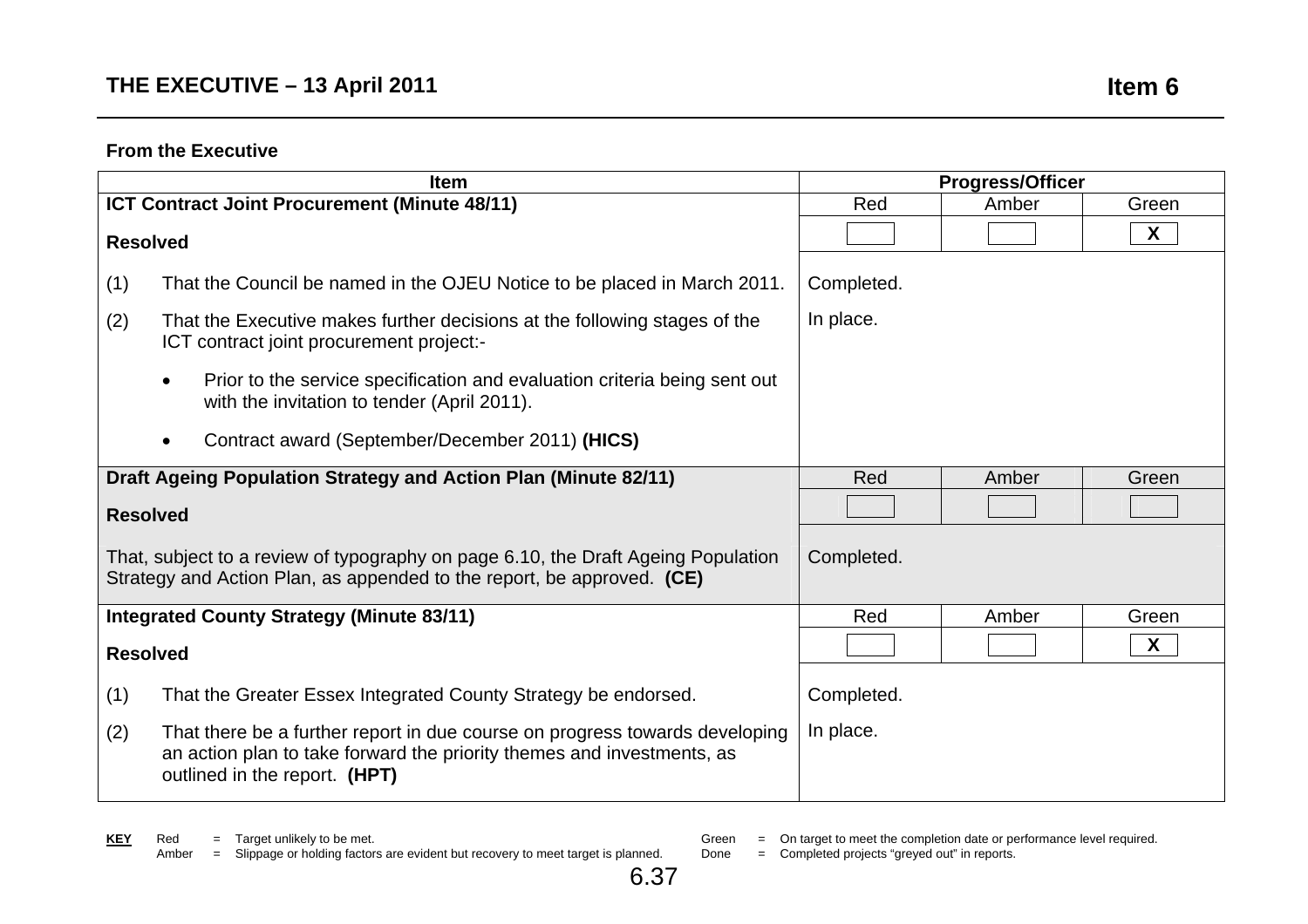#### **Progress on Decisions by Portfolio Holder for Overall Strategy and Policy Direction**

| <b>Item</b>                                                                                      | <b>Progress/Officer</b> |       |       |
|--------------------------------------------------------------------------------------------------|-------------------------|-------|-------|
| <b>Business Continuity Management Policy Statement and Strategy (12/01/11)</b>                   | Red                     | Amber | Green |
| <b>Decision</b>                                                                                  |                         |       |       |
| That the reviewed Business Continuity Policy Statement and Strategy document<br>be adopted. (CE) | Completed.              |       |       |

#### **Progress on Decisions by Portfolio Holder for Service Development, Improvement and Performance Management**

| <b>Item</b>                                                                                                  | <b>Progress/Officer</b> |       |       |
|--------------------------------------------------------------------------------------------------------------|-------------------------|-------|-------|
| Rochford District Council Response to the Government Consultation on the                                     | Red                     | Amber | Green |
| <b>Single Data List (25/01/11)</b>                                                                           |                         |       |       |
| <b>Decision</b>                                                                                              |                         |       |       |
| To respond to the consultation as described in paragraphs 1.2 to 1.4 of the<br>Portfolio Holder Report. (HF) | Completed.              |       |       |
| Rochford District Council Strategic Improvement Plan - Quarter 3 Update<br>(26/01/11)                        | Red                     | Amber | Green |
| <b>Decision</b>                                                                                              |                         |       |       |
| To note the progress made against the Council's Strategic Improvement Plan<br>to December 2010. (HF)         | Completed.              |       |       |

Green = On target to meet the completion date or performance level required.<br>Done = Completed projects "greved out" in reports.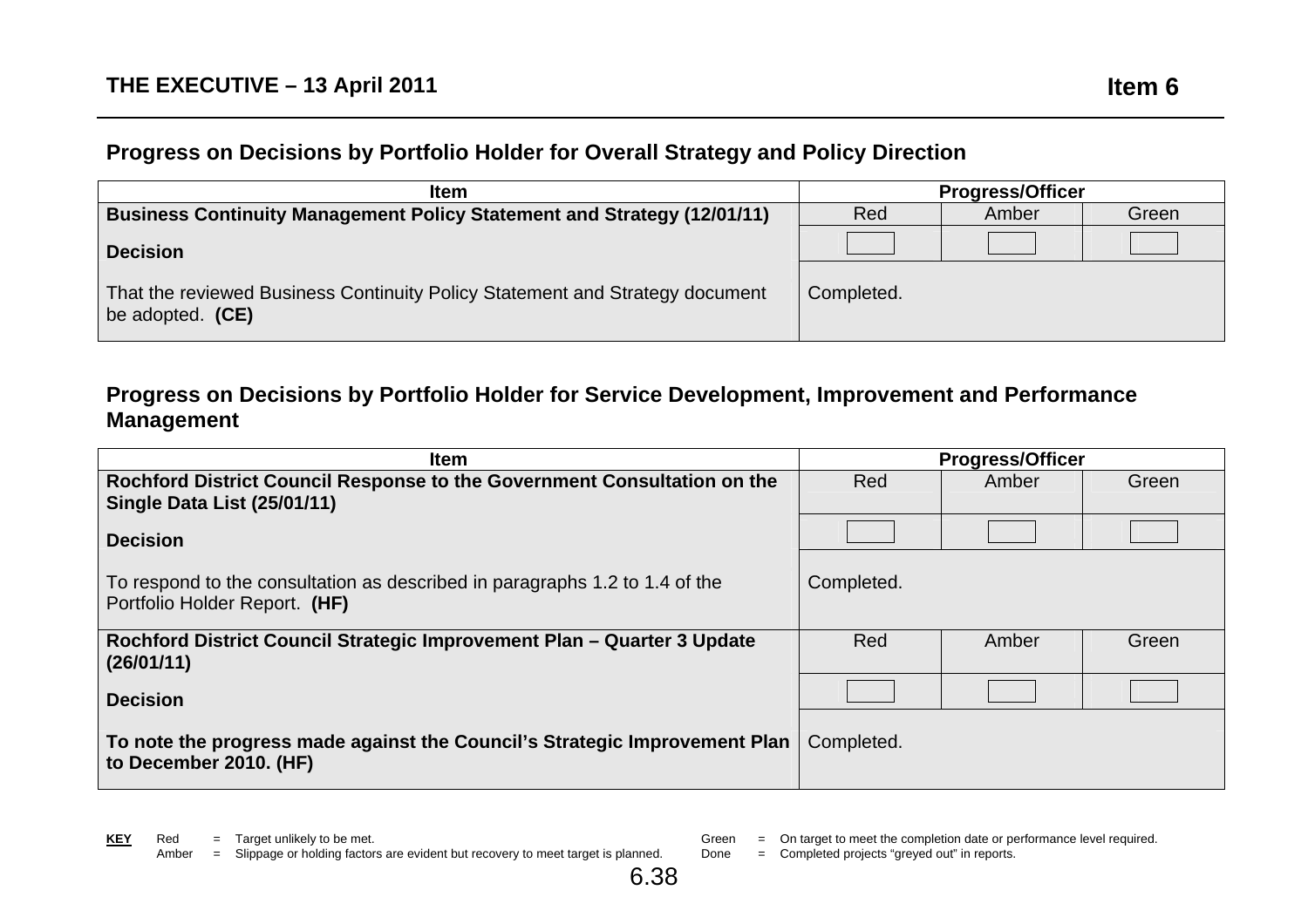# **Progress on Decisions by Portfolio Holder for Council Tax Collection, Benefits and Strategic Housing**

| Private Sector Housing Strategy 2010-2013 (31/01/11)                                                                                                              | Red                                                                                                                                                                            | Amber | Green |
|-------------------------------------------------------------------------------------------------------------------------------------------------------------------|--------------------------------------------------------------------------------------------------------------------------------------------------------------------------------|-------|-------|
| <b>Decision</b>                                                                                                                                                   |                                                                                                                                                                                |       |       |
| Approval of the new Private Sector Housing Strategy 2010-2013 (attached as<br>Appendix A). (HCS)                                                                  | Completed.                                                                                                                                                                     |       |       |
| Approval Of New Draft Housing Allocations Policy (16/02/11)                                                                                                       | Red                                                                                                                                                                            | Amber | Green |
|                                                                                                                                                                   |                                                                                                                                                                                |       |       |
| <b>Decision</b>                                                                                                                                                   |                                                                                                                                                                                |       | X     |
| That the new draft Housing Allocations Policy (Appended) be sent out for<br>consultation and following any amendments will be brought back for approval.<br>(HCS) | The consultation period has now finished and<br>comments received are currently being reviewed<br>incorporated into the final version for sign off by<br>the Portfolio Holder. |       |       |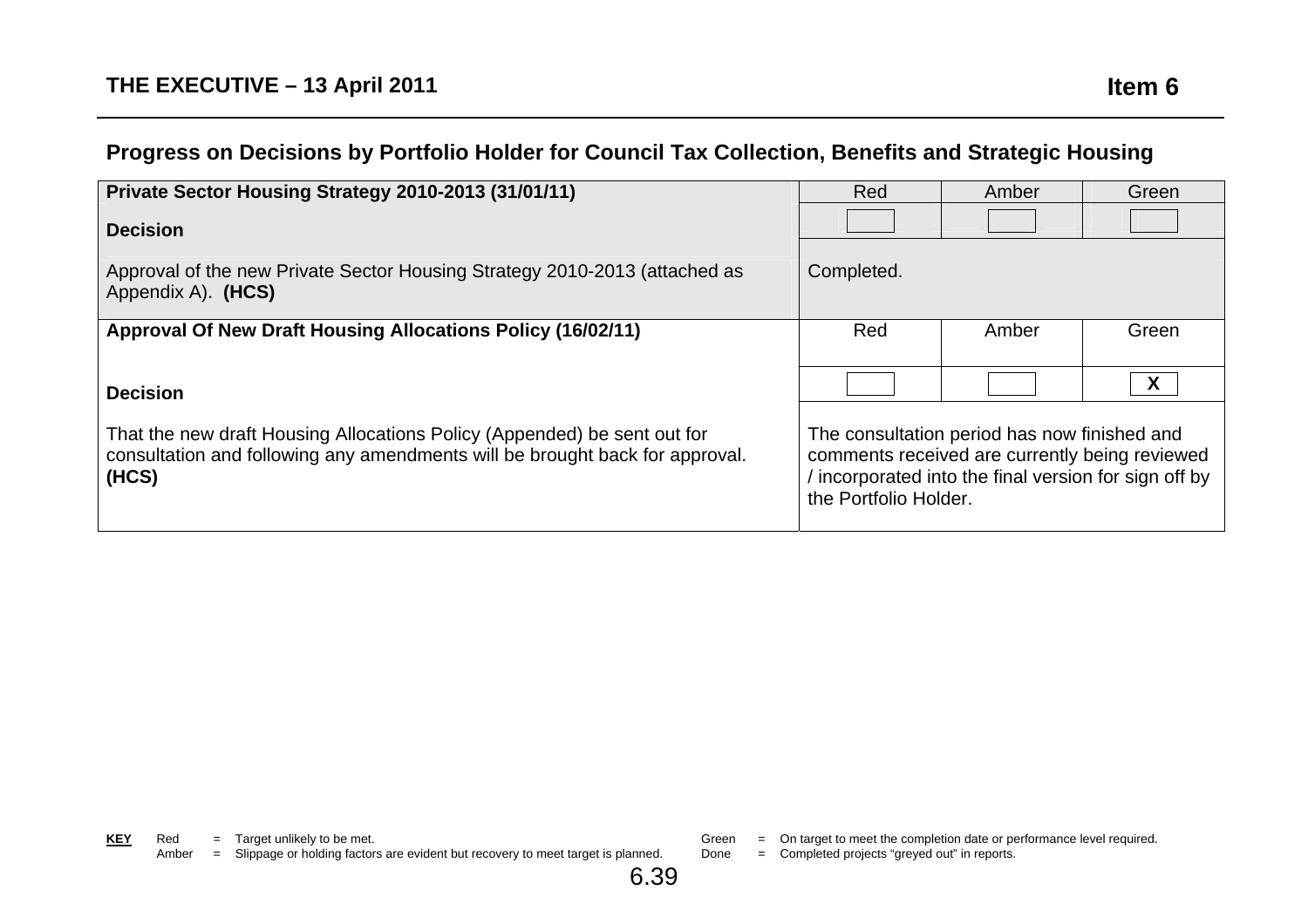# **Progress on Decisions by Portfolio Holder for Environment**

| <b>Item</b>                                                                                                                                                                                                                    | <b>Progress/Officer</b>                                                                                                          |       |              |
|--------------------------------------------------------------------------------------------------------------------------------------------------------------------------------------------------------------------------------|----------------------------------------------------------------------------------------------------------------------------------|-------|--------------|
| Cherry Orchard Country Park – Children's Adventure Play Provision and Car<br>Parking (21/05/10)                                                                                                                                | Red                                                                                                                              | Amber | Green        |
| <b>Decision</b>                                                                                                                                                                                                                |                                                                                                                                  |       |              |
| The provision of a new children's adventure play facility within Cherry Orchard<br>Country Park, complete with car park and roadway providing temporary access<br>from Cherry Orchard Way, subject to planning approval. (HES) | Completed.                                                                                                                       |       |              |
| Open Spaces Refurbishment Programme 2010/11 (08/06/10)                                                                                                                                                                         | Red                                                                                                                              | Amber | Green        |
| <b>Decision</b>                                                                                                                                                                                                                |                                                                                                                                  |       |              |
| That this year's budget allocation is used to address unauthorised access resulting<br>in vandalism; to deal with flooding to a car park and children's play facility. (HES)                                                   | Completed.                                                                                                                       |       |              |
| Playspace Rolling Programme 2010/11 (08/06/10)                                                                                                                                                                                 | Red                                                                                                                              | Amber | Green        |
| <b>Decision</b>                                                                                                                                                                                                                |                                                                                                                                  |       | $\mathsf{X}$ |
| That the 2010-11 budget allocation in respect of the playspace rolling programme<br>is used to improve the facilities at Bedford Close, Rayleigh and the Rayleigh<br>Leisure Centre. (HES)                                     | Works are completed at Bedford Close and we<br>are on target for completion for those at Rayleigh<br>Leisure Centre by May 2011. |       |              |

- - Green = On target to meet the completion date or performance level required.
	- Done = Completed projects "greyed out" in reports.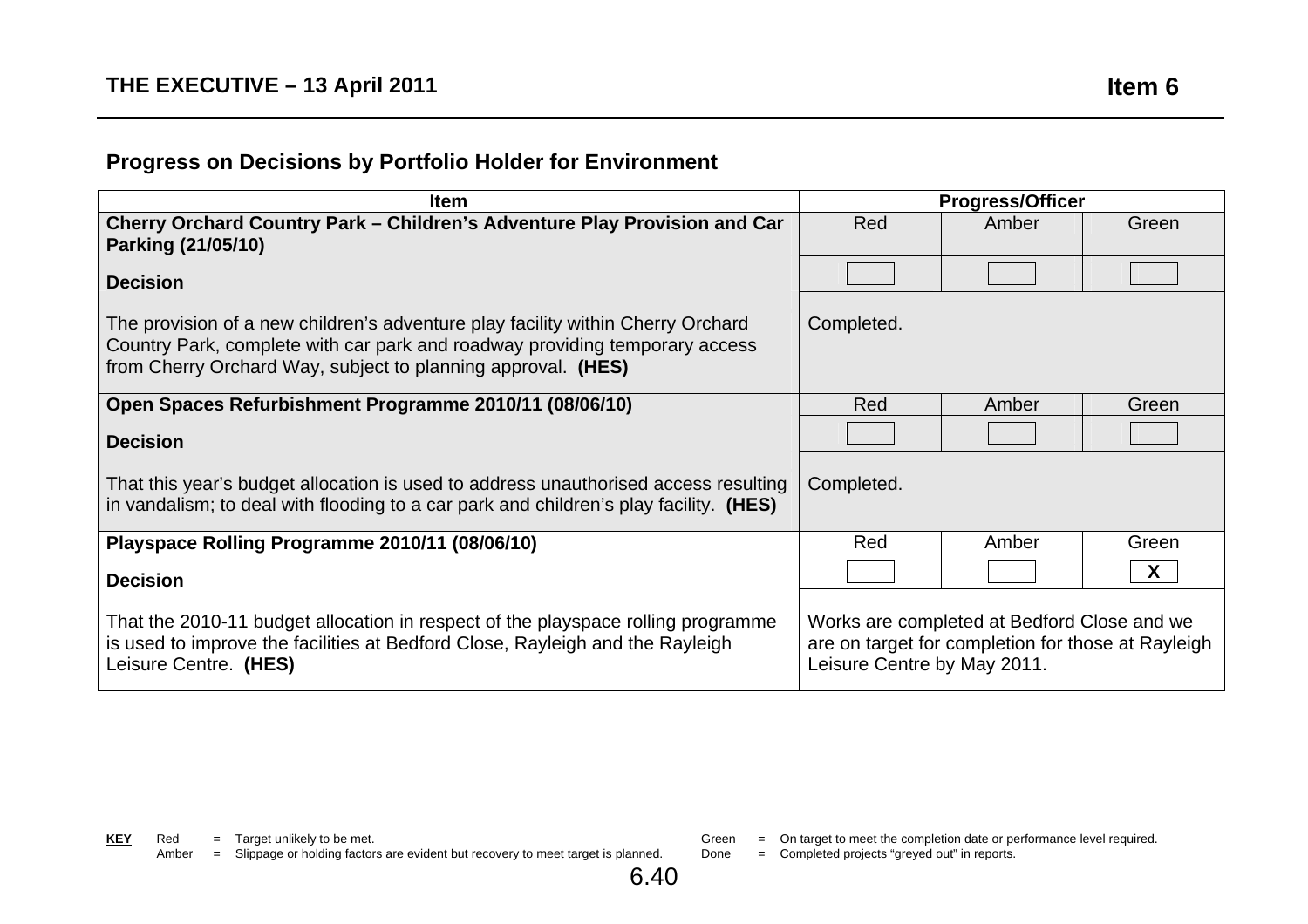|                 | <b>Item</b>                                                                                                                                                                                                | <b>Progress/Officer</b>                                                                                                                                                                                                                                                               |       |       |
|-----------------|------------------------------------------------------------------------------------------------------------------------------------------------------------------------------------------------------------|---------------------------------------------------------------------------------------------------------------------------------------------------------------------------------------------------------------------------------------------------------------------------------------|-------|-------|
|                 | Urban Tree Planting Scheme (03/09/10)                                                                                                                                                                      | Red<br>Green<br>Amber                                                                                                                                                                                                                                                                 |       |       |
| <b>Decision</b> |                                                                                                                                                                                                            |                                                                                                                                                                                                                                                                                       |       |       |
|                 | That the 2010/11 tree planning scheme be undertaken in Hawkwell, Hockley and<br>Hullbridge. (HES)                                                                                                          | Completed.                                                                                                                                                                                                                                                                            |       |       |
| (11/11/10)      | Capital Programme Update – Open Spaces and Cherry Orchard Country Park                                                                                                                                     | Red                                                                                                                                                                                                                                                                                   | Amber | Green |
| <b>Decision</b> |                                                                                                                                                                                                            |                                                                                                                                                                                                                                                                                       |       | X     |
| (1)             | That the Open Spaces Capital programme is utilised for the provision of<br>fencing at the Grove Woods play area, together with minor electrical<br>improvements at Hockley Woods.                          | The decision on Grove Woods was subject to<br>call-in by the Review Committee who<br>recommended that the decision should be<br>reconsidered. On 5 April the Portfolio Holder<br>agreed that the works should proceed at the<br>reduced cost of £8,365.<br>Remaining works completed. |       |       |
| (2)             | That the proposed permissive route through New England Woods to<br>Flemings Farm, agreed as part of the programme of works for Cherry<br>Orchard Country Part in 2010/11, is deferred until 2011/12. (HES) | Implemented.                                                                                                                                                                                                                                                                          |       |       |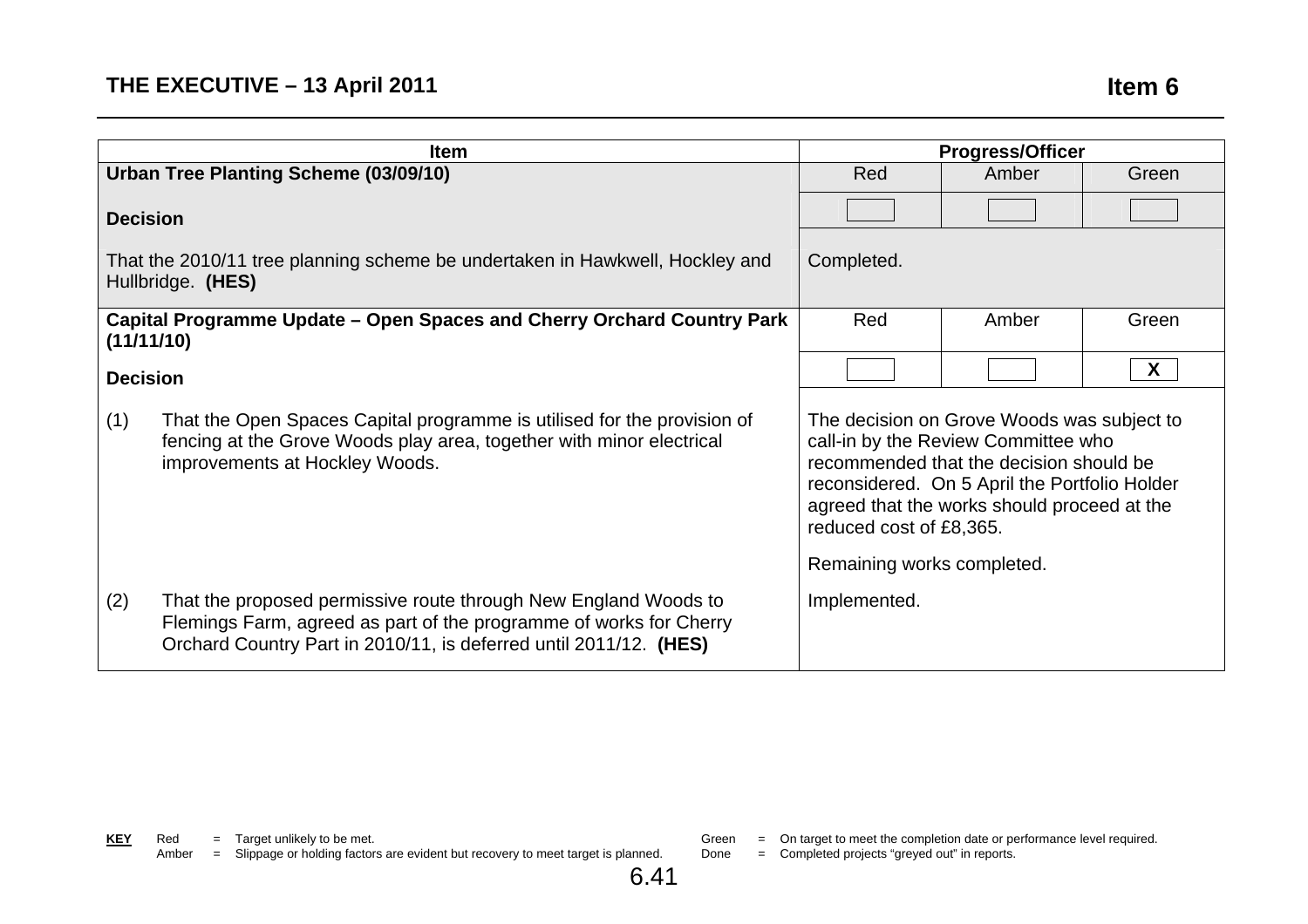# **Progress on Decisions by Portfolio Holder for Finance and Resources**

|                 | <b>Item</b>                                                                                                                                                                                                                                                                                                                                                                                                                                         | <b>Progress/Officer</b>                                                                                                                                               |              |       |
|-----------------|-----------------------------------------------------------------------------------------------------------------------------------------------------------------------------------------------------------------------------------------------------------------------------------------------------------------------------------------------------------------------------------------------------------------------------------------------------|-----------------------------------------------------------------------------------------------------------------------------------------------------------------------|--------------|-------|
|                 | Short Term Extension of Office Cleaning Contract (14/09/10)                                                                                                                                                                                                                                                                                                                                                                                         | Red<br>Amber<br>Green                                                                                                                                                 |              |       |
| <b>Decision</b> |                                                                                                                                                                                                                                                                                                                                                                                                                                                     |                                                                                                                                                                       |              |       |
|                 | That the existing contract be extended by four months to allow time for the scope<br>of the contract to be re-assessed. (HLEMS)                                                                                                                                                                                                                                                                                                                     | A new cleaning contract has been awarded to<br>Mayfield Cleaning Ltd for a period of four years<br>from 1 April 2011.                                                 |              |       |
|                 | Terms Of Lease To Rayleigh Grange Community Association For The Lease<br>Of The Rayleigh Grange Community Hall (14/02/11)                                                                                                                                                                                                                                                                                                                           | Red                                                                                                                                                                   | Amber        | Green |
| <b>Decision</b> |                                                                                                                                                                                                                                                                                                                                                                                                                                                     |                                                                                                                                                                       | $\mathsf{X}$ |       |
| (1)             | That the Rayleigh Grange Community Association be granted a fully<br>repairing and insuring lease on the Rayleigh Grange Community Hall for a<br>term of twenty eight years (4x7) on the understanding that a sub lease be<br>let to Essex County Council on those parts of the property provided<br>specifically, either exclusively or shared, for the provision of a Sure Start<br>Centre, for a term of twenty five years at a peppercorn rent. | The leases are currently being negotiated; there<br>has been an issue with the Charity<br>Commissioners, which Rayleigh Grange<br>Community Association is resolving. |              |       |
| (2)             | That the Rayleigh Grange Community Association be charged £250 pa<br>rental until the first rent review, which will be in year 3. At the rent review the<br>annual rental should be reconsidered taking into account the financial<br>situation and community aspects at that time.                                                                                                                                                                 |                                                                                                                                                                       |              |       |
| (3)             | That the rest of the lease terms be established in line with the guidelines<br>within the Community Halls and Associated Assets report to Executive 21 <sup>st</sup><br>April 2010. (HLEMS)                                                                                                                                                                                                                                                         |                                                                                                                                                                       |              |       |

Green = On target to meet the completion date or performance level required.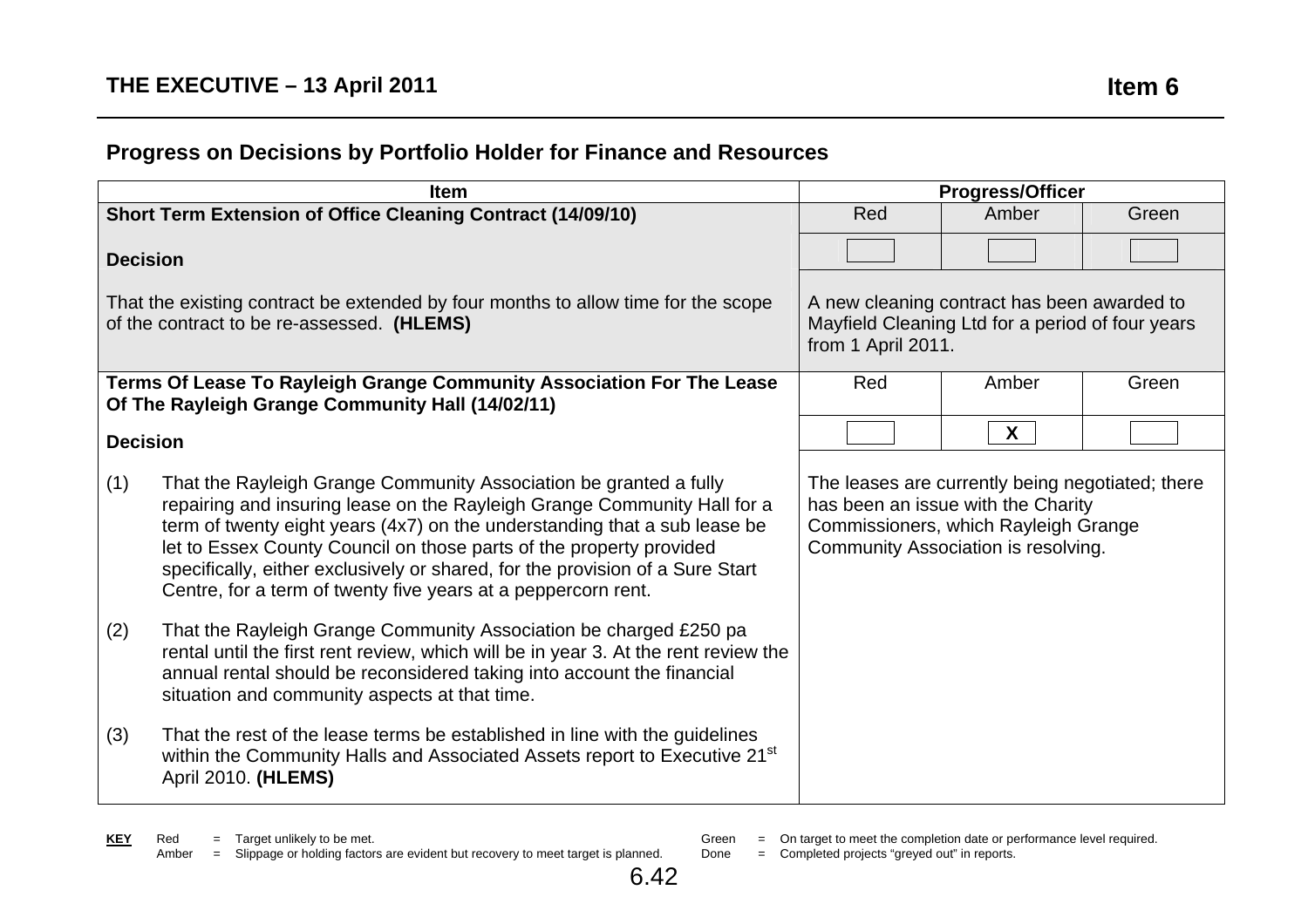# **Progress on Decisions by Portfolio Holder for Leisure, Tourism, Heritage, Arts, Culture and Business**

| Item                                                                                                                                                                  | <b>Progress/Officer</b>                                    |       |              |
|-----------------------------------------------------------------------------------------------------------------------------------------------------------------------|------------------------------------------------------------|-------|--------------|
| Rochford Business Forums (29/04/10)                                                                                                                                   | Red<br>Green<br>Amber                                      |       |              |
| <b>Decision</b>                                                                                                                                                       |                                                            |       | $\mathsf{X}$ |
| To fund and deliver online business forums called Rochford Business Forums<br>(RBF) to support the growth and development of the Rochford Business Network.<br>(CE)   | The Forums are being progressed.                           |       |              |
| 2009 Local Authority Business Growth Incentive (LABGI) Allocation Spend<br>(03/09/10)                                                                                 | Red<br>Amber<br>Green                                      |       |              |
| <b>Decision</b>                                                                                                                                                       | $\bm{X}$                                                   |       |              |
| To agree the 2009 LABGI allocation. (CE)                                                                                                                              | Monies being spent in accordance with agreed<br>programme. |       |              |
| Upgrade and Refurbishment of Pavilions (07/09/10)                                                                                                                     | Red                                                        | Amber | Green        |
| <b>Decision</b>                                                                                                                                                       |                                                            |       | $\mathsf{X}$ |
| (1)<br>That £10,000 from the allocated budget be released to allow the Rochford<br>Pavilion toilets to be refurbished including the provision of disabled facilities. | The works are in hand.                                     |       |              |
| (2)<br>That £5,000 from the allocated budget be released to allow anti-vandal<br>provisions to be made at a number of pavilions on a trial basis. (HLEMS)             | In place.                                                  |       |              |

EXAMPLE = Completed projects "greyed out" in reports.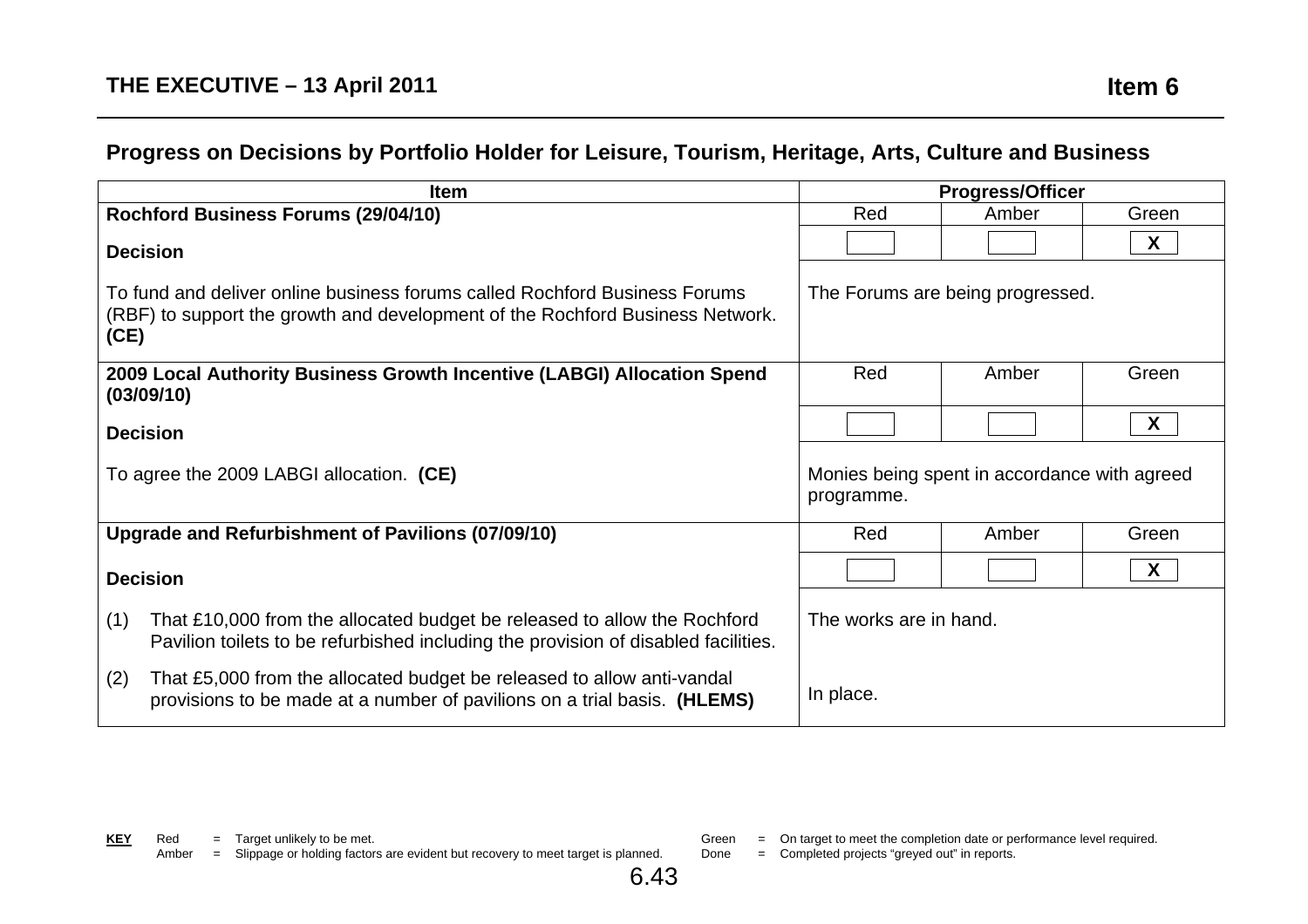#### **Progress on Decisions of Former Executive Board assimilated by Portfolio for Planning and Transportation**

| <b>Item</b>                                                                                                                                                                                                                    | <b>Progress/Officer</b>                               |                                                                                                                                                                                                                                                                                                                                                                                                                                                                                                                                                                                                                                              |       |
|--------------------------------------------------------------------------------------------------------------------------------------------------------------------------------------------------------------------------------|-------------------------------------------------------|----------------------------------------------------------------------------------------------------------------------------------------------------------------------------------------------------------------------------------------------------------------------------------------------------------------------------------------------------------------------------------------------------------------------------------------------------------------------------------------------------------------------------------------------------------------------------------------------------------------------------------------------|-------|
| <b>Wyvern Community Transport Grant (Minute 327/07)</b>                                                                                                                                                                        | Red                                                   | Amber                                                                                                                                                                                                                                                                                                                                                                                                                                                                                                                                                                                                                                        | Green |
| <b>Decision</b>                                                                                                                                                                                                                |                                                       |                                                                                                                                                                                                                                                                                                                                                                                                                                                                                                                                                                                                                                              | X     |
| That Wyvern Community Transport be requested to give consideration to<br>arrangements for greater levels of engagement with the Council and to consider<br>options for the operation and funding of the service in 2009. (HPT) | Council on 1 April 2010.<br>delivery and improvement. | Officers meet with WCT every 6-8 weeks, to offer<br>advice and guidance and attend Trustee<br>meetings. The Portfolio Holder for Planning and<br>Transportation has visited WCT and discussed<br>service delivery with the WCT's manager.<br>WCT commenced delivery of a community<br>transport service for Castle Point Borough<br>Essex County Council has concluded that from 1<br>April 2011, the community transport grant for the<br>delivery of the service in Rochford should be paid<br>directly to WCT. That being the case, Rochford's<br>involvement with WCT should be no more than<br>receiving updates on progress on service |       |

EXAMPLE FOR THE COMPLETED FOR THE COMPLETED TO COMPLETE COMPLETED TO COMPLETE COMPLETED TO CONTROL TO CONTROL TO CONTROL TO CONTROL TO CONTROL TO CONTROL TO CONTROL TO CONTROL TO CONTROL TO CONTROL TO CONTROL TO CONTROL TO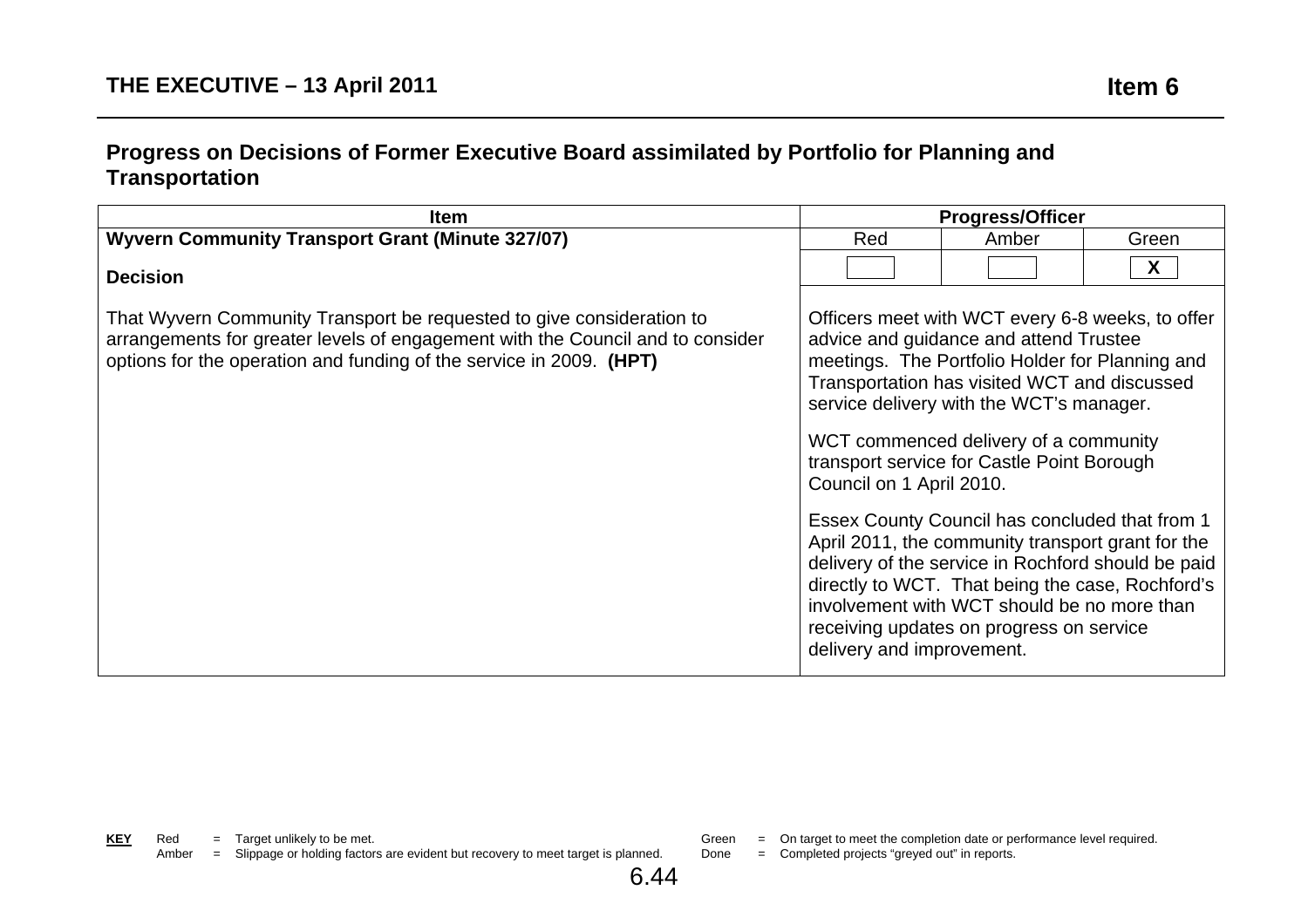# **Progress on Decisions by Portfolio Holder for Planning and Transportation**

| Item                                                                                                                                                                                                                                  | <b>Progress/Officer</b> |       |                           |
|---------------------------------------------------------------------------------------------------------------------------------------------------------------------------------------------------------------------------------------|-------------------------|-------|---------------------------|
| <b>Concessionary Travel - Contract to Provide Scheme Administration on</b><br><b>Behalf of Essex County Council (11/03/11)</b>                                                                                                        | Red                     | Amber | Green                     |
| <b>Decision</b>                                                                                                                                                                                                                       |                         |       | $\boldsymbol{X}$          |
| That the report and survey results be noted and that a further car park survey be<br>carried out in spring 2012. (HPT)                                                                                                                | In hand.                |       |                           |
| Local List Supplementary Planning Document - Consultation Draft (17/01/11)                                                                                                                                                            | Red                     | Amber | Green                     |
| <b>Decision</b>                                                                                                                                                                                                                       |                         |       |                           |
| That the Local List Supplementary Planning Document – Consultation Draft be<br>published for consultation. (HPT)                                                                                                                      | Implemented.            |       |                           |
| Rayleigh Wednesday Market (09/03/11)                                                                                                                                                                                                  | Red                     | Amber | Green                     |
| <b>Decision</b>                                                                                                                                                                                                                       |                         |       | $\boldsymbol{\mathsf{X}}$ |
| That the Council endorses and supports a request by Rayleigh Town Council to<br>become the lead body for arranging the Rayleigh Wednesday Market on the expiry<br>of the current market licence on 31 <sup>st</sup> March 2011. (HPT) | Implemented.            |       |                           |
| That officers review the need to change the designation of High Street, Rayleigh<br>from a 'consent street' to a 'licence street', if an alternative location for the market<br>is identified in the High Street. (HES)               | Under consideration.    |       |                           |

6.45

- Green = On target to meet the completion date or performance level required.
- Done = Completed projects "greyed out" in reports.